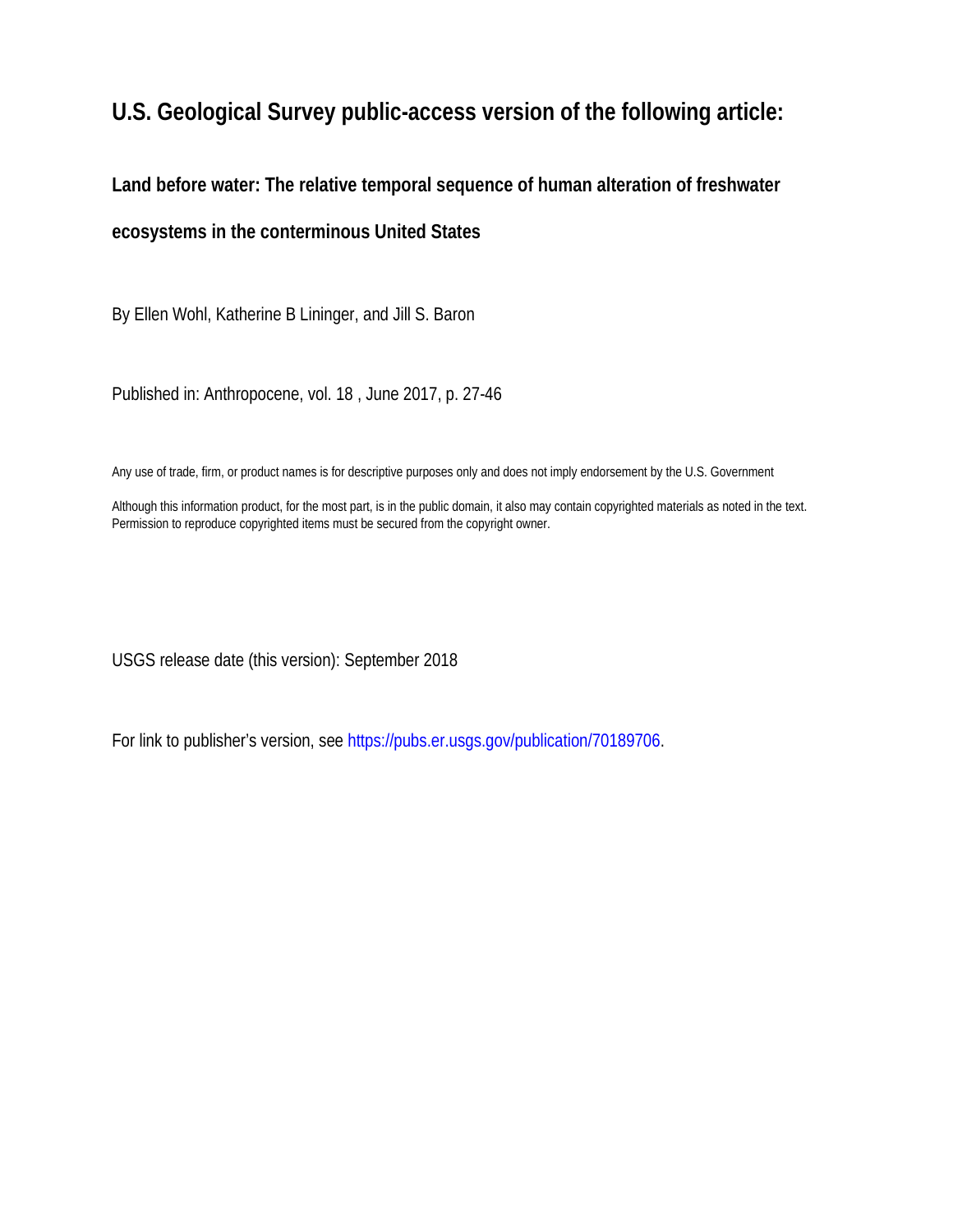### **Land Before Water: The Relative Temporal Sequence of Human Alteration of Freshwater**

### **Ecosystems in the Conterminous United States**

### **Abstract**

 Human alteration of ecosystems prior to Euro-American contact in the area that became the conterminous United States disproportionately affected terrestrial systems compared to freshwater systems, primarily through the use of fire and agriculture in some regions of the United States. After circa 1600 AD, trapping of beaver, along with intensive modification of rivers and wetlands for navigation, mining, flood control, power generation, and agriculture, substantially altered river corridors throughout the country. River corridor here refers to channels of all sizes, from headwater streams to very large rivers, and includes floodplains and wetlands associated with channels. We contend that ecosystem alteration by humans prior to and during Euro-American settlement changed from predominantly terrestrial to both terrestrial and freshwater in a manner that was time-transgressive with Euro-American 14 colonization and U.S. settlement between the 17<sup>th</sup> and 19<sup>th</sup> centuries. The extent and intensity of post-Euro-American alteration of freshwater environments in the United States have resulted in widespread river metamorphosis toward more geomorphically and ecologically homogenous systems. Recognition of the rapidity and ubiquity of this alteration, and the consequent instability of many contemporary river corridors, should underpin contemporary river management.

### **Introduction**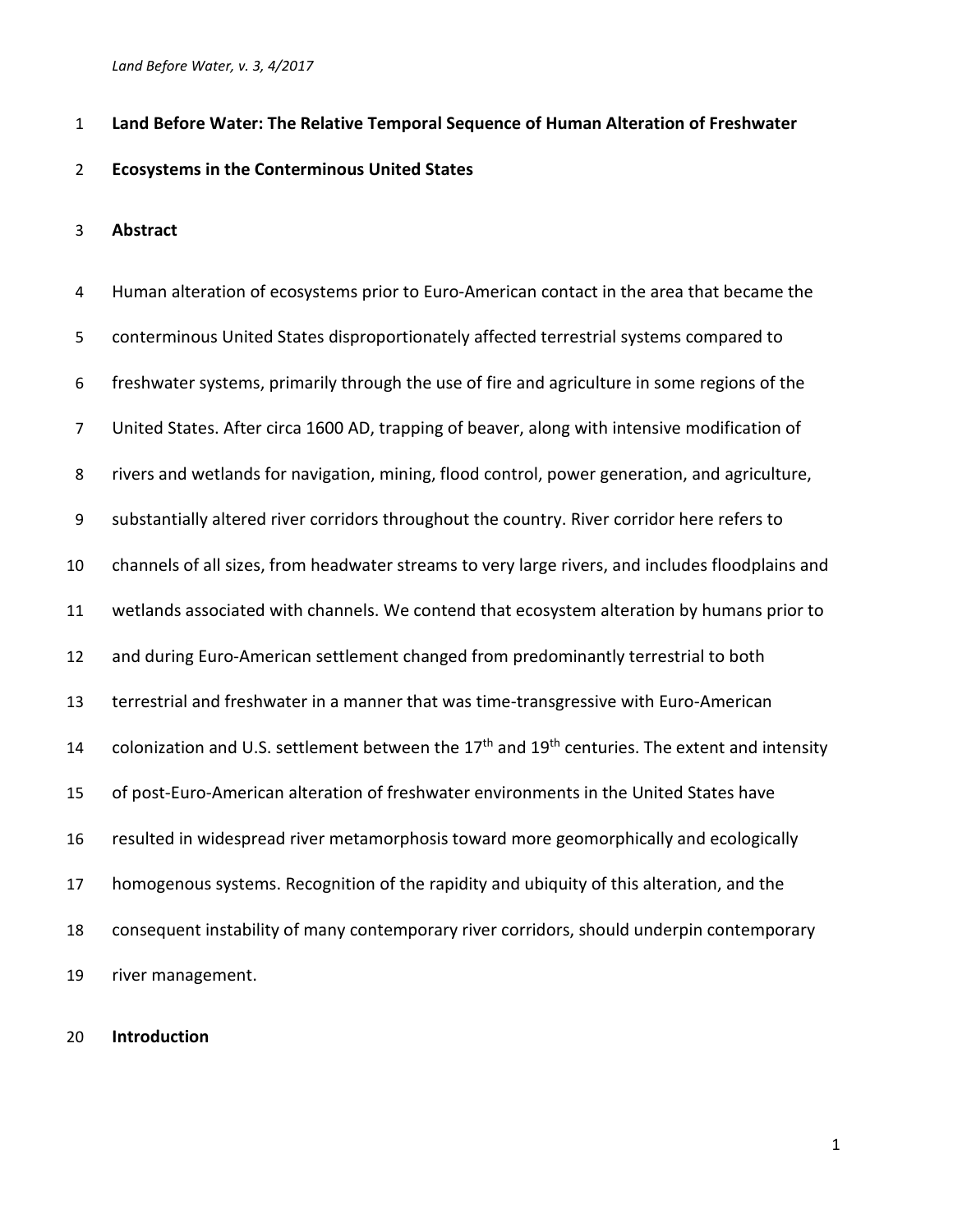$\blacksquare$  At the start of the 21<sup>st</sup> century, many scientists question whether the cumulative 22 impacts of human use of resources and alteration of ecosystems are exceeding the limits of sustainability for human survival (Rockström et al., 2009; Steffen et al., 2015). Human manipulations clearly exceeded the limits of sustainability for the hundreds of species that have gone extinct within the past five centuries (IUCN, 2007). As rates of extinction have accelerated during the past century, a grim contest has developed among claims for the ecosystems and groups of organisms with the highest rates of extinction. Are the tropical rainforests, with their astonishing biodiversity, experiencing the greatest loss of diversity (Canale et al., 2012), or are amphibians in diverse environments disappearing the most rapidly (McCallum, 2007)? Unfortunately, freshwater fauna in North America are a contender in this contest, with projected future rates of extinction five times greater than the rate for terrestrial fauna (Ricciardi and Rasmussen, 1999). A diverse and complicated history of wetland drainage, river engineering, water pollution, and introduced species underlies high rates of freshwater species extinctions, but it is worth considering when some of the human alterations of freshwater ecosystems began relative to those of terrestrial ecosystems. Here, we review how humans began altering the terrestrial environments of North America prior to the modern imperial and national eras, but discuss how it was only during the intensive industrial development of North America by people of European descent that freshwater environments were substantially altered.

 Early explorers and settlers from Europe perceived North America as a wilderness completely unaffected by human activities, a perception that Denevan (1992) referred to as the 42 pristine myth. This perception was tenacious and long-lived, but extensive research has now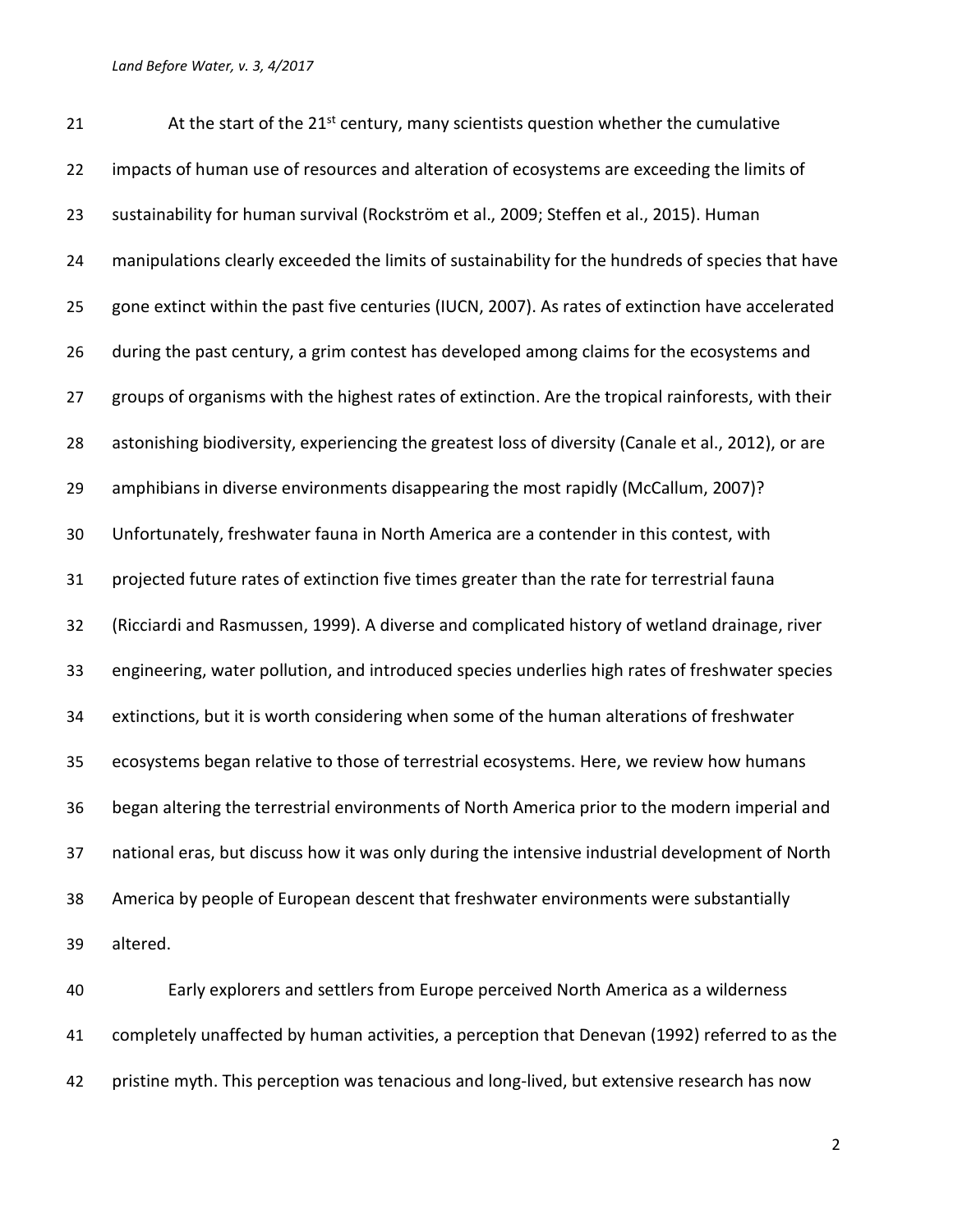established that pre-Columbian societies altered at least some portions of terrestrial ecosystems in what is now the United States prior to Euro-American settlement via burning, settlements, and subsistence activities (e.g., Butzer, 1990; Denevan, 1992; Vale, 1998, 2002). Although Native American irrigation techniques physically modified river corridors in certain parts of North America such as the U.S. Southwest (e.g., Doolittle 1992, 2009), we contend that pre-Columbian societies had a much smaller impact on river corridors compared to the terrestrial landscape of North America. In contrast, Euro-American settlement resulted in rapid and significant alterations of both terrestrial landscapes and river corridors in a variety of ways. This paper reviews existing literature on human alterations of terrestrial and freshwater ecosystems prior to and following settlement of the conterminous United States by people of European descent, with an emphasis on freshwater alterations after Euro-American settlement. Native American here refers to people whose ancestors migrated eastward to North America from Asia and were present in North America prior to Euro-American settlement. Euro- American here describes people who migrated directly from Europe or whose ancestors migrated westward to North America from Europe. We use 1600 AD as a time boundary for considering ecosystem alteration prior to and following Euro-American settlement, although the time of initial direct and indirect contacts between Euro-Americans and Native Americans varied among different regions of the United States and North America. Discussion of the effects of human alteration of freshwater ecosystems focuses on river corridors, which include channels regardless of size, floodplains, and floodplain wetlands, but also briefly reviews lakes. We suggest that understanding the broad patterns of timing in human modifications of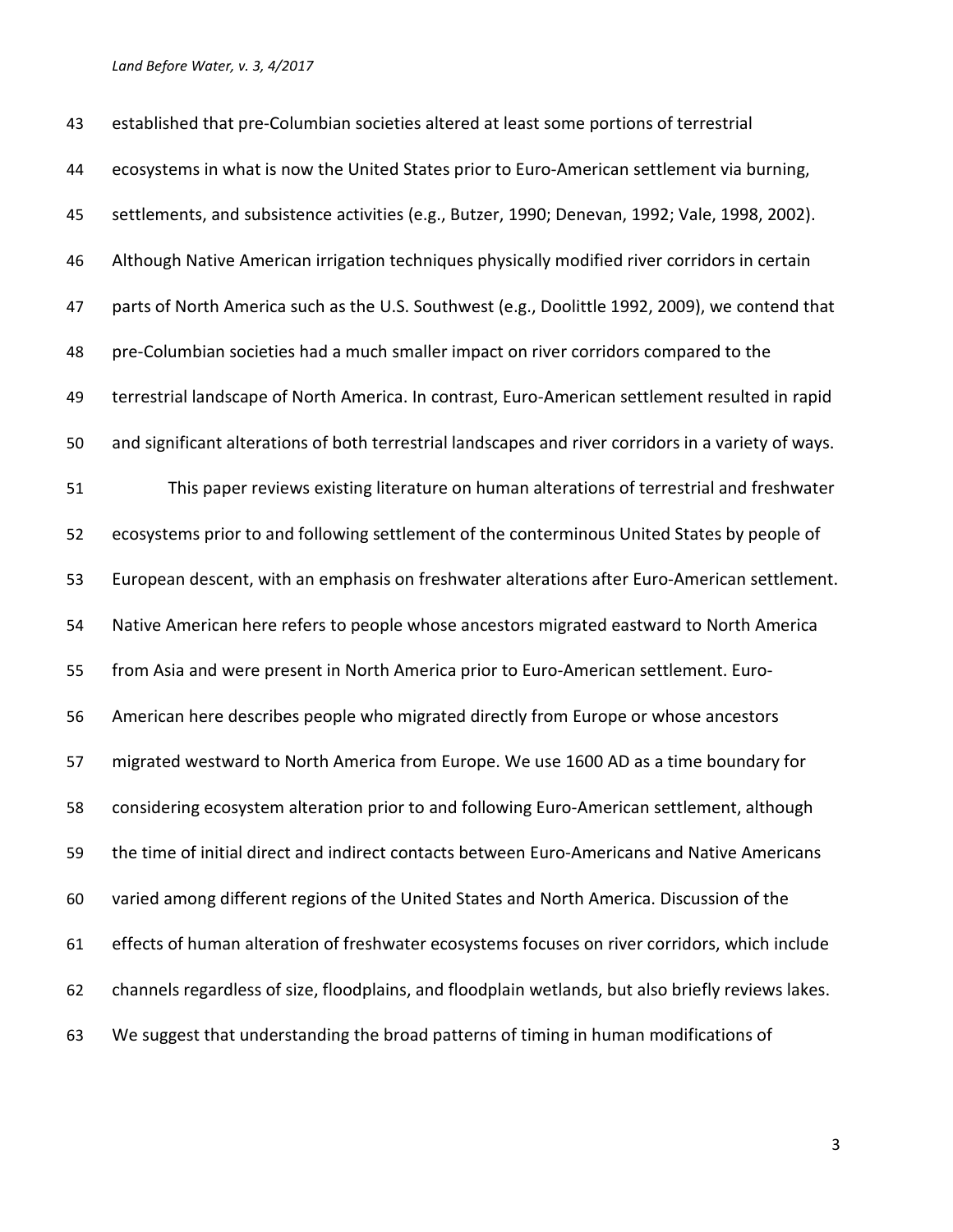terrestrial and freshwater ecosystems provides important insight for managing and protecting these ecosystems.

### **Human alterations of ecosystems prior to Euro-American settlement**

- The contention that Native Americans altered terrestrial ecosystems to a greater extent than freshwater ecosystems is based on extensive scholarship focused on diverse geographic regions within the United States, as reviewed briefly in the next two sections.
- *Alteration of terrestrial ecosystems*

 Studies of prehistoric societies from various regions of the United States clearly indicate that many Native American communities significantly altered terrestrial ecosystems. Fire was widely used in diverse ecosystems to improve access to animals; improve or eliminate forage for animals on which people depended for food; drive and encircle animals; increase the production of gathered foods; and clear forest vegetation for garden plots or enhance conditions for favored fruit and mast trees (Pyne, 1982; Krech, 1999; Abrams and Nowacki, 2008). Historical sources document these practices from at least some environments in New England (Cronon, 1983; Parshall and Foster, 2002), other portions of the eastern United States (Abrams and Nowacki, 2008), the Cumberland Plateau (Delcourt and Delcourt, 2004), across the prairies (Wohl, 2013b) and some environments within the Intermountain West (e.g., Baker, 2002), to parts of California (Solnit, 1994; Parker, 2002). As Krech (1999) notes in his book on 82 Native American environmental practices, deliberate burning "... may indeed have been the 83 most prevalent tool employed by Indians to manipulate their environment ..." (p. 110). The environmental effects of deliberately set fires varied between ecosystems and depended on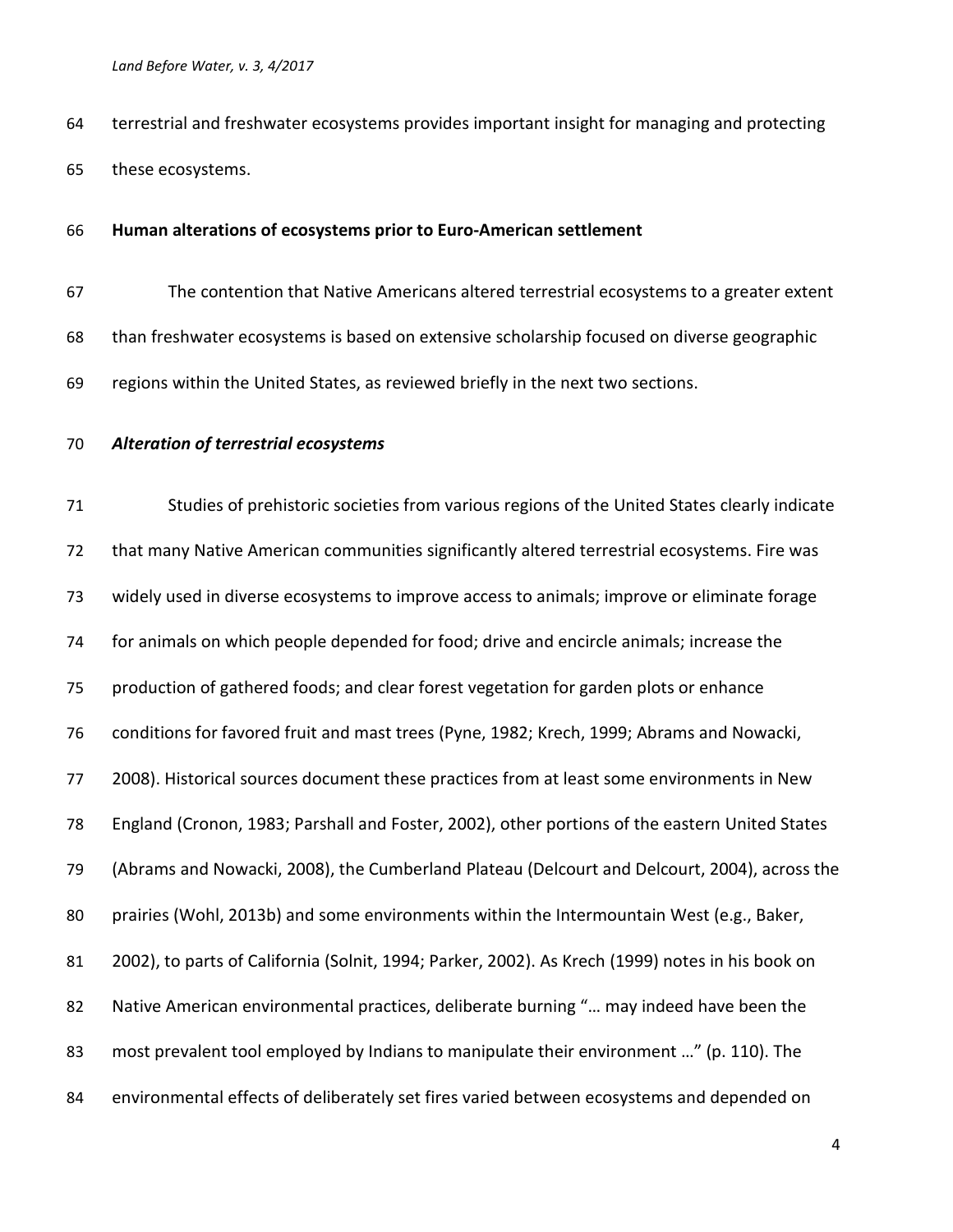how frequently and over what extent people used fire, and environmental scientists continue 86 to debate the relative importance of human versus climate controls on fire regimes in diverse 87 areas, as well as local versus regional effects of fire (e.g., Vale, 2002; Marlon et al., 2013; Munoz et al., 2014). Nonetheless, terrestrial ecosystems in much of the United States were at least partly influenced by this form of human-induced disturbance.

 Changes to terrestrial ecosystems associated with deliberately set fires included altered type of vegetation cover (e.g., dense forest versus open woodlands or grasslands); altered species composition of plant communities (increased fires favored more fire-tolerant species) and of animal communities associated with those plants; altered carbon and nutrient stocks (Turner, 2010; Buma et al., 2014; McLauchlan et al., 2014); and alterations of water and sediment yield to freshwater ecosystems (Shakesby and Doerr, 2006). The magnitude and spatial extent of all these potential changes in response to deliberately set fires varied as a function of the severity, frequency, and spatial extent of the fires, and much of the ongoing debate about Native American use of fires centers on the details of fire severity, frequency, and spatial extent.

 Husbandry of selected herbaceous and woody plants, and deliberate planting and tending of crops, also affected some terrestrial ecosystems. Native Americans grew a variety of crops, but maize formed the central focus of most prehistoric agriculture. Maize was introduced to the southwestern U.S. from Mexico by 2100 BC (Merrill et al., 2009) and spread from there to the eastern United States. Prehistoric people in arid and semiarid regions of the Southwest developed several techniques for growing crops, including seepage fields downslope from springs; water-table fields in wetlands; irrigation ditches such as at Montezuma Wells in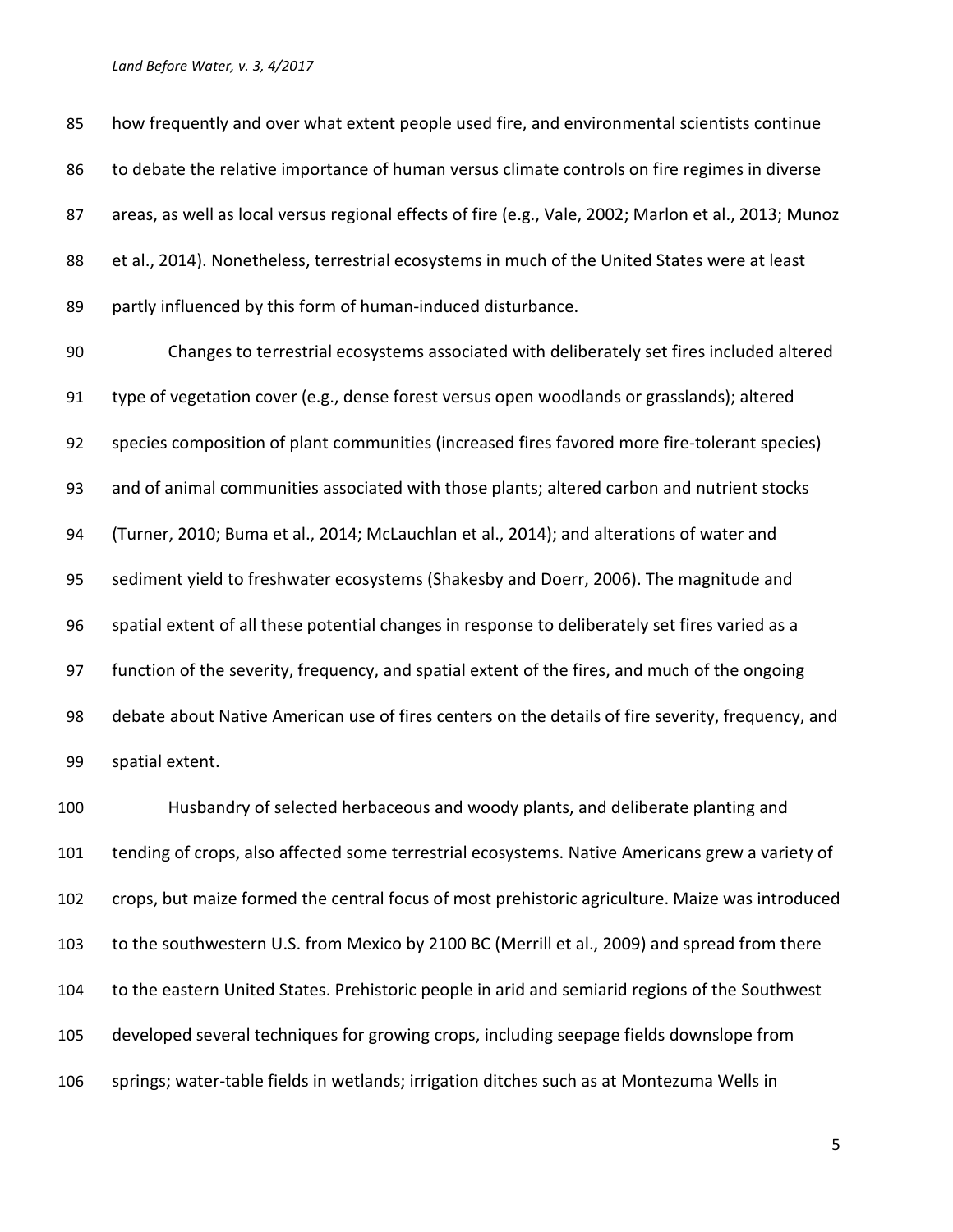| 107 | Arizona, USA; mulching to retain moisture; rock-bordered grids to alter the movement of wind        |
|-----|-----------------------------------------------------------------------------------------------------|
| 108 | and/or water; and low stone terraces known as trincheras on hillslopes (Doolittle, 2000).           |
| 109 | Native American agriculture, like Euro-American agriculture, involved replacing native              |
| 110 | land cover with cultivated plants. Native Americans in the area that became New England used        |
| 111 | fire to clear patches within the forest, then planted the patches for approximately a decade        |
| 112 | until soil fertility began to decline. Annual reoccupation of fixed village and planting sites also |
| 113 | depleted the supply of firewood in the vicinity and early Euro-American colonists wrote of          |
| 114 | thousands of acres of treeless land around Native American settlements (Cronon, 1983).              |
| 115 | Estimated Native American population densities were seven times greater in grain-growing            |
| 116 | communities in southern New England than in communities in northern New England that                |
| 117 | relied solely on hunting and gathering (Cronon, 1983).                                              |
| 118 | Pre-contact Native American cultures across large portions of the United States outside             |
| 119 | of New England and other agricultural areas such as the upper and central Mississippi River         |
| 120 | valley (Delcourt and Delcourt, 2004) and the Southwest relied primarily on hunting and              |
| 121 | gathering rather than intensive agriculture, which limited alteration of terrestrial ecosystems.    |
| 122 | Population density and the intensity of cropping also varied through time within agricultural       |
| 123 | regions, creating associated fluctuations in the intensity of ecosystem alteration. However,        |
| 124 | agricultural communities significantly altered at least portions of surrounding terrestrial         |
| 125 | ecosystems.                                                                                         |
| 126 | The ongoing debate about the spatial extent and intensity of ecosystem alteration by                |
| 127 | Native Americans prior to Euro-American settlement indicates the difficulty of quantifying          |

prehistoric human effects on terrestrial ecosystems. Generalizing across the conterminous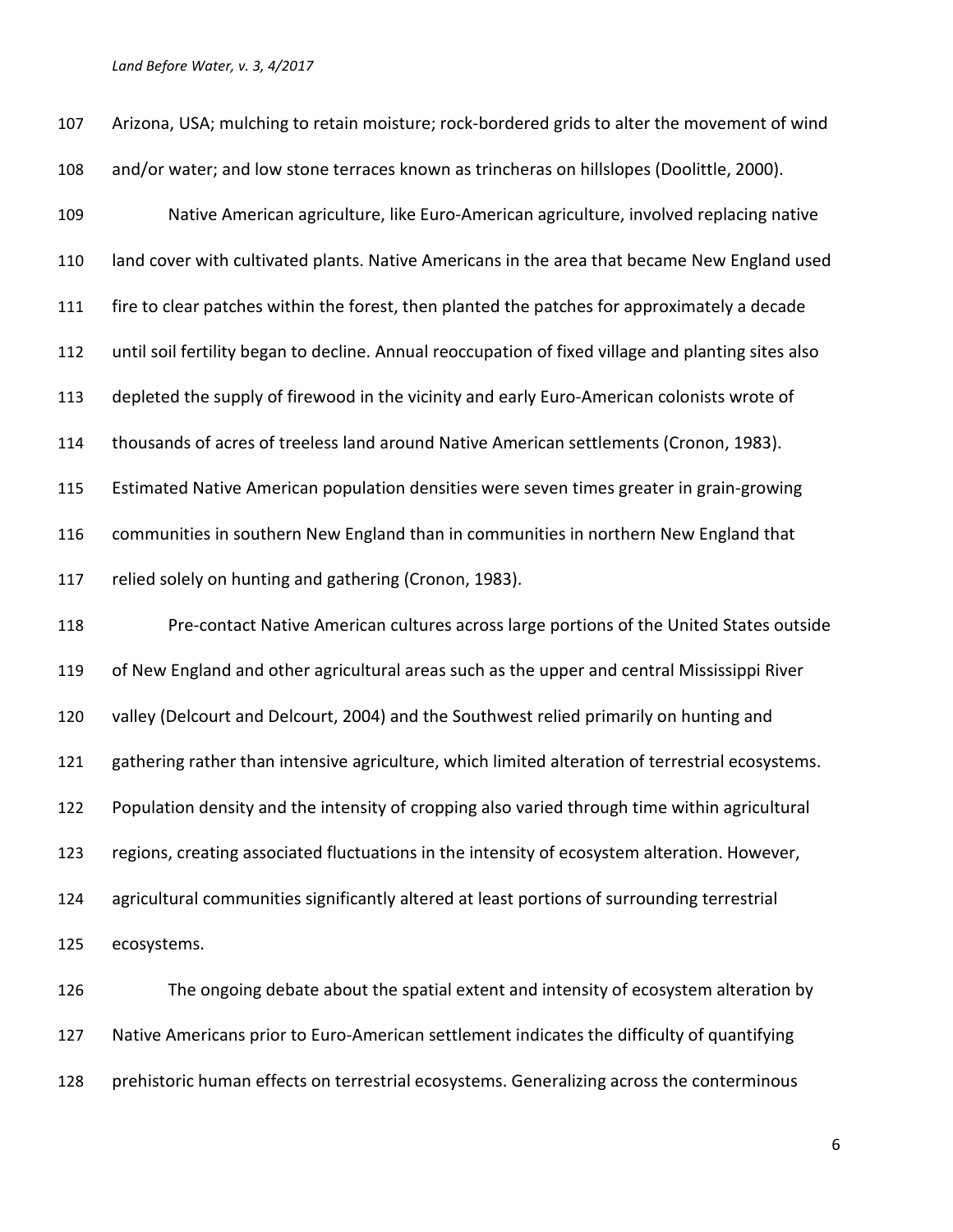United States, Native American alterations were less extensive and intensive than subsequent Euro-American alterations because Native Americans had lower population densities, simpler technologies, and lack of integration into global commercial markets and hence lower demands for resources. Consequently, Native American alterations of water and sediment yields from uplands, as well as of plant and animal communities, were for the most part less intense and less persistent than subsequent Euro-American alterations. Native Americans did alter some terrestrial environments, however, in ways that can be detected in geological and archeological records (e.g., Delcourt et al., 1998).

### *Alteration of freshwater ecosystems*

 In contrast to the alteration of terrestrial ecosystems through the localized use of fire and planting of crops in diverse regions of the United States, there are few examples of Native American communities significantly altering freshwater ecosystems. People in specific regions depended on fish, mussels, wild rice, and other freshwater organisms for a substantial portion of their nutrition, and at least wild rice appears to have been cultivated to some degree (Doolittle, 2000). There is no evidence, however, that the methods used to obtain these foods substantially altered the morphology of rivers, lakes, or wetlands, or the flow regime of rivers. The Hohokam of central Arizona, one of the most impressive and well-studied prehistoric Southwestern agricultural societies, provide an example of the lack of substantial alteration of freshwater ecosystems.

 The Hohokam built the largest canal system in pre-Columbian North America during the 149 10<sup>th</sup> to 15<sup>th</sup> centuries (Doolittle, 1992; Krech, 1999). Scattered villages used a variety of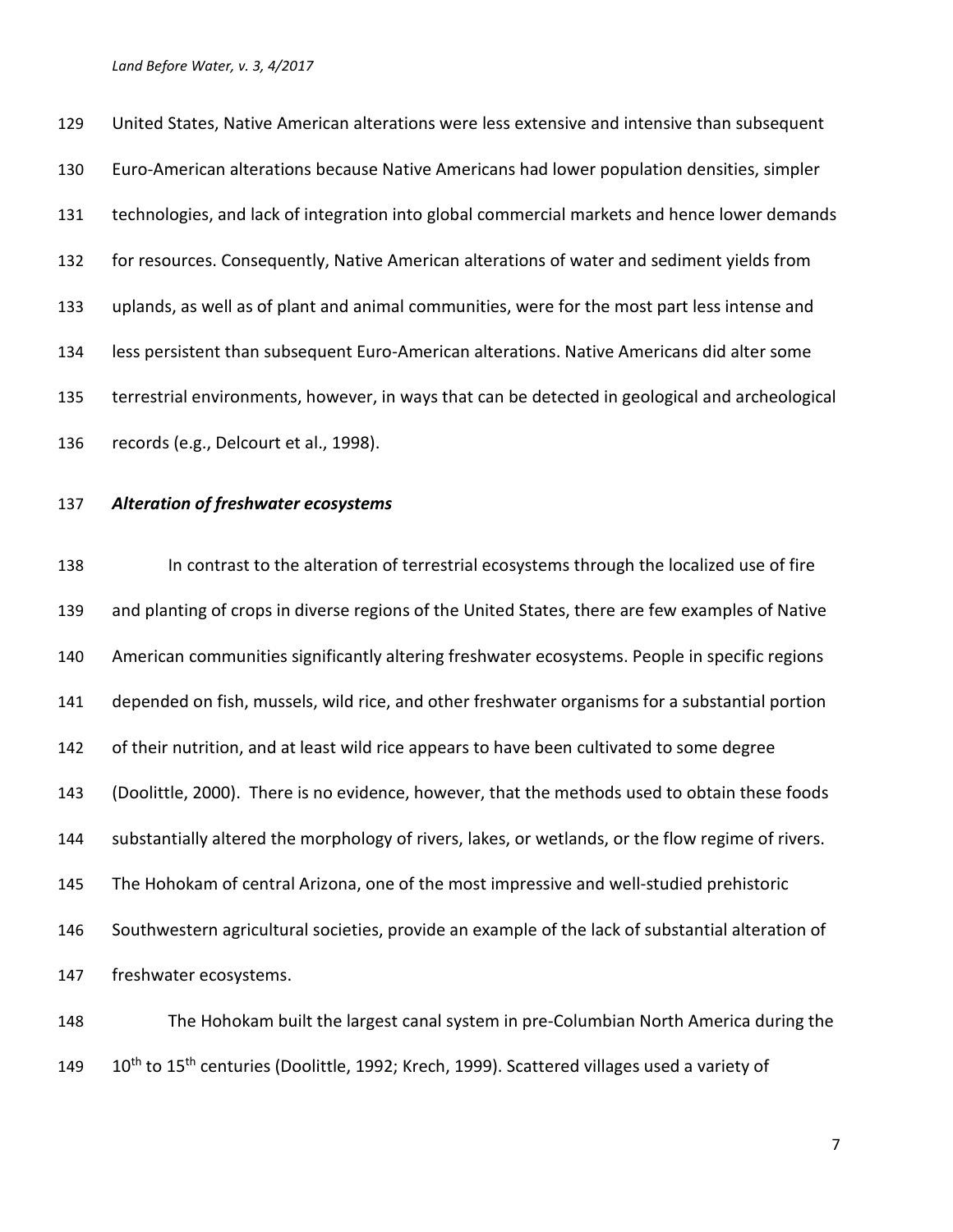agricultural techniques and at least some of the settlements relied on irrigated agriculture, with crops grown in floodplains using water diverted from rivers. Archeologists disagree on Hohokam population numbers through time. Canal networks built and used during different time intervals make it difficult to infer how much water might have been diverted from the Salt, Gila, Verde, Santa Cruz, and other rivers in the region. However, there is no evidence that the Hohokam diverted enough water to change river processes downstream from their diversion points, and they did not build dams or large water retention structures (Krech, 1999). Exceptions to the lack of Native American alterations of freshwater ecosystems come from relatively densely populated agricultural societies in the eastern half of the United States. Archeological sites scattered across the eastern United States and the Mississippi Valley indicate that maize-based agriculture helped to support relatively high population densities and more intensive alteration of upland and riparian ecosystems for agriculture. Removal of natural land cover changed water and sediment yields from uplands in a manner recorded in alluvial sediments. Lake and floodplain stratigraphy from some sites along the Illinois and Mississippi Rivers indicates increased sedimentation associated with upland farming during the Archaic Period (8,000-600 BC) and with farming in the valley bottoms of the Mississippi drainage during the Woodland Period (600 BC to AD 1050) (Green and Nolan, 2000). Population density and the 167 style and importance of agriculture relative to hunting and gathering varied through time. Large settlements and intensive agriculture reached an apogee during the Mississippian Period (AD 850-1450), which gave rise to sites such as Cahokia on the Mississippi River near St. Louis. Sedimentation at an archeological site at the confluence of Raymondskill Creek and the Delaware River and at other sites in eastern North America suggests an episode of increased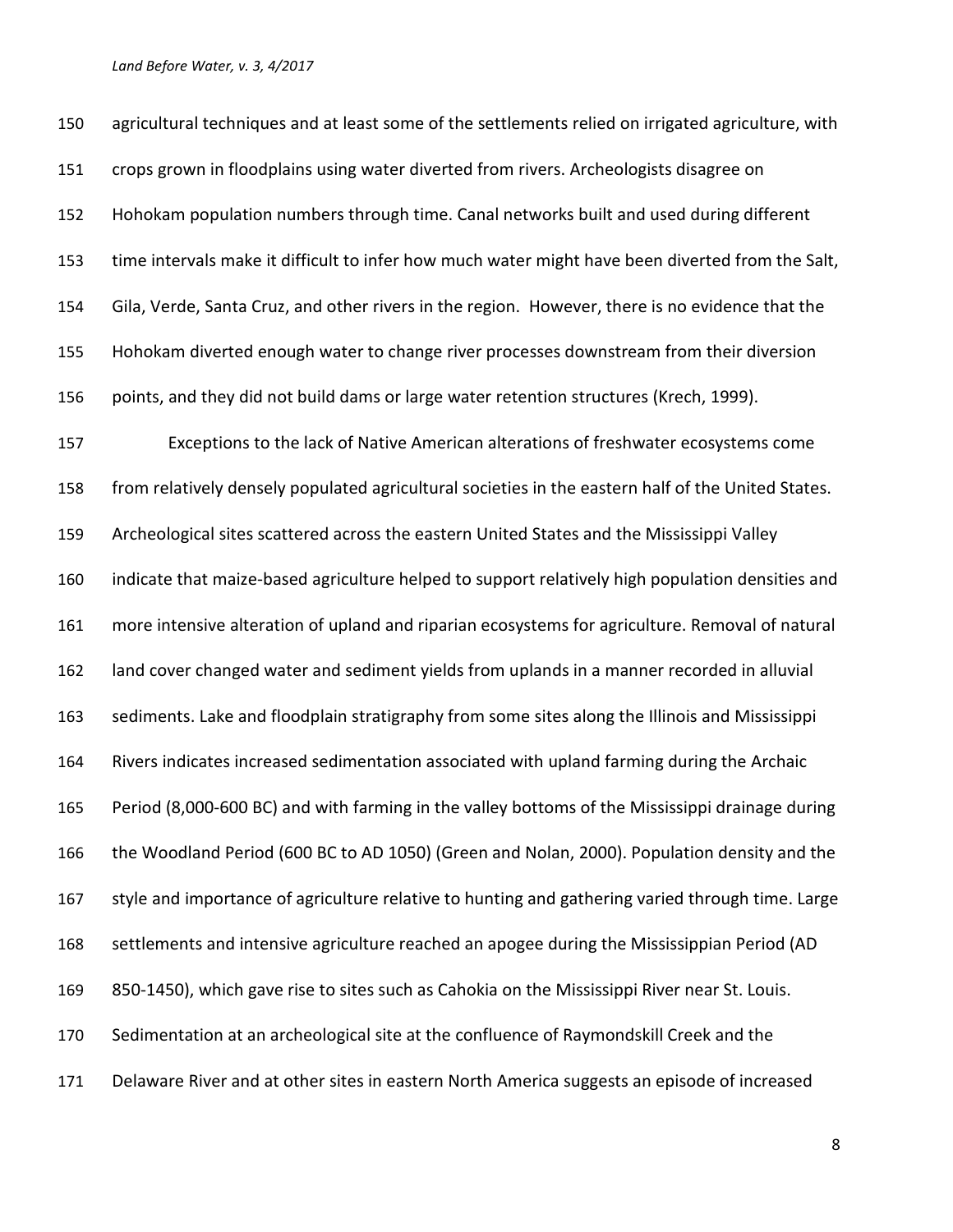sedimentation in freshwater environments (floodplain, tidal-marsh, lacustrine) during A.D. 173 1100–1600 in association with maize crops (Stinchcomb et al., 2011). With the exception of river corridors within a few regions of the Mississippi River drainage basin, however, Native American agriculture did not significantly increase sedimentation along river networks across 176 the conterminous United States (James, 2011).

 The combined picture that emerges from scattered archeological sites is one of temporal and spatial fluctuations in sedimentation in freshwater ecosystems as population and land use locally increased and decreased over time intervals of centuries to millennia. After circa A.D. 1600, the combined effects of climate change, Euro-American diseases, and Euro- American invasion substantially reduced Native American population levels in the eastern United States and displaced people westward. Relatively densely settled prehistoric communities locally influenced wetlands and riparian areas through farming in riparian areas and increased sedimentation, but, with the exception of the Hohokam, these communities did not develop irrigation networks and there is no evidence that they altered channel morphology or flow regime on the rivers they lived along. Based on the use of fire and upland agriculture by Native American communities in at least some types of terrestrial ecosystems across the United States, and the spatially and temporally limited effects of Native American agriculture on sedimentation in freshwater ecosystems, we generalize Native American alteration of ecosystems as affecting predominantly upland, terrestrial environments.

**U.S. rivers circa 1600 AD**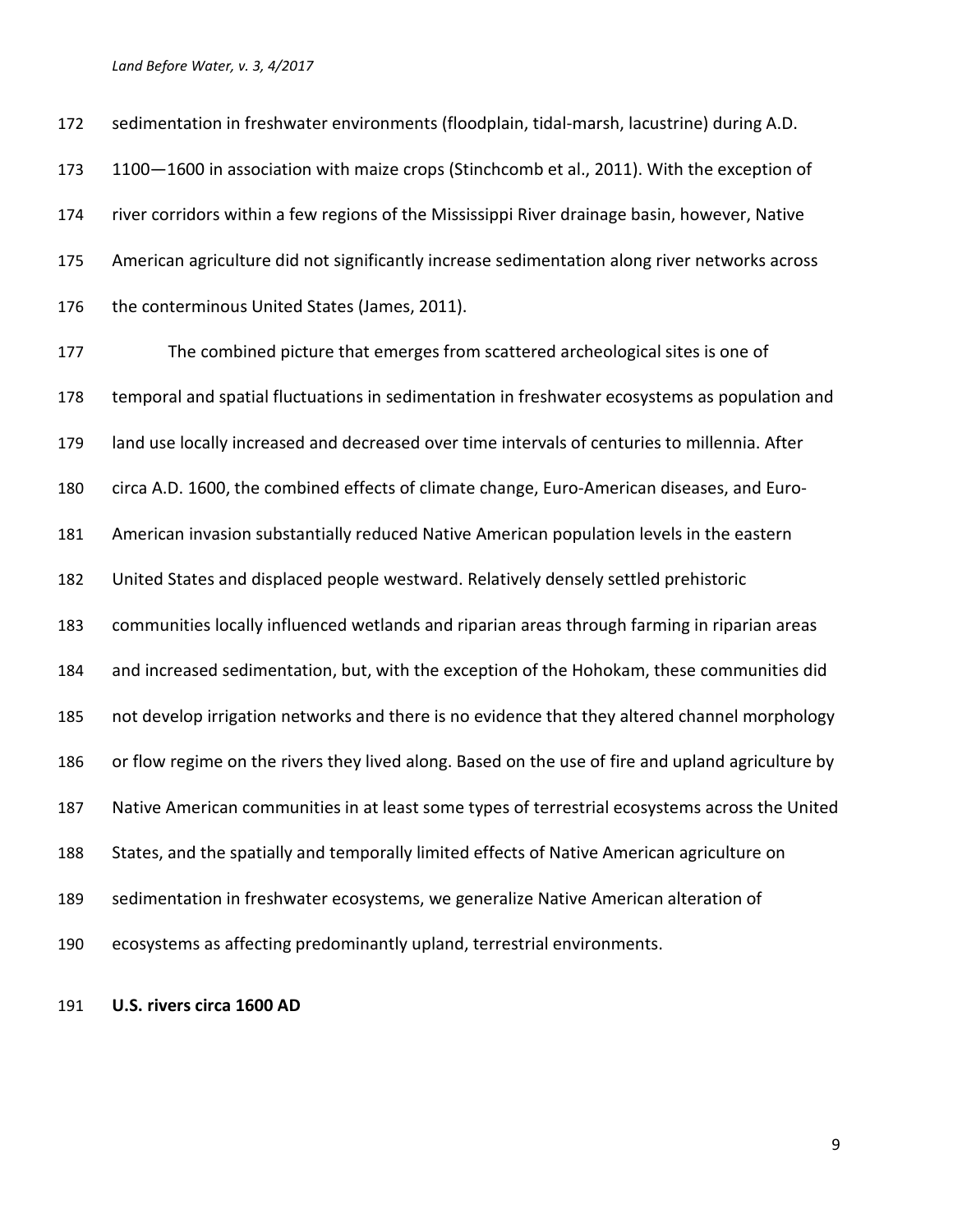Before reviewing Euro-American alteration of freshwater ecosystems in the United States, it is useful to describe the condition of these ecosystems prior to intensive Euro- American settlement of the country and after many centuries of occupation by Native Americans. Most rivers, floodplains, and wetlands throughout the conterminous United States had a substantially different appearance than they do today. First, much more of the landscape was seasonally or perennially inundated (Vileisis, 1997). Diverse wetlands along river corridors and elsewhere – marshes, swamps, lakes, ponds, fens, mires, prairie potholes, playas – were more abundant and larger. Writing of New England as it appeared in 1633, for example, William Wood described swamps 30 to 50 km wide (Cronon, 1983). Spatially extensive black soil layers characteristic of organic matter accumulating in the reducing environment of riverine wetlands inundated by beaver ponds indicate the past location of marshes and swamps, as described for 203 extensive portions of valley bottoms across the eastern and Midwestern United States (e.g., Morgan, 1868; Mills, 1913; Dugmore, 1914). Other historically extensive swamps such as the 205 Black Swamp ( $\approx$ 4200 km<sup>2</sup> in extent) along Ohio's Maumee River were likely facilitated by large accumulations of downed wood from trees blown over during tornadoes (Kaatz, 1955). Naturally occurring wood rafts – concentrations of wood extending along many kilometers of river channel and persisting for decades to centuries – blocked the passage of flood waters and created flooded bottomlands along rivers as varied as Louisiana's Red River, the Manistique River of Michigan, Otter Creek in Vermont, Ohio's Maumee River of Ohio, the Guadalupe River of Texas, and the Willamette River of Oregon (Wohl, 2014). Some of the nation's major aquifers, such as the Ogallala (Basso et al., 2013), had much

higher water tables. Many riparian water tables, especially in arid and semiarid regions, were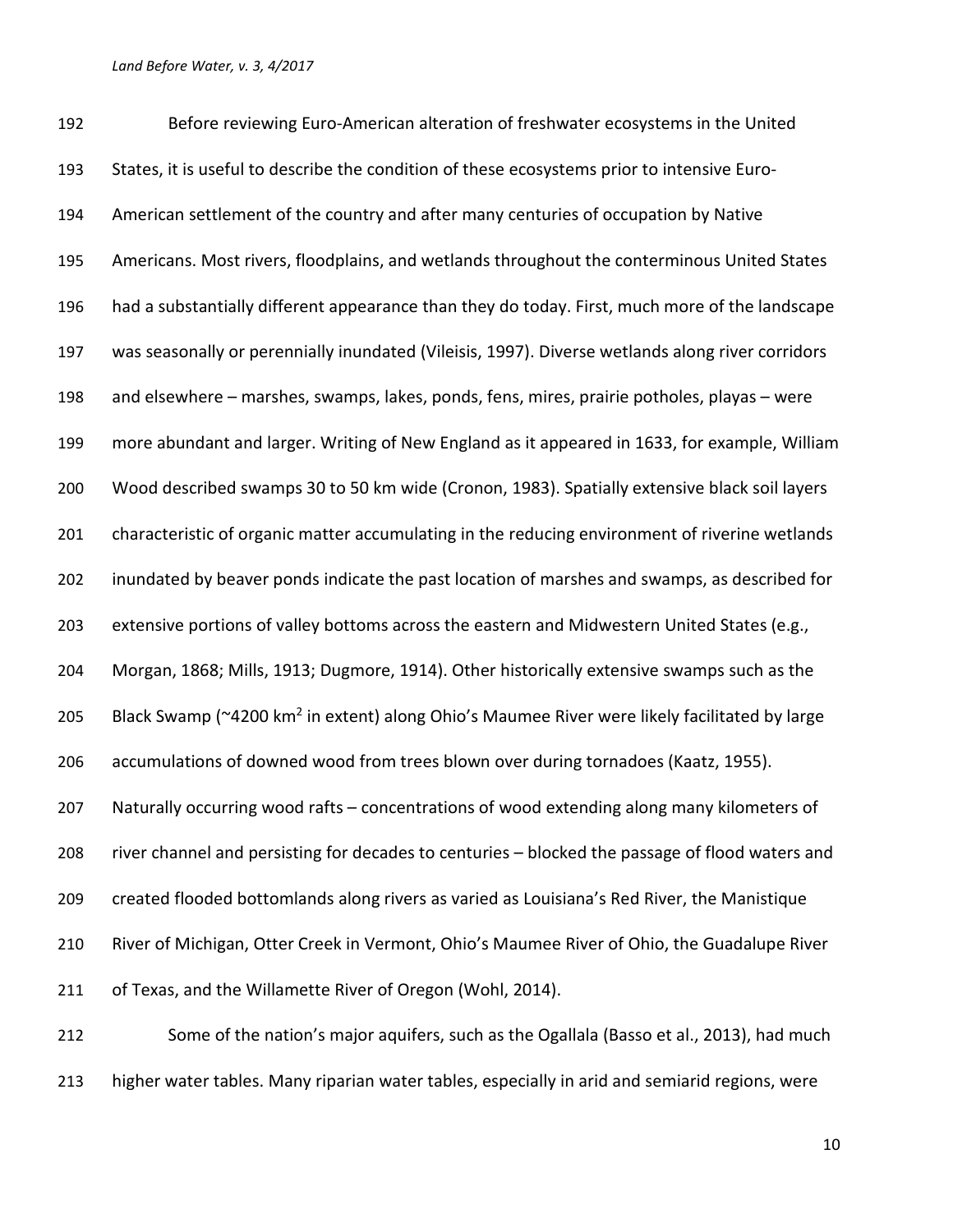| 214 | higher (e.g., Stromberg et al., 1996; Falke et al., 2011). Springs and seeps were more common   |
|-----|-------------------------------------------------------------------------------------------------|
| 215 | and discharged more water. Floods were unregulated, spilling across extensive bottomlands for   |
| 216 | weeks to months at a time in environments as diverse as Florida (Douglas, 1947), Illinois       |
| 217 | (Steele, 1841), the lower Mississippi (Schramm et al., 2009), rivers of the Great Plains fed by |
| 218 | snowmelt from the Rockies (Wohl, 2013b), California's Central Valley (Ingram and Malamud-       |
| 219 | Roam, 2013) and western Oregon and Washington (Sedell and Luchessa, 1981).                      |
| 220 | Smaller rivers in forested environments in many cases resembled a staircase of ponds            |
| 221 | created by sequential beaver dams along the channels. From the smallest creeks to the great     |
| 222 | rivers such as the Ohio, Illinois, Atchafalaya, and lower Mississippi, rivers in forested       |
| 223 | environments contained abundant wood in the channel and across the floodplain (Wohl, 2014).     |
| 224 | The earliest written descriptions from channels in New England and the Southeast across the     |
| 225 | Great Lakes region to the Pacific Northwest emphasize the enormous quantities of individual     |
| 226 | logs, jams, and enormous wood rafts in rivers. Along with beaver dams on small rivers and       |
| 227 | floodplains, all of this instream wood slowed the passage of high discharges, forcing water     |
| 228 | across the floodplain and into secondary channels, as well as into the subsurface to recharge   |
| 229 | riparian aquifers and help to maintain wetlands. Beaver dams and logjams also facilitated       |
| 230 | lateral channel migration and formation of secondary channels, which further enhanced the       |
| 231 | formation of riparian wetlands.                                                                 |
| 232 | Channels of all sizes were much more physically complex than we are used to seeing              |
| 233 | today. From prairie creeks and small rivers of the Mid-Atlantic Piedmont that flowed along      |
| 234 | marshy swales with multiple, subparallel, poorly defined channels (Walter and Merritts, 2008),  |
| 235 | to large rivers of the Great Plains with braided sections (Williams, 1978; Nadler and Schumm,   |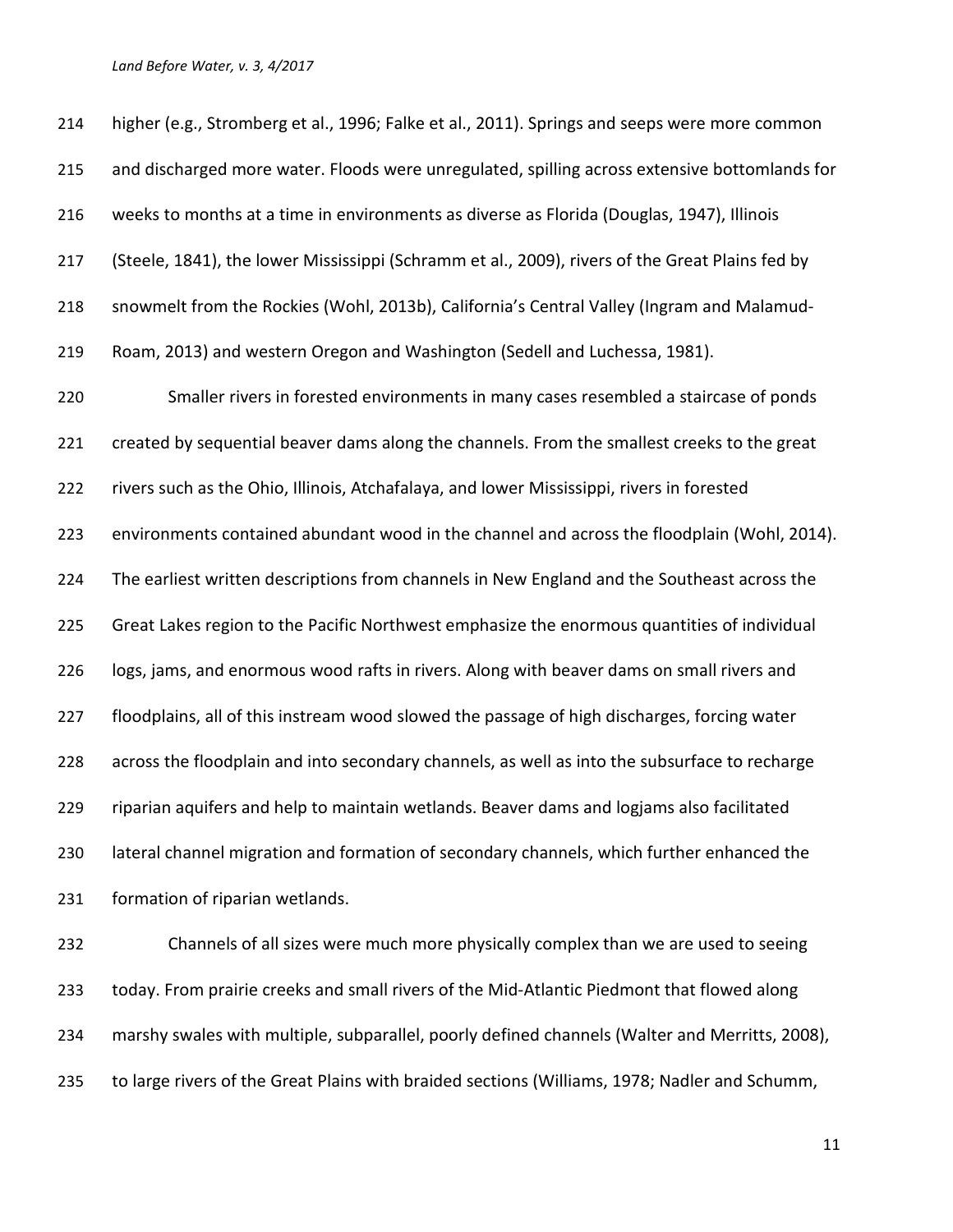236 1981) and large rivers of the Pacific Northwest with anastomosing planform (Collins et al., 237 2002), river channels were commonly diffuse and poorly defined. Early explorers, from Louis Hennepin on the Illinois River in 1679 to Mark Twain navigating the Mississippi River during the 1850s (Twain, 1883), and Army engineers on the Willamette River in 1870, complained of the difficulty in following the main course of a river. In arid regions such as central Arizona, 241 channels that are now dry and deeply incised were perennial rivers that supported riparian forests and beaver colonies (Rea, 1983; Webb et al., 2014). Across the United States, river corridors were wetter and more spatially heterogeneous at scales from individual river segments to entire watersheds. This physical diversity equated to abundant and diverse habitat, as well as retention of nutrients and organic matter, and supported an enormous biodiversity (Perry et al., 2002). **Human alterations of ecosystems following Euro-American settlement** Native American cultures followed widely different patterns of settlement that affected 249 their impacts on terrestrial and freshwater ecosystems. Pueblo peoples of the southwestern United States lived in the same dwellings and community locations for centuries, for example, whereas other cultures moved seasonally or at other relatively short time intervals. Individual families of European descent followed the westward-moving frontier of settlement across the conterminous United States over a period of decades. Consequently, exceptions exist to any generalization about settlement patterns of either Native Americans or Euro-Americans. With that caveat, we generalize that settlement of the United States by Euro-Americans commonly

involved rapid and more intense alteration of terrestrial environments than terrestrial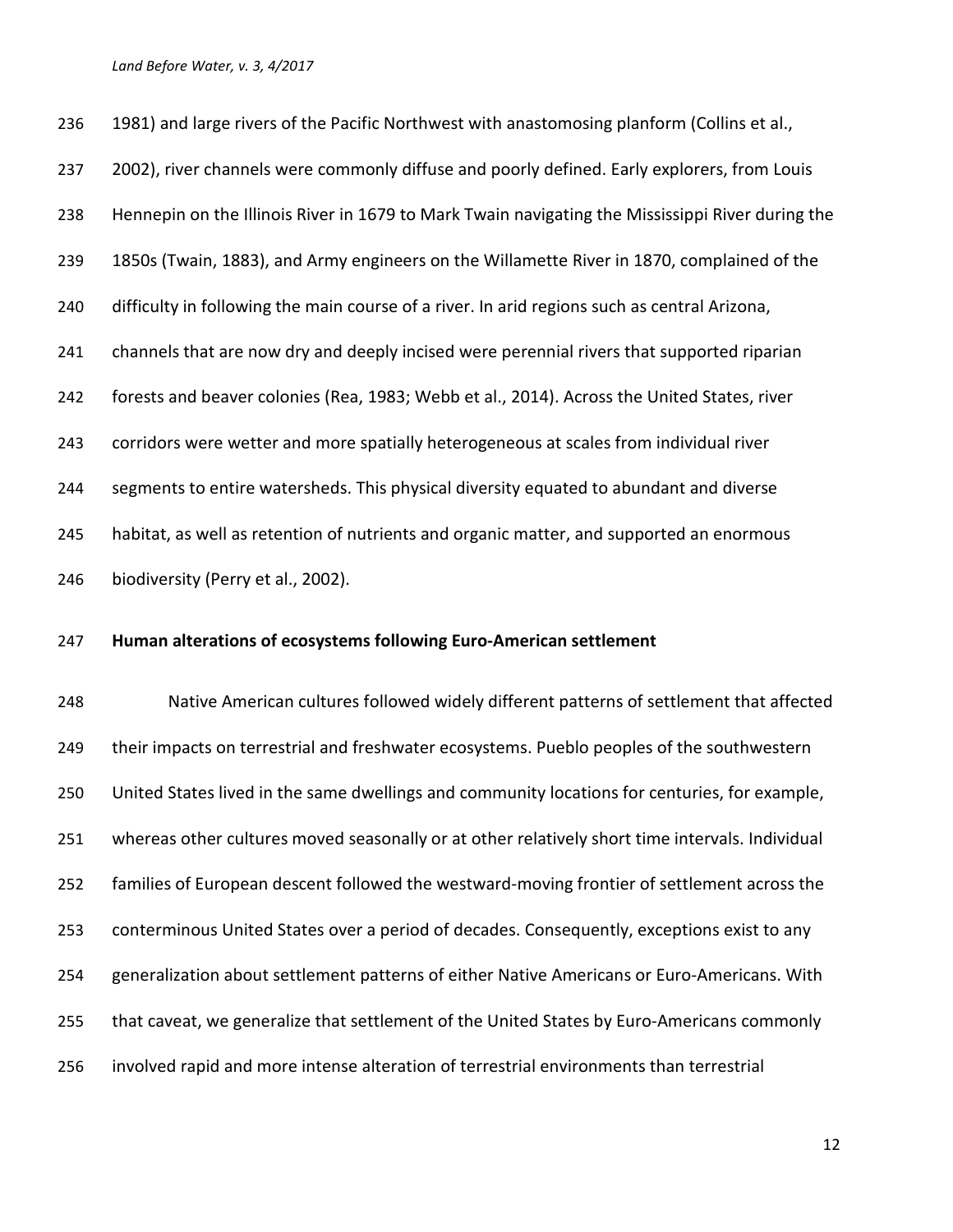alterations associated with much of the Native American occupation of the land. Euro- Americans were more likely to settle in communities intended to remain in place for decades to centuries, and Euro-Americans were more likely to rapidly undertake intensive and extensive alteration of land cover for profit (e.g., commercial timber harvest or mining). Land cover change also occurred as a side effect of technological developments, such as substantial increases in fire severity and extent in association with sparks from coal-burning railroad trains (Pyne, 1982).

 Contact with Euro-American communities and associated commercial markets also influenced Native American alteration of terrestrial environments by creating competition for existing land and resource uses; altering the geographic extent and population levels of specific Native American groups; and in some cases integrating Native American communities into the enormous commercial markets of Europe and Asia via exports such as furs (e.g., Du Val, 2006; Fenn, 2014; Davidann and Gilbert, 2016). Initial Euro-American contact led Algonquians and Iroquois in the Potomac River basin, for example, to intensify maize production (Rice, 2009). 271 Access to horses greatly increased the mobility of Native Americans of the Great Plains, creating 272 more extensive and locally intensive alteration of grassland ecosystems, especially where Native American access to adjacent mountains was restricted by Euro-American hunting and settlement (West, 1998). Although Euro-American diseases and warfare greatly reduced Native American population numbers across the United States, Native American peoples did not cease to exist with the start of Euro-American settlement. Instead, Native American impacts on terrestrial ecosystems changed, although the details vary between individual Native American groups and through time.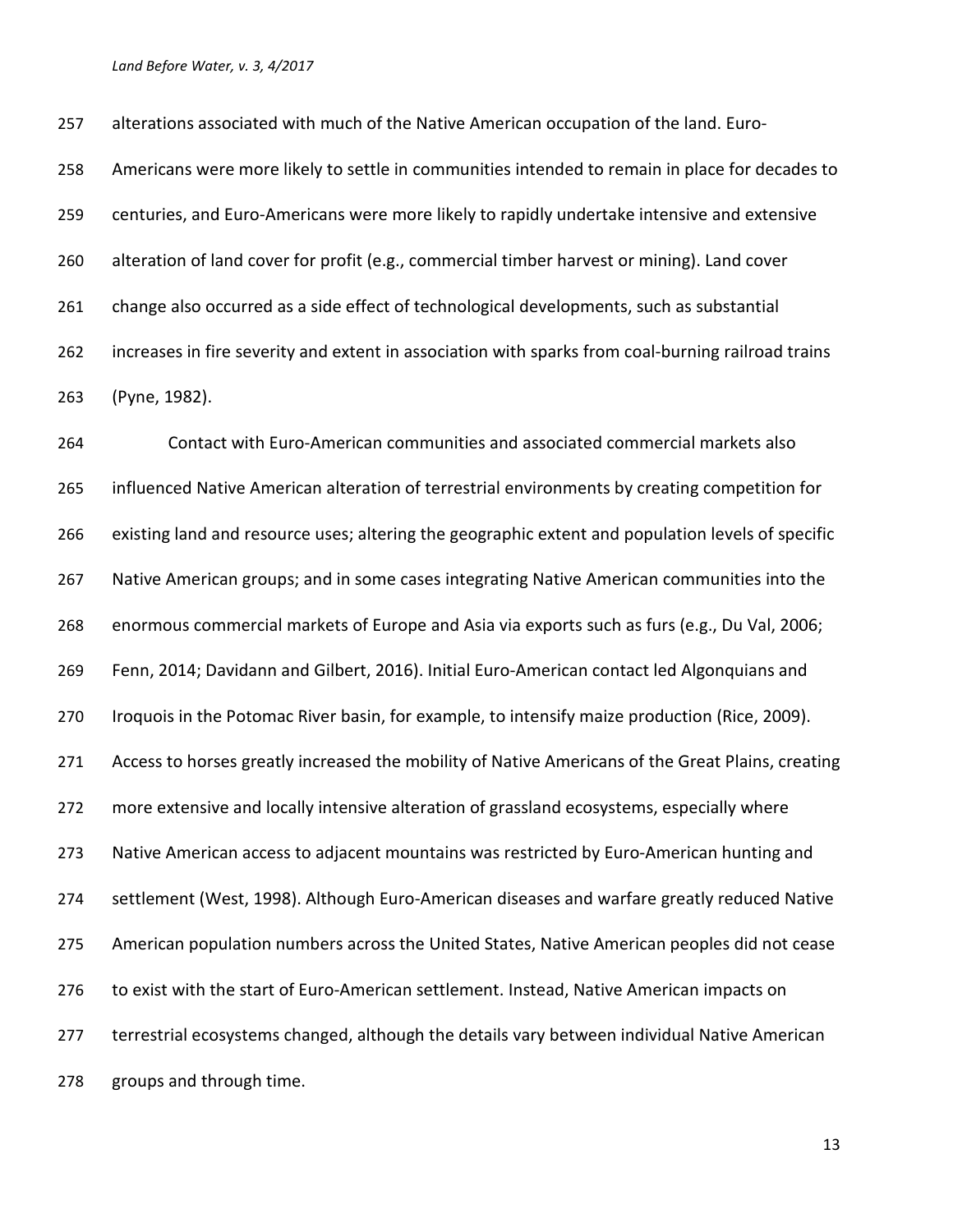Settlement of the United States by Euro-Americans was also accompanied by many resource uses that affected freshwater environments, most of which occurred nearly simultaneously and were commonly interrelated. These include: beaver trapping; wetland drainage; timber harvest and log floating; placer and lode mining; navigation, river clearing, and channelization; construction of canals; overharvest of freshwater species and fish stocking; construction of dams and water diversions; construction of levees; changes in water and sediment yields from uplands as a result of clearing native vegetation and changing the fire regime; and contamination of surface and ground water via diverse materials ranging from sewage and organic waste to increasingly toxic and persistent synthetic chemicals. The details of which resource use affected freshwater environments in a particular region first and/or most intensively depend on when Euro-Americans first reached the region and the specific characteristics of the region. Commercial timber harvest initiated Euro-American settlement of 291 the northern Great Lakes region, for example, and the modification of channel form and flow regime to facilitate downstream transport of logs constituted the first significant alteration of river corridors in the region. In contrast, agriculture and establishment of towns initiated Euro- American settlement of the eastern seaboard, so that river corridors were first altered through practices such as construction of milldams and drainage of riparian and other wetlands. Figure 296 1 summarizes these patterns.

 The specific effects associated with a particular category of resource use also changed with time as a result of technological changes. Contamination of surface waters by excess sediment, distillery or slaughterhouse waste, or wood waste from sawmills (Kofoid, 1903), for example, later gave way to contamination by synthetic chemicals such as organochlorine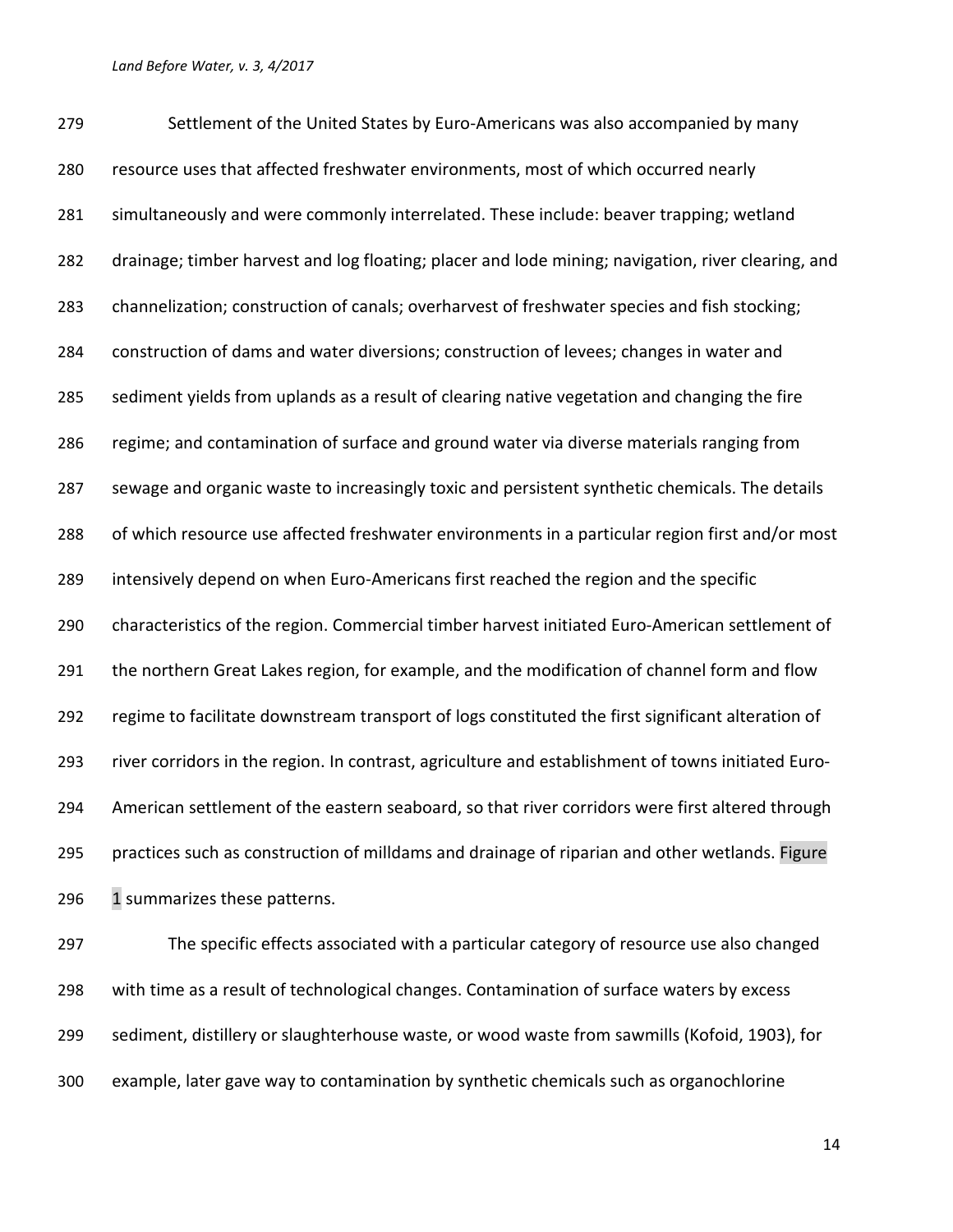| 301 | pesticides and PCBs (Kraus et al., 2017). Similarly, the size and operation of 18 <sup>th</sup> -century mill |
|-----|---------------------------------------------------------------------------------------------------------------|
| 302 | dams differed significantly from the size and operation of 20 <sup>th</sup> -century hydroelectric dams.      |
| 303 | In the sections that follow we briefly review the diverse human activities that altered                       |
| 304 | freshwater ecosystems during and after Euro-American settlement. Our emphasis is on                           |
| 305 | freshwater ecosystems in order to highlight the contrast between the limited effects on                       |
| 306 | freshwaters by Native Americans and the significant effects on freshwaters by Euro-Americans.                 |
| 307 | <b>Beaver trapping</b>                                                                                        |
| 308 | One of the earliest Euro-American influences on natural (rather than human)                                   |
| 309 | communities in the United States was commercial exploitation of individual species. In many                   |
| 310 | regions of the United States, beaver trapping was the first substantial alteration of river                   |
| 311 | corridors, and beaver populations were decimated prior to permanent Euro-American                             |
| 312 | settlement of an area. Trapping of beavers provides an especially striking example of how Euro-               |
| 313 | American activities substantially altered freshwater ecosystems.                                              |
| 314 | Ecologists estimate that as many as 400 million beavers (Castor canadensis) occupied                          |
| 315 | rivers and wetlands from northern Alaska down into northern Mexico when Euro-Americans                        |
| 316 | first reached North America (Naiman et al., 1988). By building dams, beavers created riparian                 |
| 317 | wetlands that attenuated downstream fluxes of water, fine sediment, organic matter, and                       |
| 318 | nutrients (Naiman et al., 1994; Westbrook et al., 2013; Wegener et al., in press). These effects              |
| 319 | were recognized by early Euro-American settlers in New England, who prized the fertile soil of                |
| 320 | valley bottoms formerly occupied by beavers (Cronon, 1983). Beaver-created wetlands                           |
| 321 | supported high diversity of microbes, plants, and animals from insects to mammals (Rosell et                  |
| 322 | al., 2005). Individual beaver meadows - segments of valley bottom with numerous dams and                      |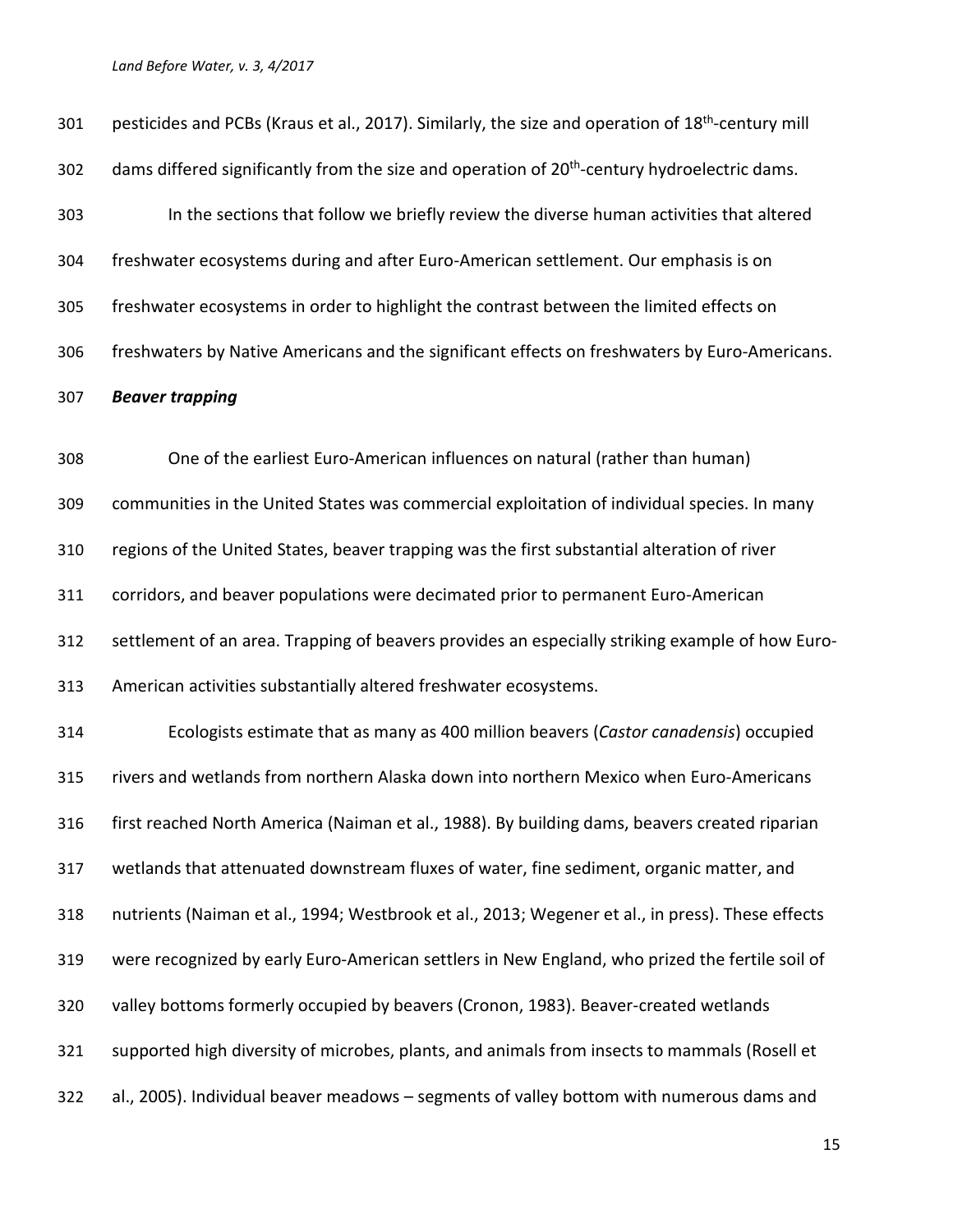ponds – persisted for thousands of years (Kramer et al., 2012; Polvi and Wohl, 2012) and created resistance and resilience to disturbance within river ecosystems (Hood and Bayley, 2008).

Having driven Euro-American beavers (*Castor fiber*) nearly to extinction by the 12th 327 century in some parts of Eurasia by the end of the 19<sup>th</sup> century, the Euro-American fur trade systematically and energetically exploited North American beaver populations starting with 329 eastern North America during the early 17<sup>th</sup> century and progressing westward. North American 330 beaver populations fell to 6-12 million by the mid-19<sup>th</sup> century (Naiman et al., 1988). Although beaver populations in Eurasia and North America are gradually recovering and beavers are now actively reintroduced as part of river restoration in both continents, scientists are still trying to understand the cumulative effects of severe beaver-population declines on freshwater environments (Hood and Bayley, 2008; Green and Westbrook, 2009; Johnston, 2012; Polvi and Wohl, 2012, 2013). Among the most significant cumulative effects of substantially reduced beaver activity are declines in habitat and biodiversity (e.g., Bartel et al., 2010; Peipoch et al., 2014) and decreased retention of water, solutes, sediment, and particulate organic matter within river corridors (e.g., Wegener et al., in press) (Figure 2).

### *Wetland drainage*

 Euro-American immigrants to the United States brought with them a cultural history of wetland drainage. The Dutch were pre-eminent at developing techniques to drain wetlands and Dutch engineers taught the English: by 1649, more than 38,000 ha had been drained in England. George Washington's library included a copy of the 1775 "Practical Treatise on Draining Bogs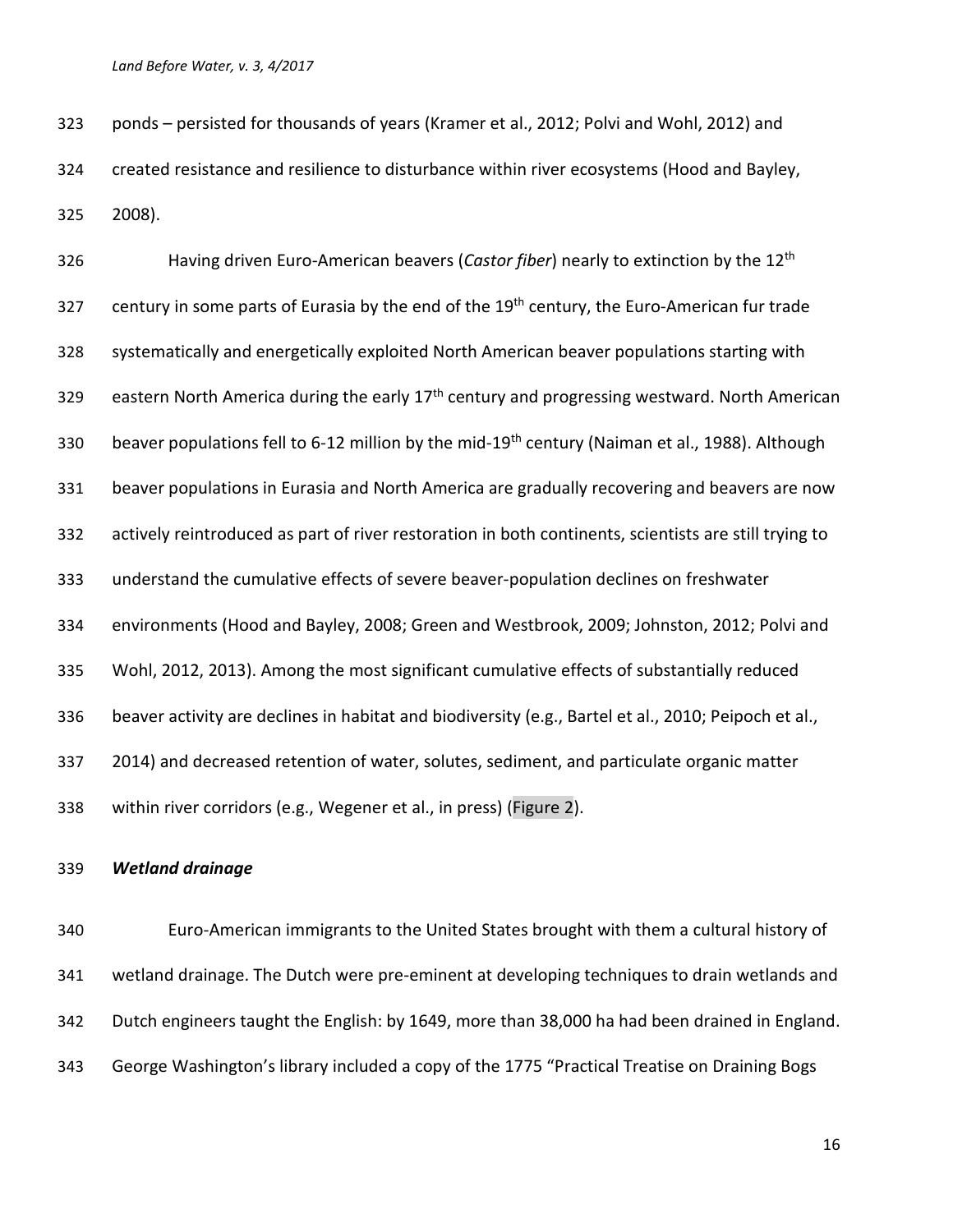and Swampy Ground" (Simco et al., 2009). Seventeenth-century Euro-American colonists along the eastern seaboard immediately began altering salt marshes through haying and grazing, as well as draining, diking, and building cities (Baltimore, Philadelphia, Boston, New York, Charleston, and others) on coastal wetlands. Freshwater marshes along rivers such as the Sudbury and Concord in Massachusetts were similarly used for haying as early as the 1630s. These uses of river corridors occurred simultaneously with beaver trapping: more than 10,000 beavers were killed in Connecticut and Massachusetts during the 1620s and more than 80,000 beavers per year were hunted from the Hudson River and western New York during 1630 to 1640 (Vileisis, 1997). The beaver trade ended in New England by 1660 (Cronon, 1983) as the animals largely disappeared from the region as a result of trapping.

 Farther south, most colonial governments required landowners to improve their land either through cultivation or by clearing and draining in order to gain land title. By the final decade of the 1700s, almost all rice planters from North Carolina south to Florida had moved their plantations down to tidally influenced freshwater rivers, which they altered with elaborate networks of dikes, check banks, flood gates, ditches, canals, drains, and rice-milling dams. These activities altered the hydrology of river corridors sufficiently to create problems with saltwater intrusions (Silver, 1990; Stewart, 2002). Much of this agriculture was simultaneous with floating of cut timber downstream to sawmills. Loggers altered access to interior timber stands by digging canals and draining portions of extensive wetlands such as the Great Dismal Swamp (late 1760s). In the lower Mississippi River valley, swamp forests along river corridors were logged during initial settlement (1717) for valuable timber from bald cypress, then drained and cropped (Vileisis, 1997).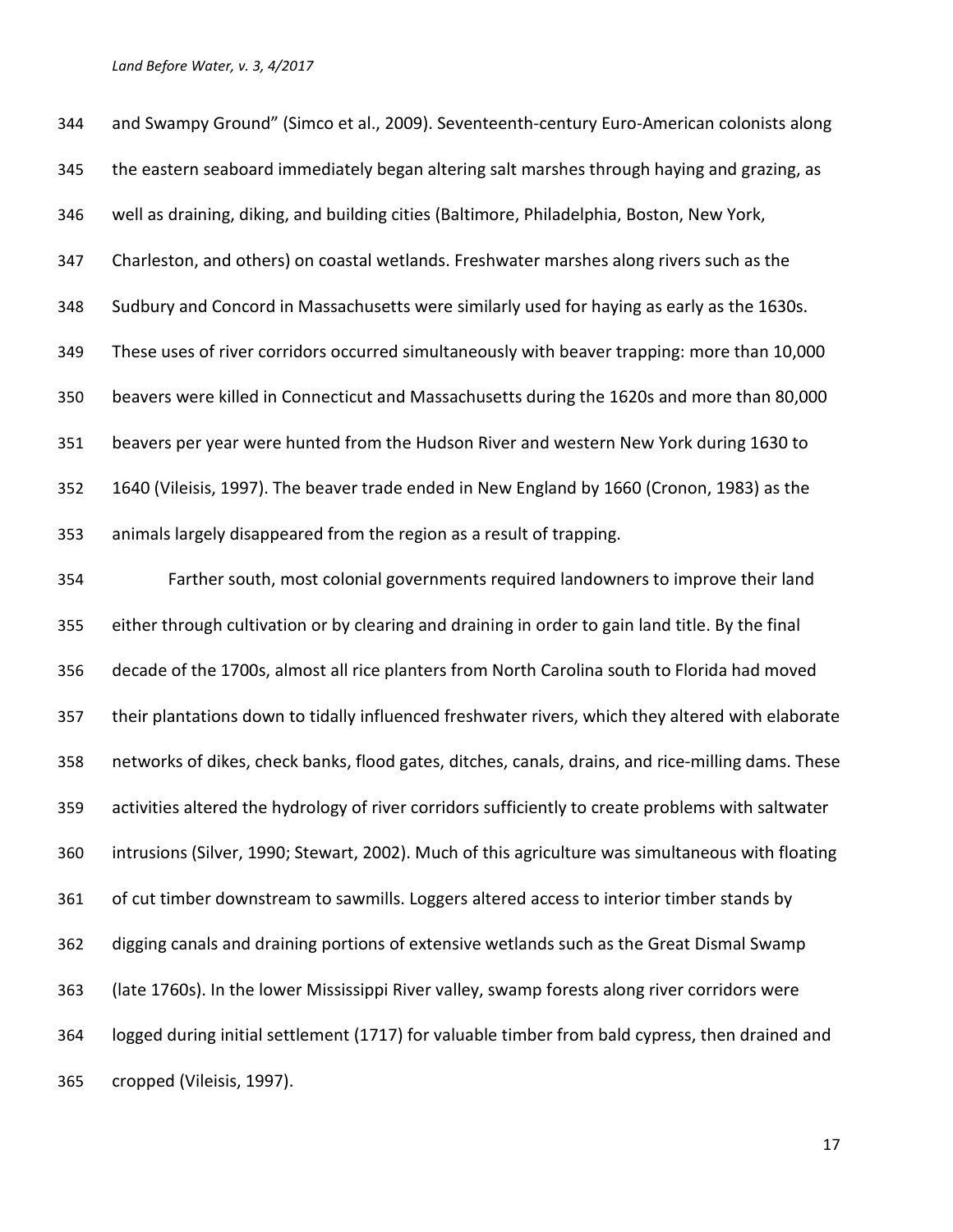As Euro-American settlement proceeded westward, riparian wetlands were not necessarily the first target for croplands, but they were commonly modified within two to three decades of settlement. In the Illinois prairie, for example, John Deere's 1837 invention of the self-scouring, steel-bladed plow allowed farmers to cut through the dense network of grassroots and cultivate the uplands following the initial rush of Euro-American settlers at statehood in 1819. The 1850 Swamp Land Act ceded federal swamplands to Illinois and other states with the intention of facilitating wetland drainage using levees, drains, and ditches (Vileisis, 1997) (Figure 3). Alteration of river corridors proceeded rapidly (Wohl, 2013b). In Illinois, state legislation in 1879 facilitated the organization of levee districts that used state funds to build levees, drain wetlands, and channelize rivers (Landwehr and Rhoads, 2003). To cite another example, Euro-American settlement in western Mississippi began about 1830 and by 1840 settlers were channelizing streams and draining wetlands (Shields et al., 1995). An estimated 89.4 million ha of wetlands existed in the conterminous United States circa 1780 (Dahl, 1990), even though Euro-Americans had been altering river corridors along the eastern seaboard for more than a century. By 1980, wetlands had shrunk to approximately 42.2 million ha. Ten states had lost more than 70 percent of their wetlands by 1980 and 22 states had lost more than 50 percent (Dahl, 1990). In the words of a 1973 Congressional report: For the last three-and-a-half centuries Americans have busily settled, developed and cultivated the continent's flood plains. …. In this, they were more bold than prudent…. They stubbornly refused to recognize a flood plain for what it is…. In Delaware, Maryland, and other middle-Atlantic States, extensive drainage networks were dug by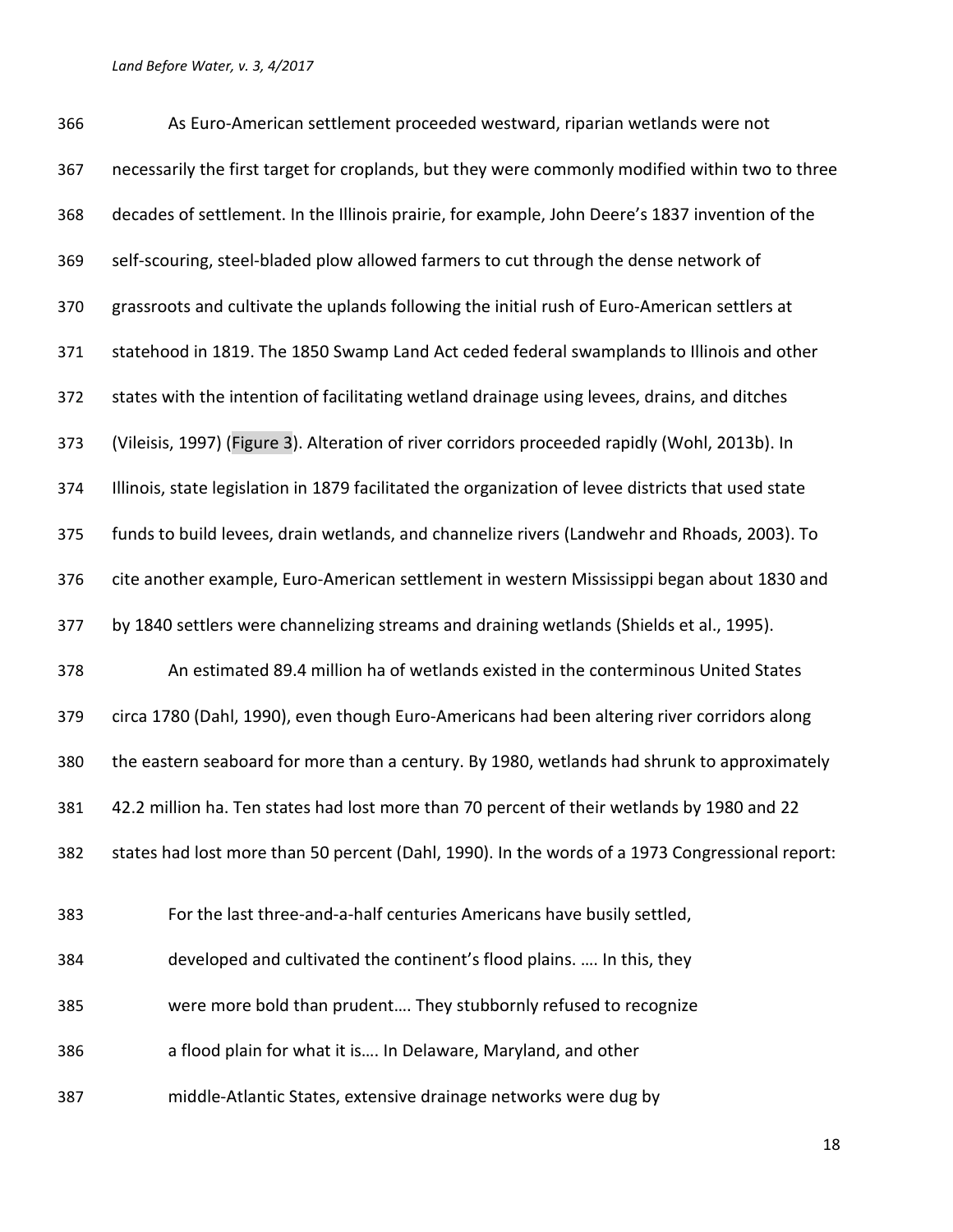| 388 | slaves. Later, in the last decades of the 19 <sup>th</sup> century, drainage districts           |
|-----|--------------------------------------------------------------------------------------------------|
| 389 | were established and thousands of miles of trenches gouged to dry up                             |
| 390 | wetlands. (CGO, 1973, p. 2)                                                                      |
| 391 | The implications of the diverse forms of wetland drainage were twofold. First, wetlands          |
| 392 | very effectively attenuate downstream fluxes of water, fine sediment, and dissolved and          |
| 393 | particulate organic matter. By limiting attenuation and storage of these materials, wetland      |
| 394 | drainage altered riverine flow regimes, sediment transport, and nutrient availability in ways    |
| 395 | that stressed aquatic, riparian, and coastal biotic communities. Second, wetlands, including     |
| 396 | those in river valleys, are disproportionately important sources of habitat and food relative to |
| 397 | the area that they occupy in the total landscape (Amoros and Bornette, 2002; Dudgeon et al.,     |
| 398 | 2006). Wetland drainage largely eliminated vital wetland habitat for many species of plants      |
| 399 | and animals.                                                                                     |

## *Timber harvest and log floating*

 From the eastern seaboard to the Great Lakes and across the Intermountain West and the Pacific Northwest, commercial timber harvest commonly began by using existing waterways to float cut logs to collection booms for transport to sawmills (Wroten, 1956; Sedell et al., 1991; Cowan, 2003; McMahon and Karamanski, 2009). This practice began during the first half of the 405 17<sup>th</sup> century in Maine and New Hampshire (Cronon, 1983) and then moved progressively westward with the Euro-Americans. Although railroads subsequently took over the 407 transportation of cut logs during the 19<sup>th</sup> century, the use of rivers to transport logs typically 408 lasted for at least a decade in regions initially settled by Euro-Americans during the 19<sup>th</sup>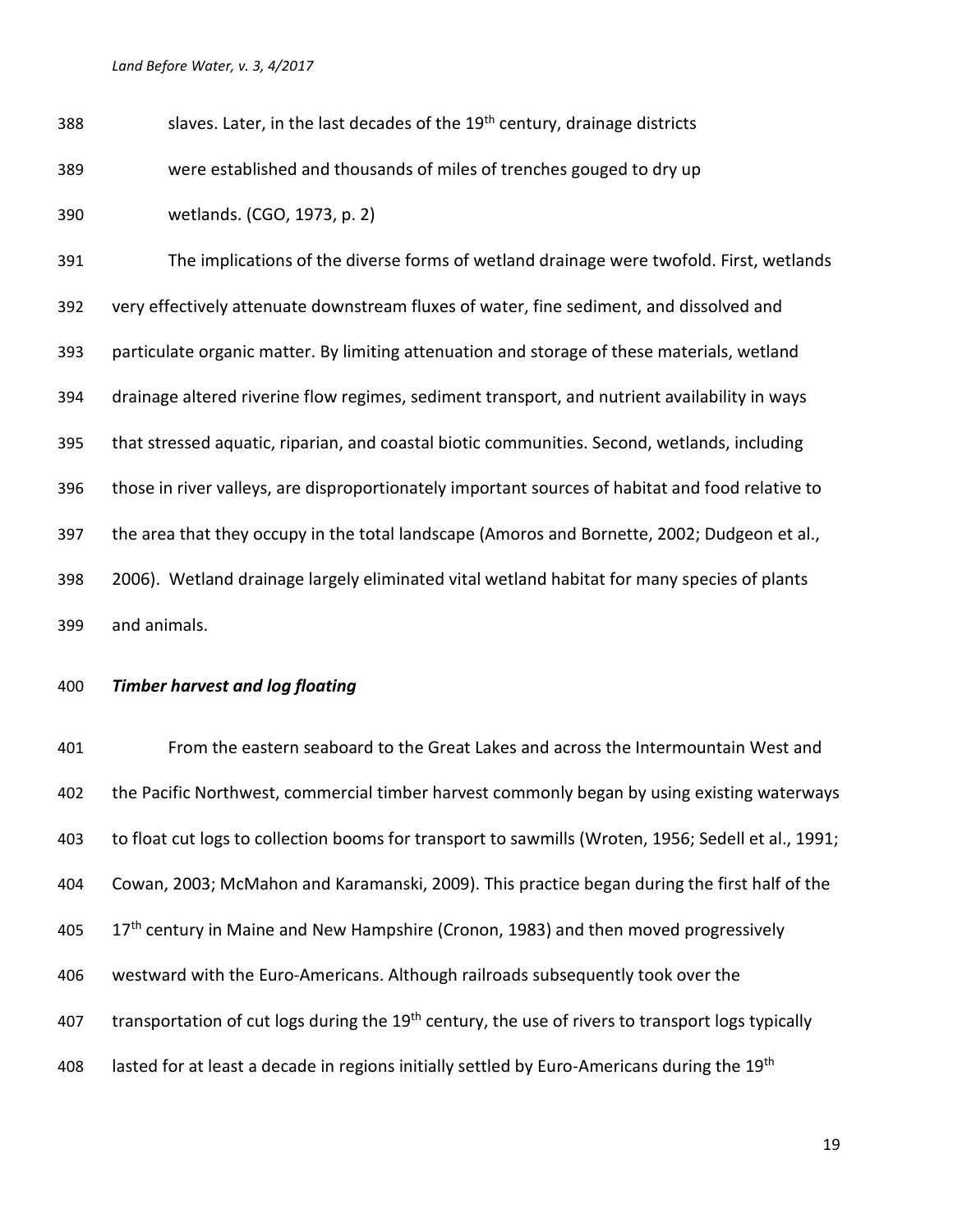century. In some regions, log transport on rivers persisted much longer as each new area of forest was opened to timber harvest.

 Log floating had at least three effects on rivers (Sedell et al., 1991; Cowan, 2003; Wohl, 2014). First, the logs themselves altered channel boundaries, dislodging existing instream wood and battering the channel bed and banks and riparian vegetation, particularly when thousands of logs were floated downstream during a single season (Figure 4). Second, channels were commonly modified to facilitate the movement of logs. Overbank areas such as floodplains and secondary channels were blocked, obstructions within the channel such as wood and large boulders or bedrock were blasted out, and small channels were enlarged. Third, splash dams were built on small to medium channels throughout river networks to facilitate log movement. These small, temporary dams were allowed to fill with water and logs and then dynamited to send the logs rapidly downstream in an outburst flood.

 Log floating and associated channel modifications extended from headwater channels just barely wider than the diameter of a log to the largest rivers in the country. Although log floating typically lasted at most a decade in a given region (until all of the marketable timber 424 had been cut or railroads took over transportation of cut logs), the enlargement and simplification of affected channels has persisted for more than a century (Young et al., 1994; Miller, 2010; Ruffing et al., 2015). Removal of upland and riparian forests during timber harvest, where spatially extensive and intensive (i.e., clearcutting rather than selective cutting), also increased water and sediment yields to adjacent river corridors and lakes (Cronon, 1983). As with other land uses affecting river corridors after Euro-American settlement, the timing of timber harvest and log floating varied among regions. New York State led the nation for volume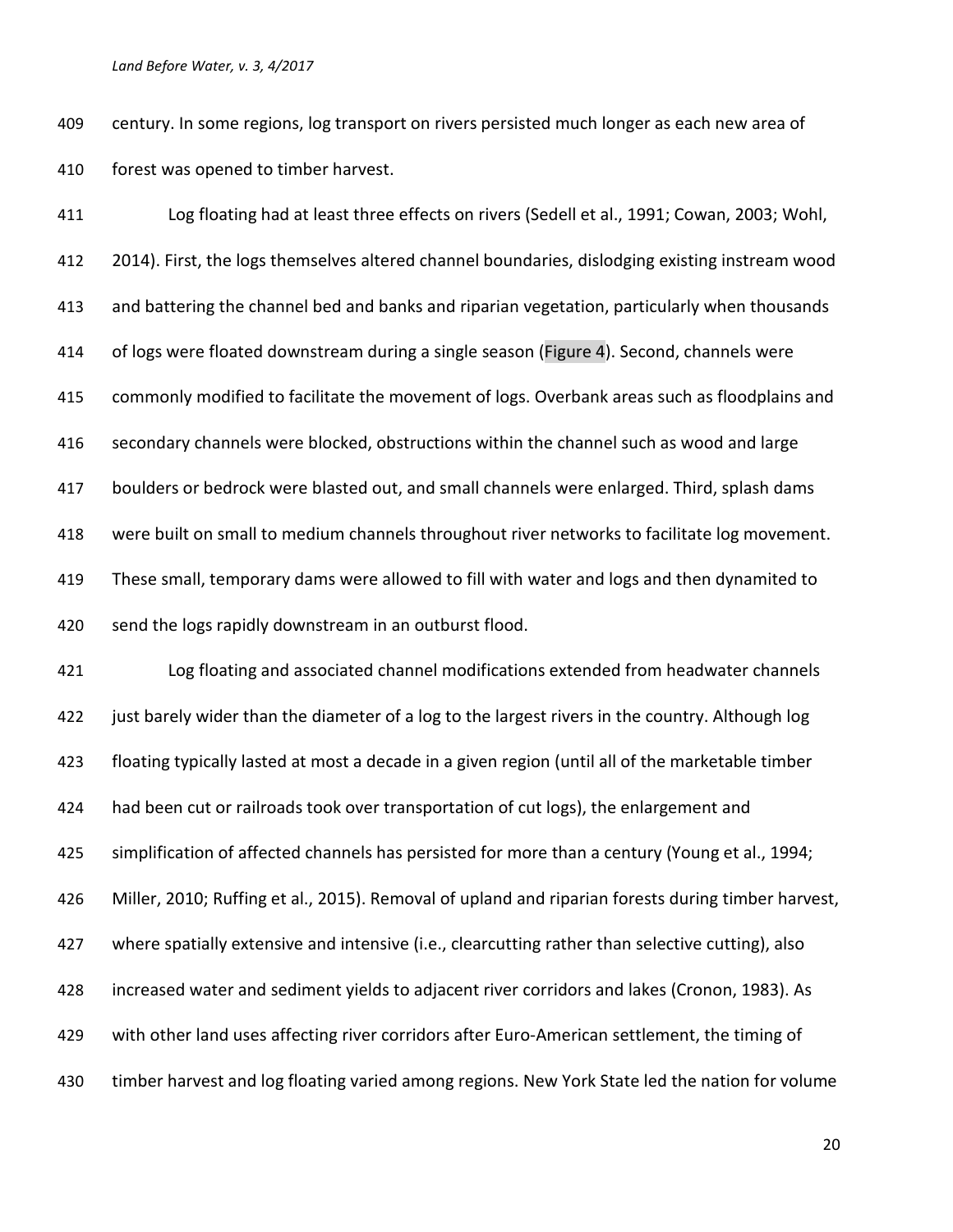of timber production in 1859, for example, but peak production shifted to states such as Wisconsin and Minnesota during the 1870s to 1900, before shifting to the Pacific Northwest 433 during the early  $20<sup>th</sup>$  century (Wohl, 2014).

 The ecosystem implications of timber harvest and log floating primarily involved loss of habitat abundance and diversity as channels and floodplain wetlands were simplified and laterally disconnected from one another; loss of attenuation of peak flows and storage of nutrients and organic matter as simplified river corridors more rapidly passed material downstream; loss of naturally occurring instream wood and obstructions such as beaver dams that limited longitudinal connectivity and increased lateral and vertical connectivity; and lower biomass and biodiversity of aquatic and riparian organisms as a result of loss of habitat and nutrient retention (Young et al., 1994; Nilsson et al., 2005; Helfield et al., 2007; Ruffing et al., 2015).

### *Placer and lode mining*

 Placer deposits are precious metals such as gold that are mixed with alluvial sediments in river valleys and terraces. Lode deposits are in place within bedrock and can occur as veins of precious metals such as gold and silver within igneous or metamorphic rocks, or in the form of ores such as iron or uranium within sedimentary rocks. Placer deposits are inherently associated with freshwater ecosystems and many types of lode deposits are most accessible within river corridors.

 By displacing vegetation, soils, and overlying sediments or rock units, both placer and lode mining involved extensive disruption of surface cover and topography, which commonly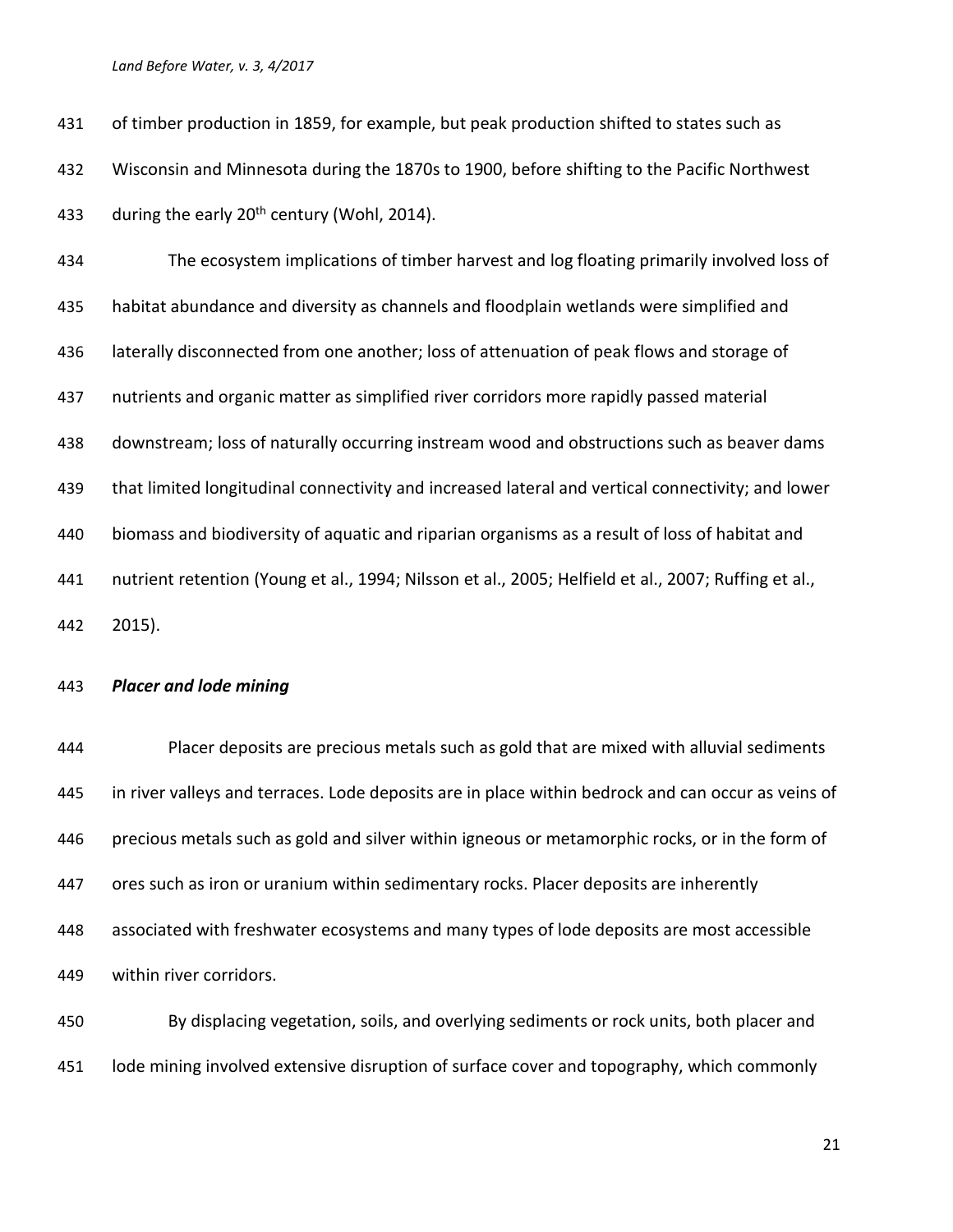resulted in substantially increased volumes of sediment entering freshwater ecosystems (Wagener and LaPerriere, 1985; James, 1991, 1994, 1999; Hilmes and Wohl, 1995). Removal of upland forest cover for timber used directly in mining (e.g., timbered ore shafts, fuel for steam- powered stamp mills, charcoal production) and for communities and transportation systems associated with the mining further exacerbated changes in water and sediment yield to freshwater ecosystems (Syvitski et al., 2005), as did construction of water-powered mills. Deforestation commonly occurred extremely rapidly and over large areas in association with mining. A typical furnace associated with iron mining in the eastern and southeastern United States, for example, consumed 0.4 ha of forested land per day while in use (Hart et al., 2008). Increased sediment yields affected river corridors by overwhelming sediment transport capacity and accumulating sediment in channels and on floodplains. Small increases in sediment supply can smother bottom-dwelling organisms or limit the survival of fish (Van Nieuwenhuyse and LaPerriere, 1986; McLeay et al., 1987). Progressively greater amounts of sediment can bury spawning habitat, fill channels and transform them from meandering to braided, fill floodplain wetlands and lakes, and substantially reduce the abundance, diversity, and stability of habitats within the river corridor (Gilvear et al., 1995).

 Introduction of contaminants such as mercury used to amalgamate placer gold commonly accompanied mining (Singer et al., 2013), further disrupting freshwater ecosystems with an extremely persistent and highly toxic substance. Mercury, in particular, bioaccumulates within individual organisms and biomagnifies within food webs, limiting the health and survival of a wide variety of organisms (May et al., 2000). Other toxic metals and acids associated with 473 the ores containing precious metals were released into streams and rivers, rendering them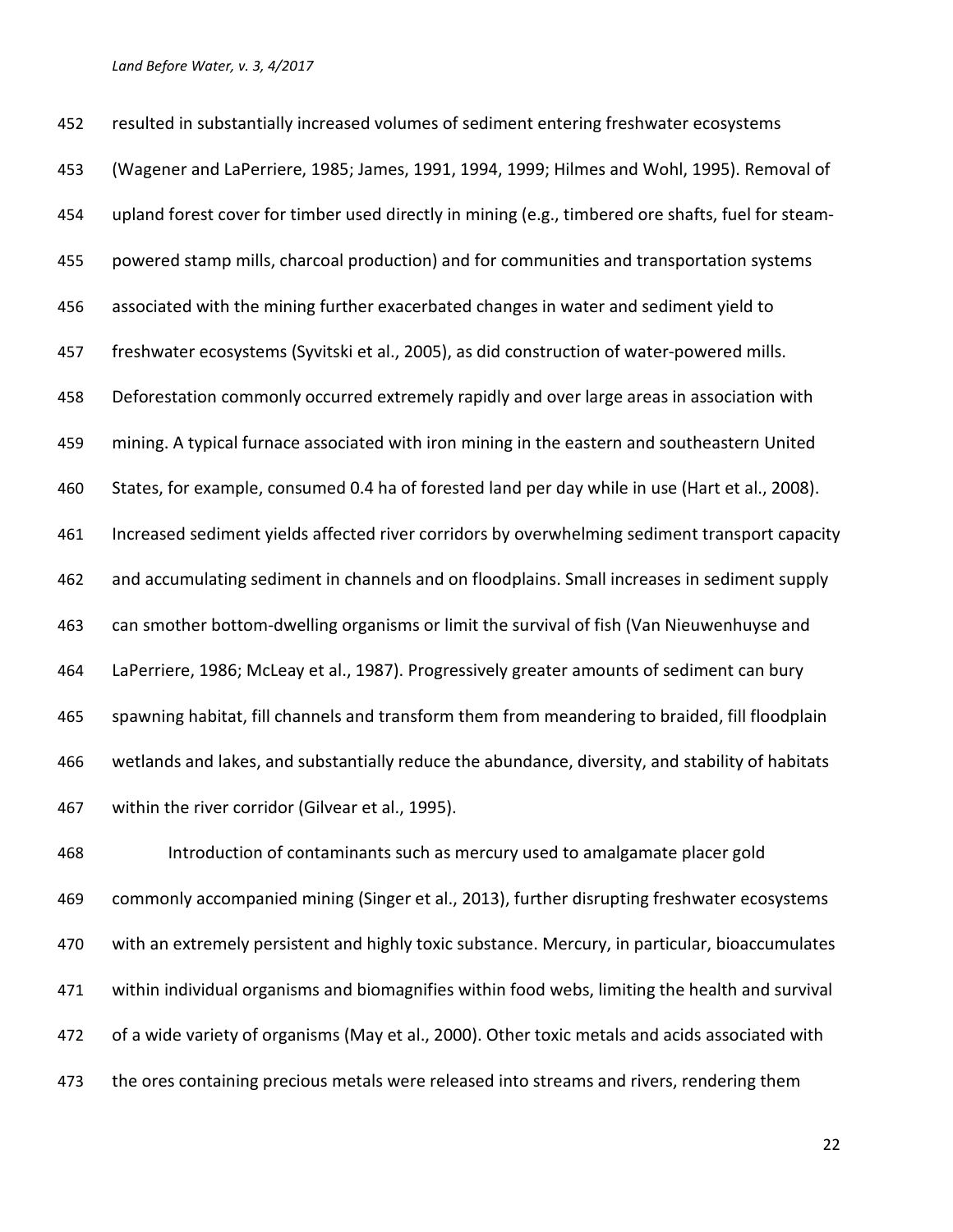| 474 | virtually barren for kilometers downstream. Acid mine drainage is lethal to fish, invertebrates,                |
|-----|-----------------------------------------------------------------------------------------------------------------|
| 475 | and algae. In the Rocky Mountain region alone, more than 15,500 km of streams below mines                       |
| 476 | are impaired and unable to support native freshwater communities (Baron et al., 2002).                          |
| 477 | Examples of placer and lode mining that directly affected freshwater ecosystems come                            |
| 478 | from iron mining in many portions of the eastern United States during the 18 <sup>th</sup> and 19 <sup>th</sup> |
| 479 | centuries (Swank, 1892; Hart et al., 2008); 19 <sup>th</sup> -century placer and lode mining of gold in the     |
| 480 | Southern Appalachians (Pardee and Park, 1948); and 19 <sup>th</sup> -century placer gold mining in              |
| 481 | California's Sierra Nevada (James, 1991) (Figure 5) and the Colorado Rockies (Wohl, 2001).                      |

### *Navigation, river clearing, and channelization*

 Navigation, river clearing, and channelization here refer to a suite of channel modifications undertaken to facilitate the downstream passage of cut logs to sawmills, reduce overbank flooding, and improve navigation for boats from small flatboats and keelboats to commercial steamboats and barges. Prior to the development of extensive railroads after the Civil War (1861-1865), natural waterways and canals formed the most efficient and economical transport network in the United States for moving large volumes of material. After Robert Fulton designed an efficient steamboat in 1807, rapidly accelerating use of these larger boats required extensive modification of rivers to remove the dangerous snags that could quickly sink a steamboat and to create uniform minimum flow depths through dredging.

 It is difficult to over-estimate the extent and intensity of river corridor modification associated with steamboat traffic, which occurred along most rivers of suitable size in the 494 eastern half of the United States during the  $19<sup>th</sup>$  and early 20<sup>th</sup> centuries and along a more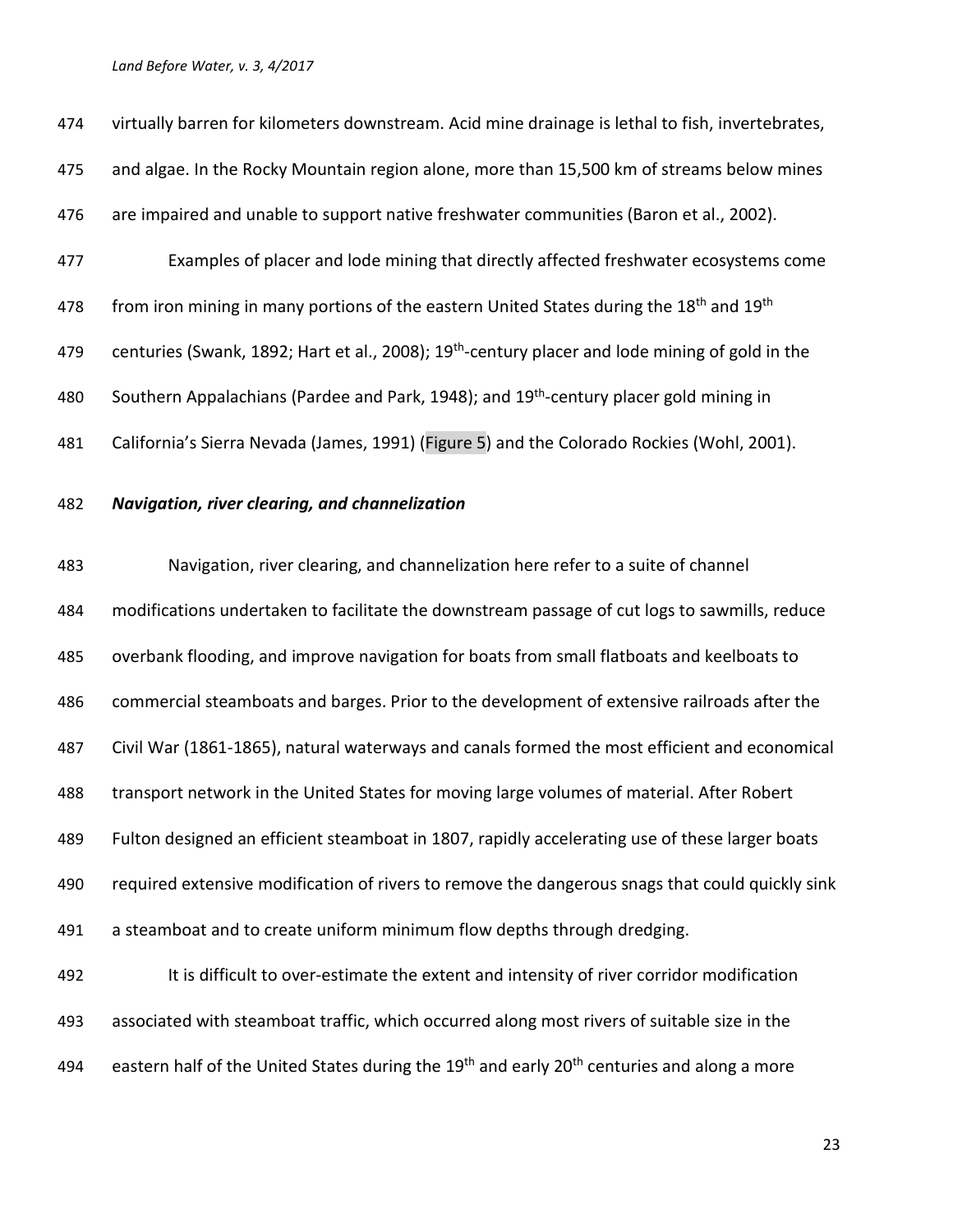| 495 | limited number of rivers in the western U.S. (Wohl, 2014). Desire to enhance steamboat          |
|-----|-------------------------------------------------------------------------------------------------|
| 496 | navigation led to: direct modification of channels (removal of millions of logs, dredging,      |
| 497 | blasting, straightening, blocking off overbank areas); extensive riparian deforestation         |
| 498 | associated with the need for wood to power the steamboats; greater settlement of remote         |
| 499 | areas by transporting people and goods to these regions; and federal involvement in river       |
| 500 | engineering (Harmon et al., 1986; Wohl, 2014). Congressional appropriations for removing        |
| 501 | wood from rivers date to the very start of the nation, in 1776 (Harmon et al., 1986), but       |
| 502 | assigning the engineering of inland rivers to enhance steamboat traffic to the U.S. Army Corps  |
| 503 | of Engineers in 1824 institutionalized these practices (Reuss, 2004).                           |
| 504 | Some of the most sustained efforts at wood removal included dismantling the                     |
| 505 | enormous, naturally occurring wood rafts such as the famous Great Raft on Louisiana's Red       |
| 506 | River. While present, this accumulation of wood enhanced overbank flows, channel-floodplain     |
| 507 | connectivity, and the formation of an anastomosing channel planform in which multiple           |
| 508 | secondary channels branch around vegetated islands before rejoining the main channel            |
| 509 | downstream (Triska, 1984; Wohl, 2014). This greatly increased the diversity of aquatic and      |
| 510 | riparian habitats, as well as retaining dissolved and particulate nutrients, and increasing the |
| 511 | extent of biologically rich floodplain wetlands.                                                |
| 512 | Dredging and straightening channels, although undertaken on a small scale by                    |
| 513 | individuals or local groups for more than a century, also accelerated when the U.S. Army Corps  |
| 514 | of Engineers began channelizing the Mississippi River in the 1870s (Gillette, 1972) (Figure 6). |
| 515 | Channelized systems can reduce overbank flooding within the zone of channelization, but         |
| 516 | commonly exacerbate flooding and sedimentation downstream. Eroding channels can                 |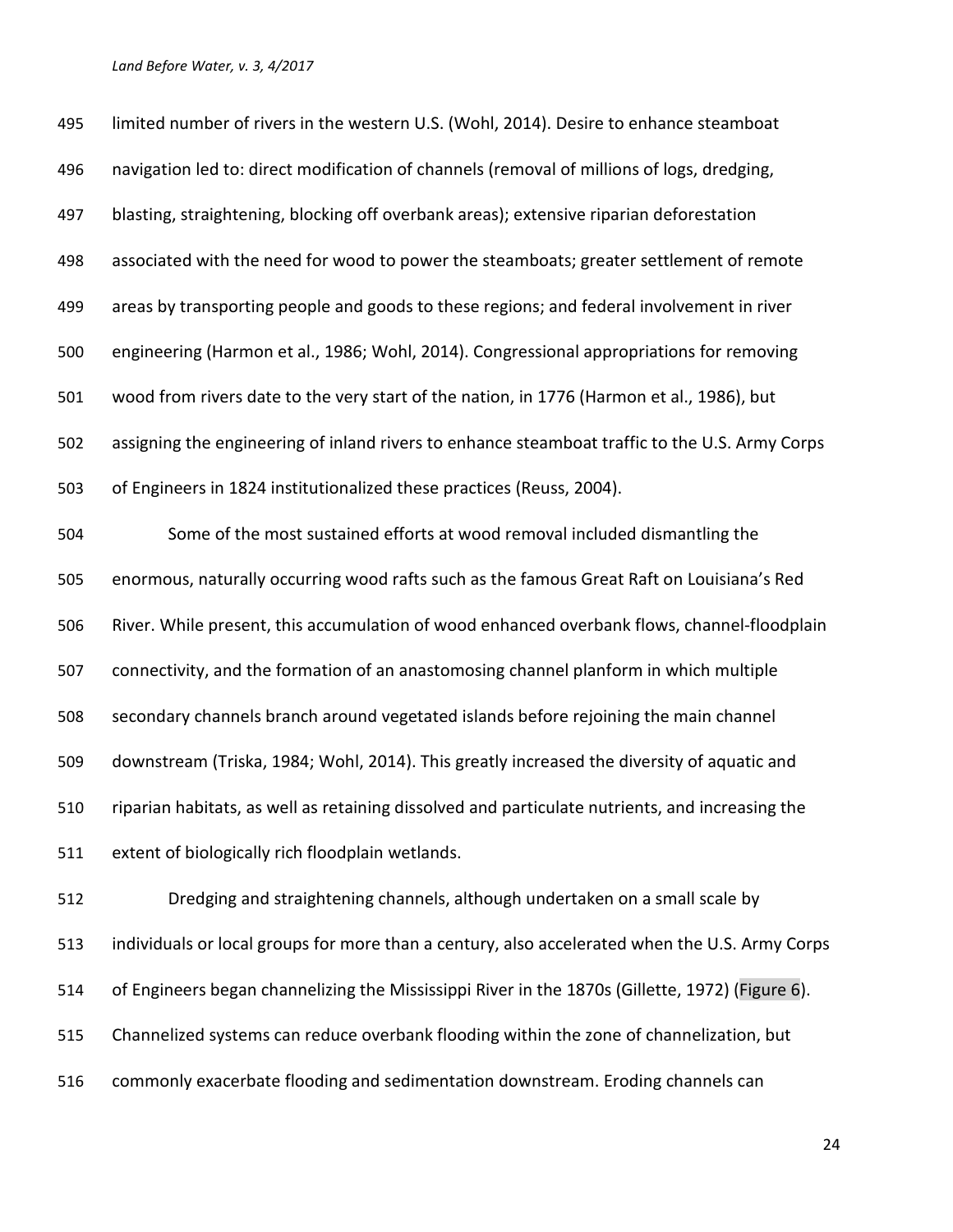destabilize an entire watershed by dropping base level for tributaries that then incise, further exacerbating downstream sediment yields and typically reducing the abundance, diversity, and stability of instream and riparian habitats in the affected segments of the river corridor (Shields et al., 1995). Even if channelization is not continued, affected channels can require several decades to become stable again (Simon, 1994).

### *Construction of canals*

 Prior to development of the national railroad network, bulk materials were most efficiently transported via boats on natural rivers and lakes. Spanning the spatial gaps in this natural freshwater transportation network became a priority of early commercial development in the United States, with private companies and various levels of government contributing to the construction of canals (Cowan, 1997).

 The Erie Canal was the first major water project in the United States. Begun in 1817, the canal linked Lake Erie with the Hudson River (Langbein, 1976). A major problem with the 584- km-long canal was seepage of canal water into adjacent soils and rivers crossing the canal, but expected problems of extensive erosion and flooding were not reported. The Erie Canal may have been responsible for the introduction of the nonnative sea lamprey (*Petromyzon marinus*) or alewife (*Alosa pseudoharengus*) to the Great Lakes, where their introduction disrupted lake food webs and caused severe damage to native lake trout and other native fish populations (Christie and Goddard, 2003).

 Canals had a relatively short duration as useful transportation networks because of the rapid development of railroads starting in the 1830s (Cowan, 1997). Many of the transportation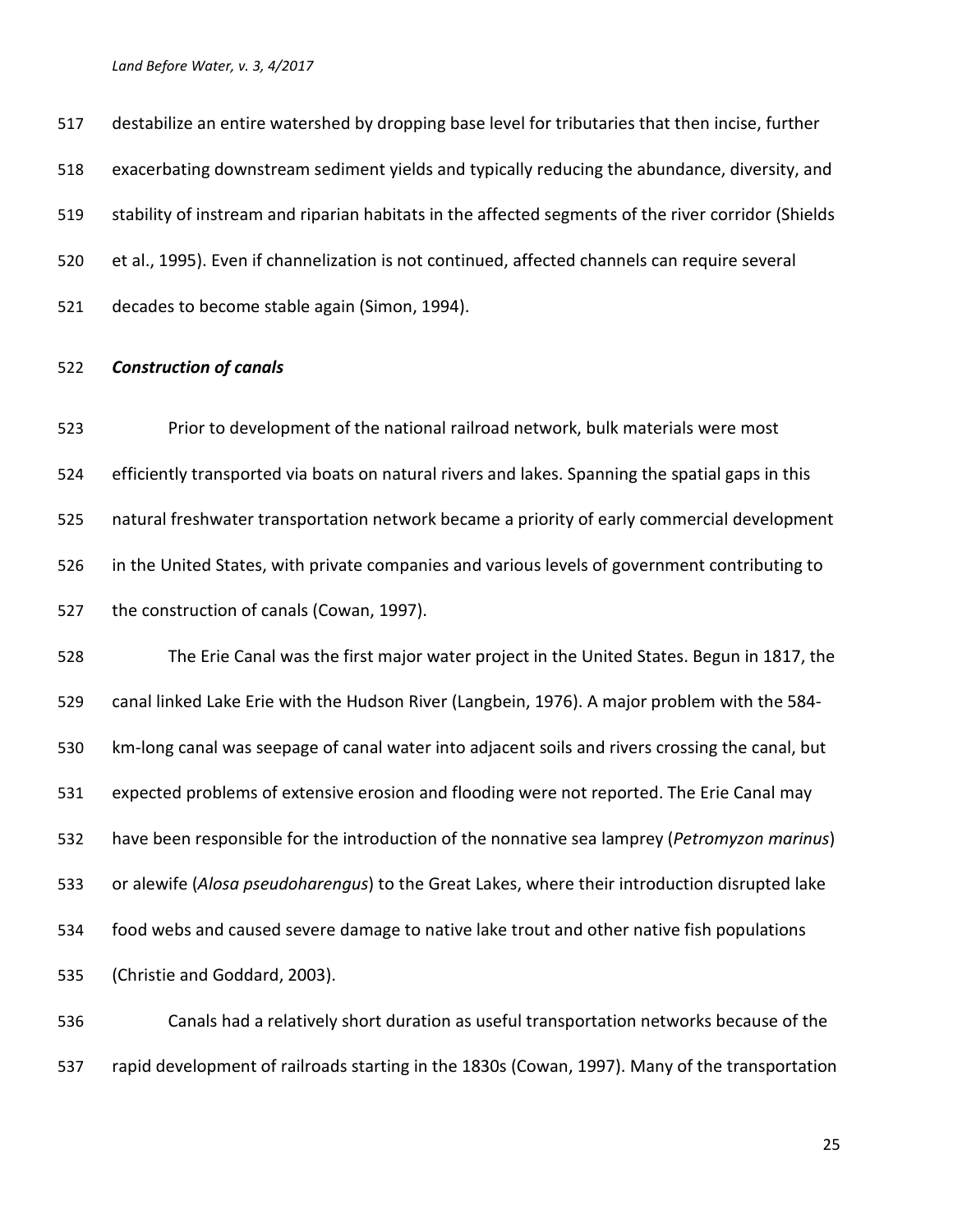canals continued to exist for decades, however, creating sources of potential environmental alteration. Other canals were built for different purposes, such as diversion of waste or diversion of water for consumptive uses or for dilution of waste. Canals associated with water diversion for consumptive uses are discussed in a subsequent section of this paper in association with flow regulation. The effects of canals designed primarily for waste disposal are exemplified by the 47-km-long Sanitary and Ship Canal completed in 1900 to link the Illinois River to Lake Michigan. The intent of the canal was to divert wastewater from Chicago into the Illinois River. Prior to construction of the canal, Chicago dumped wastewater into Lake Michigan and extracted drinking water from the lake, leading to repeated outbreaks of cholera (Wohl, 2013b). Diversion of sewage into the Illinois River created a downstream-progressing wave of extinction of freshwater organisms (Richardson, 1918; Colten, 1992). The canal is currently of concern as a corridor for the potential invasion of Asian carp species established in the 550 Mississippi River drainage (Sandiford, 2009). Since the 1800s and end of the 20<sup>th</sup> century, 180 non-indigenous aquatic species have become established in the Great Lakes (Van Der Zanden et al., 2009). Many of these species were transported via canals. Exotic species have had impacts on virtually every ecological process and niche, causing a cascade of devastation to native fishes and mussels (Mills et al., 1994). The sea lamprey was catastrophic for native lake trout, causing millions of dollars of losses to commercial fisheries. Alewife populations later decimated the lake whitefish commercial fishery. Alewife subsequently became important prey for introduced salmon. White perch migrating up the Erie Canal are now competing with native fishes for food supplies. Since their introduction in the 1980s, zebra mussels and quagga mussels rapidly displaced native unionid mussels (Mills et al., 1994).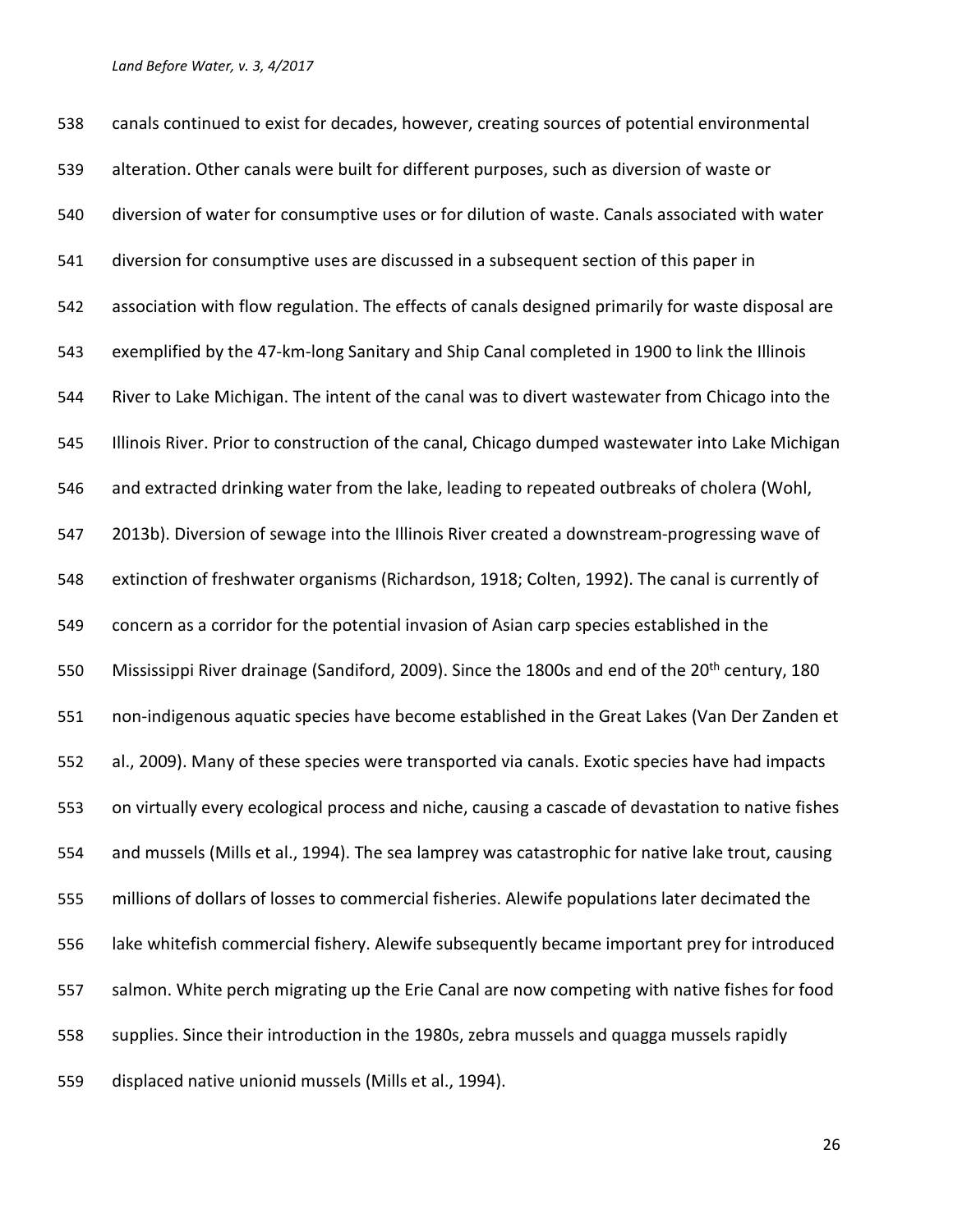The primary environmental alterations associated with canals constructed for diverse purposes are likely to be the stresses that they exert on native freshwater organisms by changing flow regime or providing a pathway for dispersal of pollutants or exotic species. In many cases, these effects persist more than a century after a canal has ceased to serve its intended purpose.

### *Overharvest of freshwater species and fish stocking*

 Most of the commercial exploitation of freshwater species that led to precipitous population declines and associated changes in freshwater ecosystems involved either bivalves or fish. Commonly, commercially harvested species were simultaneously impacted by multiple stressors, including overharvest, habitat destruction, pollution, and introduction of exotic species. Examples of species driven nearly to extinction through these processes include Atlantic salmon in rivers of the eastern United States. An estimated 5-12 million Atlantic salmon (*Salmo salar*) spawned in watersheds from the Connecticut River to northern Labrador at the time of Euro-American contact, but these fish had become scarce by the mid-1700s through the combined effects of overfishing, upland clearance and river sedimentation, and mill dams (Montgomery, 2003). Analogous substantial declines occurred during the 18th century in Atlantic sturgeon (*Acipenser oxyrinchus*), shad (*Alosa sapidissma*), alewife (*Alosa pseudoharengus*), and other fish species in the eastern United States as a result of the combined effects of dams that blocked migration routes, overfishing, and sedimentation of river-bed habitat (Walter and Merritts, 2008; Brown et al., 2013). In this context, the ubiquity of dams on nearly every river hosting runs of diadromous fish species is worth highlighting.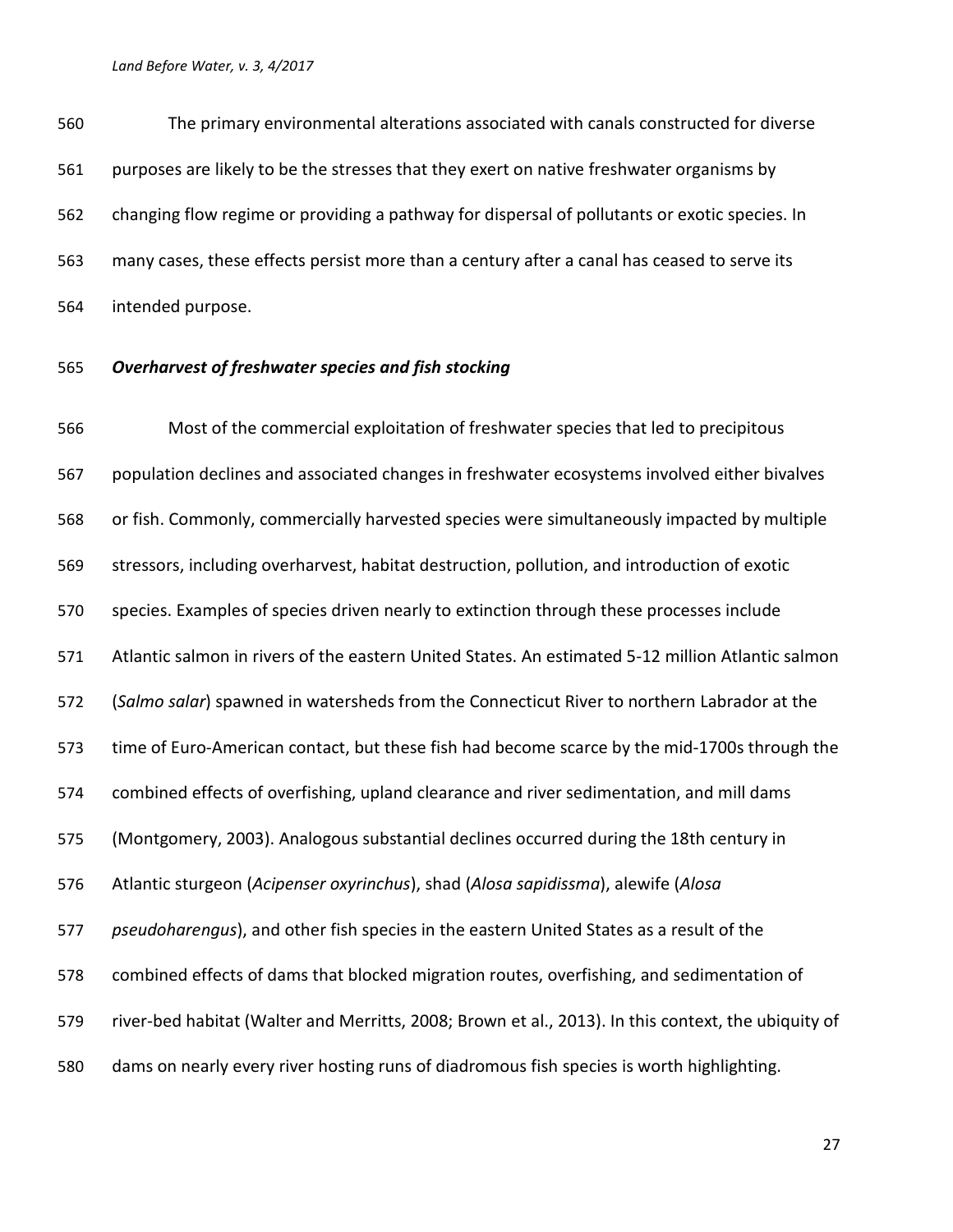| 581 | Similarly, Pacific salmon and steelhead (Oncorhynchus spp.) populations in coastal rivers of the |
|-----|--------------------------------------------------------------------------------------------------|
| 582 | western United States (Lichatowich, 1999) have declined severely as a result of habitat loss,    |
| 583 | altered connectivity and flow regime caused by dams, overfishing, and nonnative, hatchery-       |
| 584 | raised fish (Nehlsen et al., 1991).                                                              |
| 585 | Unionid mussels in the Mississippi River drainage provide a second example of                    |
| 586 | overharvest. These mussels were harvested for freshwater pearls and for their shells, which      |
| 587 | were used to culture pearls and to manufacture buttons and other items. Much of the harvest      |
| 588 | occurred between 1890 and 1930, until mussel populations were severely depleted. Use of the      |
| 589 | crowfoot, which consisted of multiple, four-pronged hooks attached to an iron bar that was       |
| 590 | dragged along the streambed, severely disrupted mussel beds and increased bed erosion and        |
| 591 | water turbidity (Scarpino, 1985). Commercial harvest of at least 50 species of freshwater        |
| 592 | mussels in many rivers of the United States began in the 1850s and continues today, with the     |
| 593 | result that many commercial mussel fisheries are now collapsing, leaving mussel populations at   |
| 594 | dangerously low levels (Anthony and Downing, 2001).                                              |
| 595 | A third example comes from lake sturgeon (Acipenser fulvescens) in the Great Lakes,              |
| 596 | which were abundant prior to the late 1800s and are now estimated to be less than 1% of          |
| 597 | historic levels as a result of overfishing and other human-induced stressors (DeHaan et al.,     |
| 598 | 2006). Additional examples can be drawn from any commercially exploited fish species in the      |
| 599 | United States.                                                                                   |

 Fish stocking has also been widespread in the United States since at least 1871, when Spencer Baird oversaw stocking programs across the nation as head of the US Fish Commission. Fish stocking can involve introduction of species from outside of the United States; introduction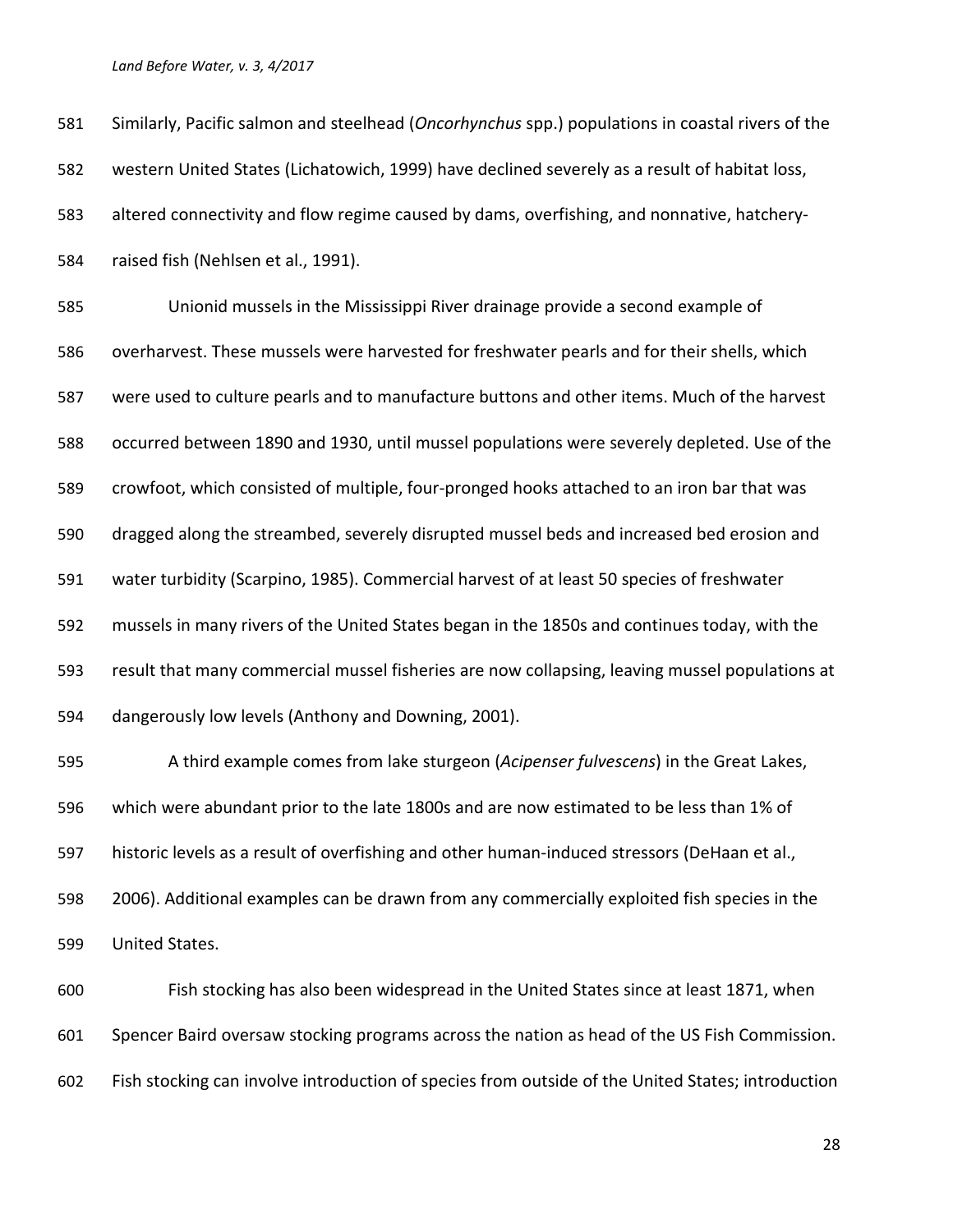| 603 | of U.S. species to different portions of the country where they do not naturally occur; or         |
|-----|----------------------------------------------------------------------------------------------------|
| 604 | introduction of native or nonnative species to fish-less lakes. At least some fish introductions   |
| 605 | have involved simultaneous attempts to eradicate native species viewed as undesirable, with        |
| 606 | the most infamous example likely being the 1962 rotenone poisoning of 720 km of the Green          |
| 607 | River in Utah prior to introduction of game fish for recreational fishing (Wiley, 2008).           |
| 608 | One of the most successful examples of nonnative fish stocking involves the                        |
| 609 | introduction of common carp (Cyprinus carpio), which were first brought to the United States in    |
| 610 | 1831, as imports to the State of New York. Baird aggressively promoted carp as a food fish for     |
| 611 | the farm ponds starting to appear across the eastern and Midwestern U.S. and the fish              |
| 612 | commission distributed thousands of free carp (Sandiford, 2009).                                   |
| 613 | Introductions of species native to different portions of the country are exemplified by            |
| 614 | the spread of brook trout (Salvelinus fontinalis; native to eastern North America) and rainbow     |
| 615 | trout (Oncorhynchus mykiss; native to cold water, North American tributaries of the Pacific        |
| 616 | Ocean). Introduction of fish to fishless lakes was typically undertaken to create recreational     |
| 617 | fisheries in high-elevation mountain lakes (Knapp et al., 2001). Today, 60% of all naturally       |
| 618 | fishless lakes and 95% of larger deeper lakes in western North America contain nonnative trout     |
| 619 | (Knapp et al., 2001; Bahls, 1992). Other fish species and freshwater organisms also spread to      |
| 620 | new habitats through accidental introductions.                                                     |
| 621 | Alteration of species present in freshwater ecosystems creates a plethora of effects that          |
| 622 | ecologists continue to investigate. Among these changes are altered energy subsidies among         |
| 623 | freshwater, riparian, terrestrial, and marine environments (Cederholm et al., 1999; Baxter et al., |
| 624 | 2004). Changes in physical process and water quality can also be associated with the introduced    |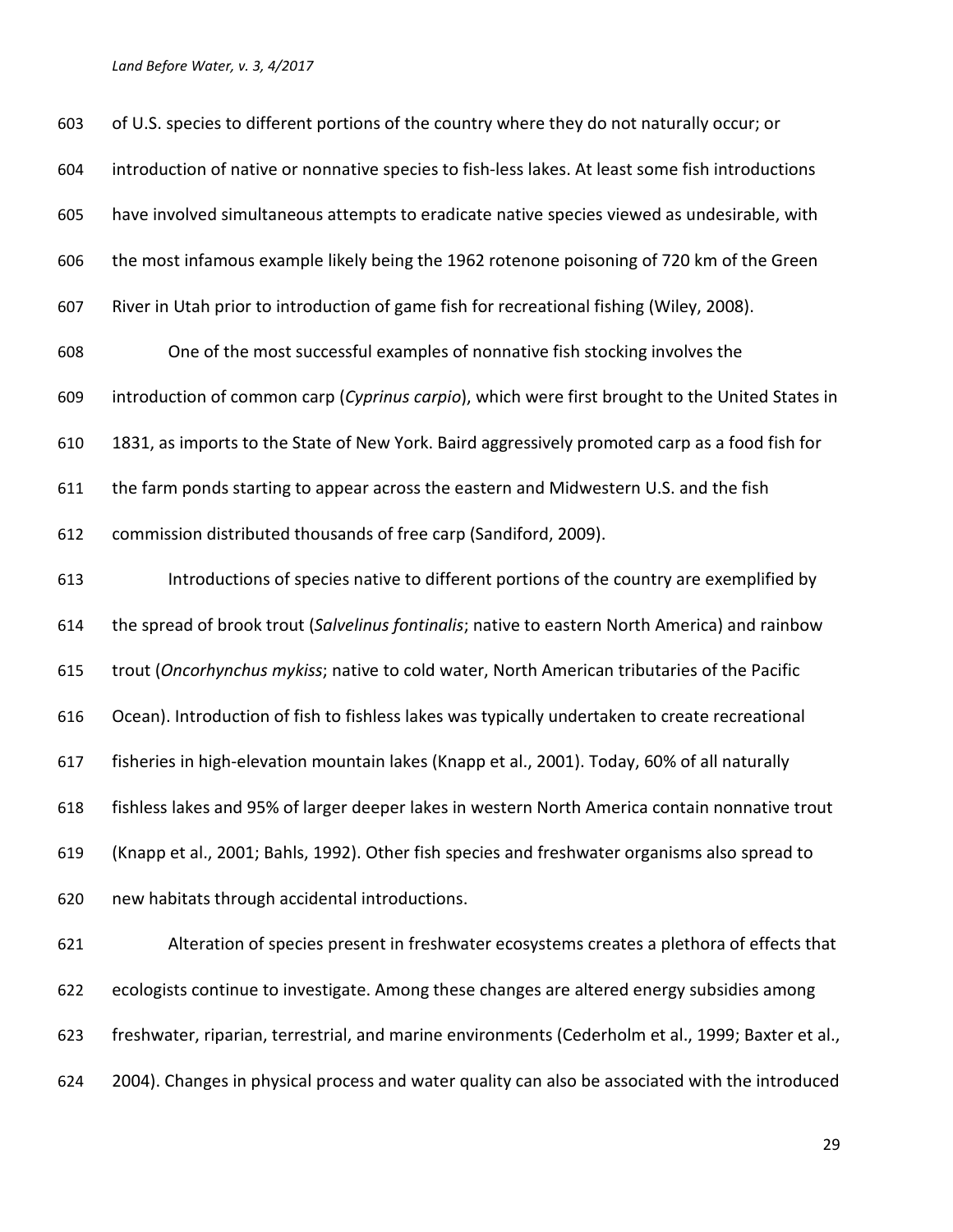organisms, such as increased turbidity caused by feeding behavior of some types of introduced fish (Zambrano et al., 2001) or changes in lake trophic structure that affect nutrient cycling and water quality (Covich et al., 1999; Schindler and Parker, 2002). Accidental or deliberate stocking of nonnative freshwater species began with Euro-

 American settlement of each region of the United States (Halvorson, 2011). The peak period of deliberate stocking of nonnative fish species likely occurred between circa 1870 and 1970, but accidental introductions such as those from ship ballast water continue to substantially impact freshwater ecosystems, as exemplified by zebra mussels from Russia (*Dreissena polymorpha*, introduced circa 1988), several carp species introduced from Asia during the 1970s, and species of algae (e.g., *Didymosphenia geminata*), crayfish (e.g., *Orconectes rusticus*), and other aquatic organisms native to specific regions in the United States but now invading other areas of the country.

### *Contamination of surface and ground waters*

 Contamination of surface waters with organic and industrial wastes occurred as soon as Euro-American settlers began commercial exploitation of resources or developed permanent 640 communities. Primary contaminants during the  $18<sup>th</sup>$  and  $19<sup>th</sup>$  centuries included human and animal wastes; increased sediment yield from upland soil erosion associated with changes in land cover; and industrial by-products such as sawdust, mercury from placer mining, tannery effluent, or distillery slops (Pisani, 1984; Colten, 1992). Continued development of industry and 644 commercial agriculture during the  $20<sup>th</sup>$  century dramatically increased the range of contaminants entering surface and ground waters, particularly with rapid advances in the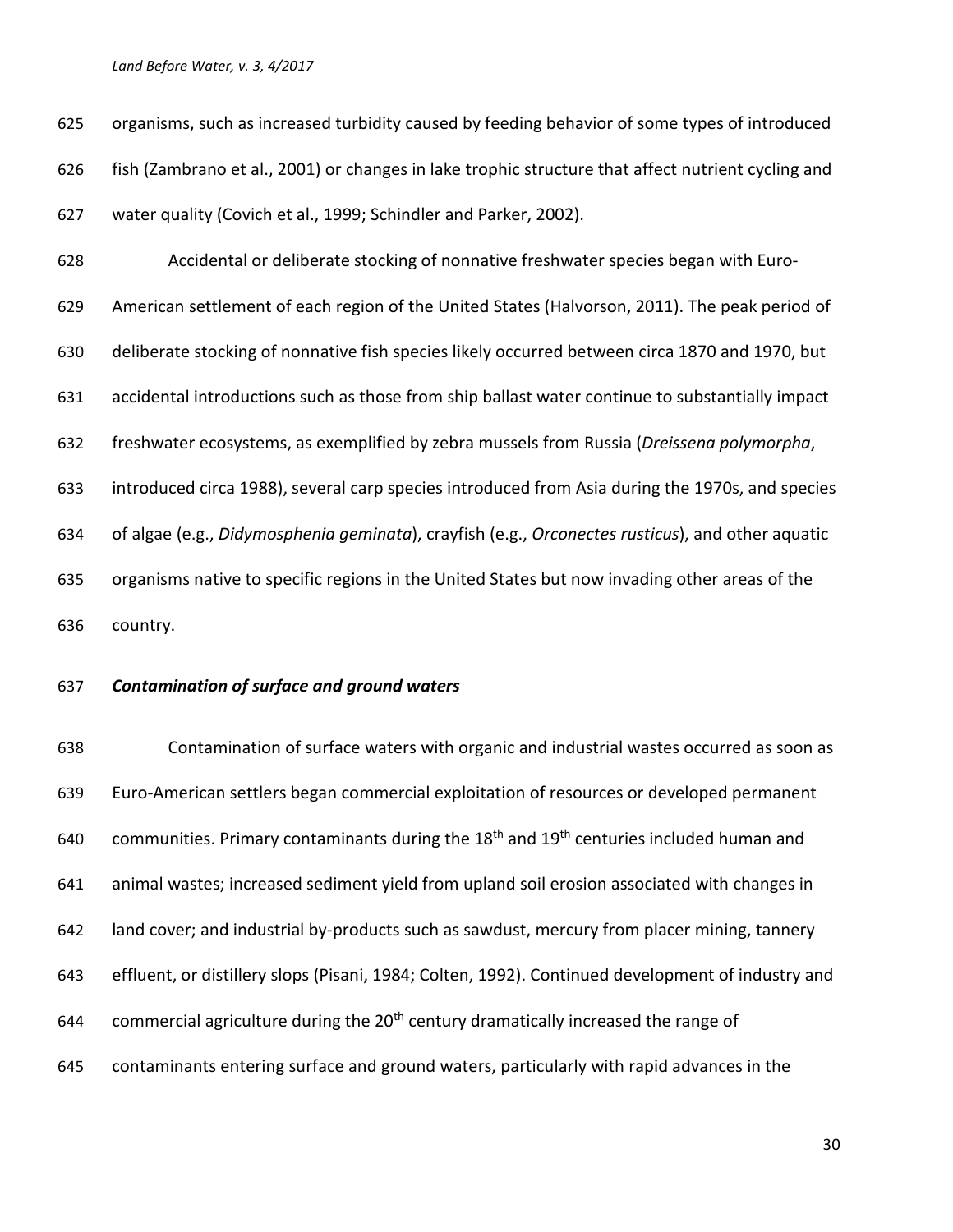synthesis of organochlorine compounds after circa 1950. National water-quality assessments undertaken during the past two decades indicate ubiquitous contamination of surface and ground waters throughout the conterminous United States (e.g., USGS, 1999; Nowell, 2001; Dubrovsky et al., 2010) as a result of both point sources and non-point sources including atmospheric deposition and terrestrial runoff (Carpenter et al., 1998). Pervasive contamination has resulted in multiple iterations of the Clean Water Act, but the great majority of surface and ground waters in the conterminous United States remain unsafe to drink without treatment. Nutrients from sewage treatment plants, industrial agriculture, and animal feeding operations have caused widespread eutrophication in the United States, leading to substantial loss of biodiversity, increased algal productivity, taste and odor issues, and increasingly harmful algal (cyanobacterial) blooms that are toxic to fish and people. Contamination of surface and ground waters is a primary contributor to the continuing extinction of freshwater species.

*Dams and water diversions*

 Dams were built for diverse purposes following Euro-American settlement of a region, but many of the earliest were mill dams. As Walter and Merritts (2008) documented for the mid-Atlantic Piedmont, tens of thousands of mill dams were built along smaller rivers during 662 the 17<sup>th</sup> to 19<sup>th</sup> centuries. The backwater from each dam extended nearly to the base of the next dam upstream as a result of the proliferation of early milling acts that promoted damming for water power. Each of these dams accumulated a 1-5 m thick wedge of sediment in its backwater, effectively burying the small, anabranching channels that existed within extensive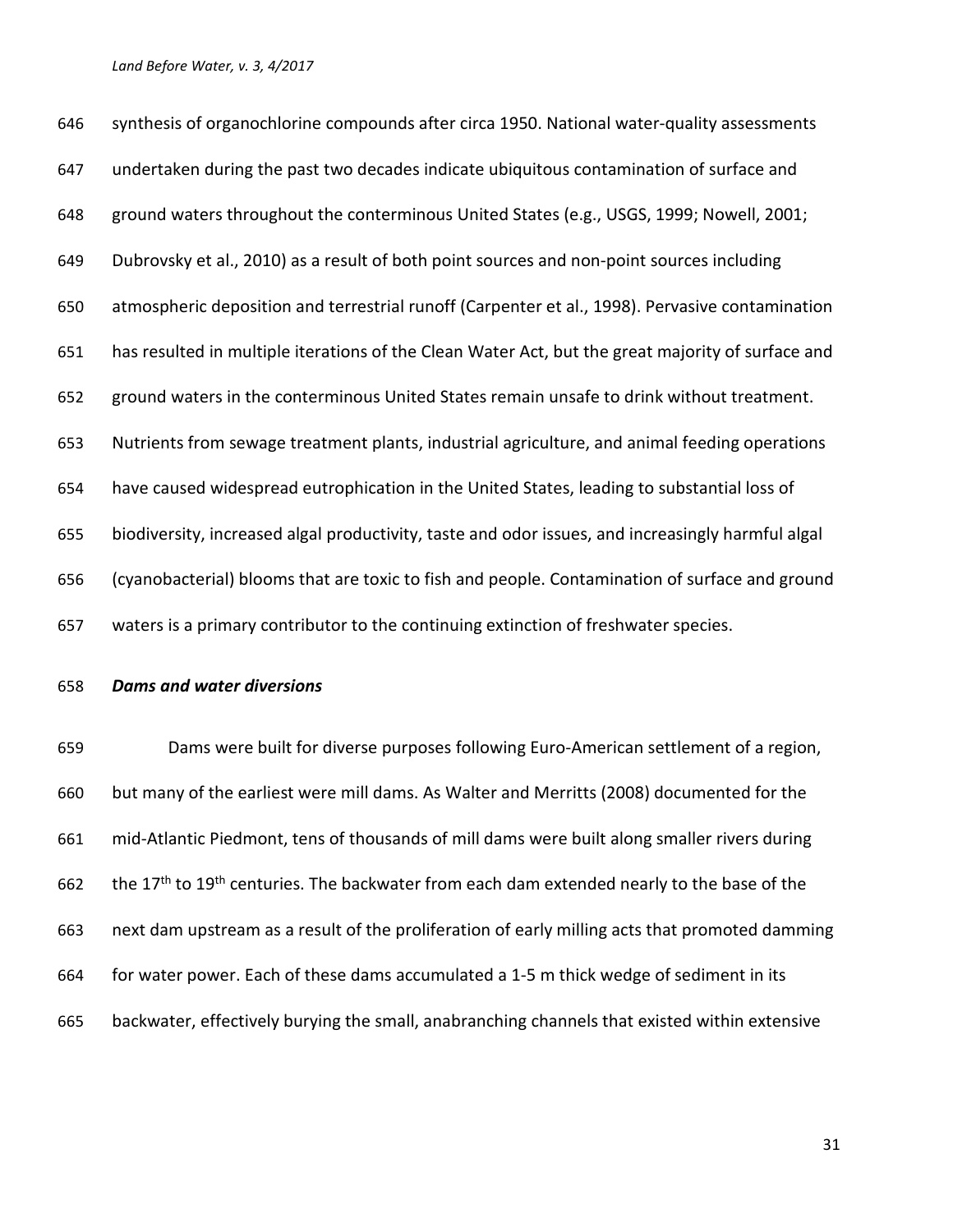vegetated wetlands prior to damming. Sequences of dams affected river process and form for 667 the entire upstream watershed by changing base level.

 Mill dams were built within every region of the United States settled by Euro-Americans, primarily with the intent of powering grist mills, saw mills, or early industries. The earliest known commercial dam in the United States is Stockbridge Dam in Massachusetts, built in 671 1640. Although many of the mill dams were abandoned by the late  $19<sup>th</sup>$  century, the sediment stored behind each dam still affects river corridors. Merritts et al. (2011) document continuing channel adjustments via processes of bank erosion that release much of the fine sediment and nutrients that create problems in downstream depositional environments such as Chesapeake Bay. Geologists describe these continuing channel adjustments as a transient response to past changes in land cover and rise in base level caused by the presence of mill dams (Merritts et al., 2013), but two or more centuries of adjustment is persistent on human timescales. In the western United States, Spanish Catholic missionaries built a diversion dam on the 679 San Diego River in California near the end of the  $18<sup>th</sup>$  century to provide water for irrigating crops (Anonymous, 1916). In portions of the arid and semiarid western United States initially 681 settled by Euro-Americans during the  $19<sup>th</sup>$  century, water diversions were the first form of freshwater alteration to follow beaver trapping. The South Platte River drainage in Colorado provides an example. Euro-American settlement of the region accelerated dramatically following the 1859 discovery of placer gold. The earliest settlements were mining towns in the mountains and the earliest water diversions were driven by the need to provide water for use in separating precious metals from sediment in placer deposits (Wohl, 2001). Within less than a

decade, agricultural settlements were established along the eastern base of the mountain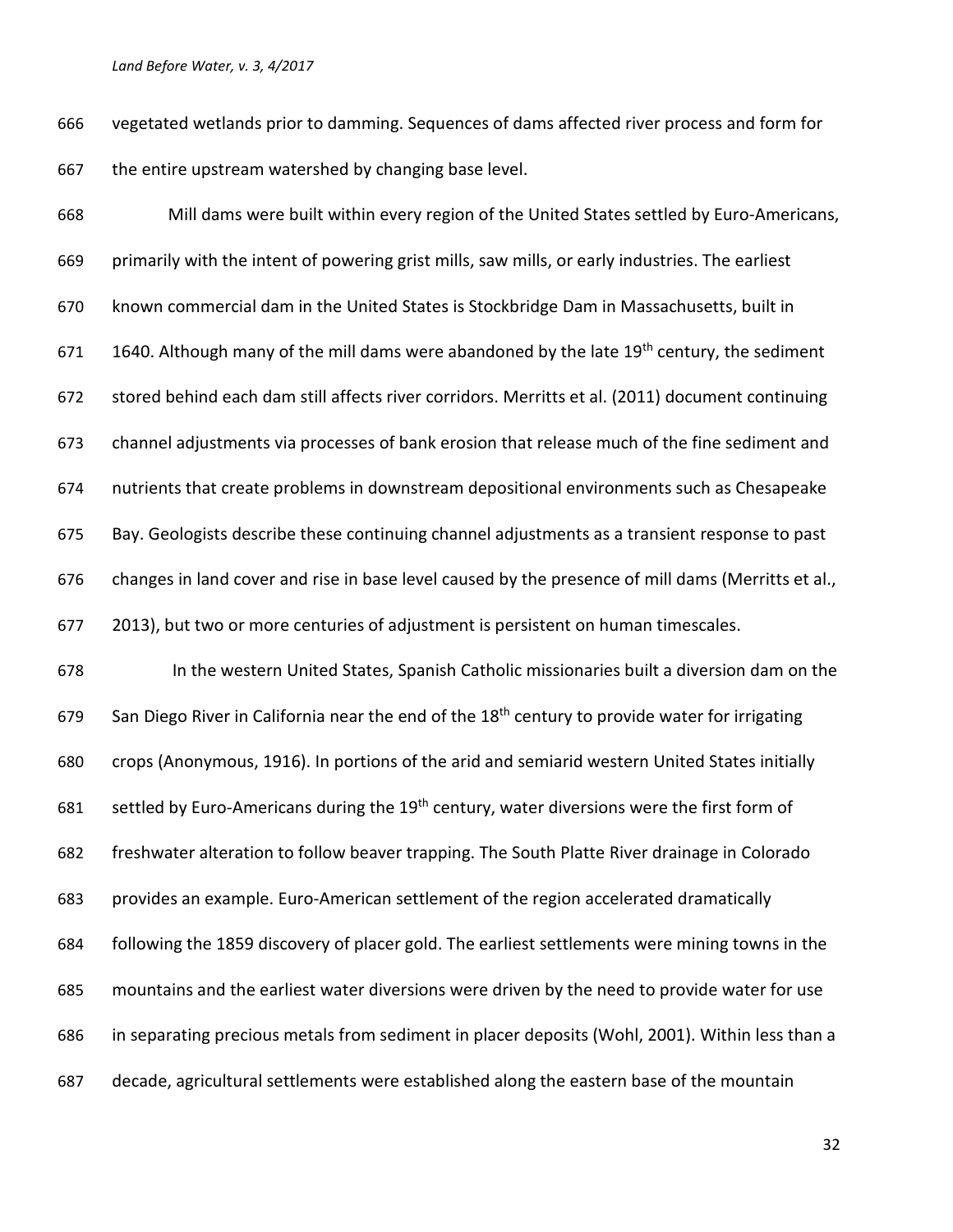front, and these uniformly relied on surface water diverted from rivers to irrigate crops. By 1876, for example, all of the available surface water had been appropriated in the Poudre River, a tributary of the South Platte, and conflicts were arising from over-appropriation (Wohl, 2001, 2013b).

 A similar history of water diversion for mining and agriculture, along with massive increases in sedimentation along river corridors in association with mining, occurred along the western base of the Sierra Nevada in California (James, 1994, 1999). Some diversion structures simply siphon water from a river channel into a pipe or canal. Many forms of diversion, however, rely on water storage via dams within or outside of channels. In river networks simultaneously experiencing multiple human alterations, such as California rivers with mining in the upper basin and irrigated agriculture in the lower basin, dams within channels can store substantial volumes of human-generated sediment and create delays in the downstream movement of this sediment and associated contaminants to depositional environments such as nearshore areas (D. Merritts, pers. comm., March 2017). 702 Construction of large dams accelerated substantially during the 20<sup>th</sup> century. By the end

 of the century, only about 2% of the 5.6 million km of rivers within the United States were unaffected by dams and dams impounded a volume of water approximately equal to the annual continental runoff (Graf, 2001). Among the primary effects of dams large and small on freshwater ecosystems are substantial changes in flow regime; storage of sediment and nutrients; creation of a local base level at the dam and reservoir; loss of migration routes and aquatic and riparian habitat; and changes in water temperature and chemistry and the cycling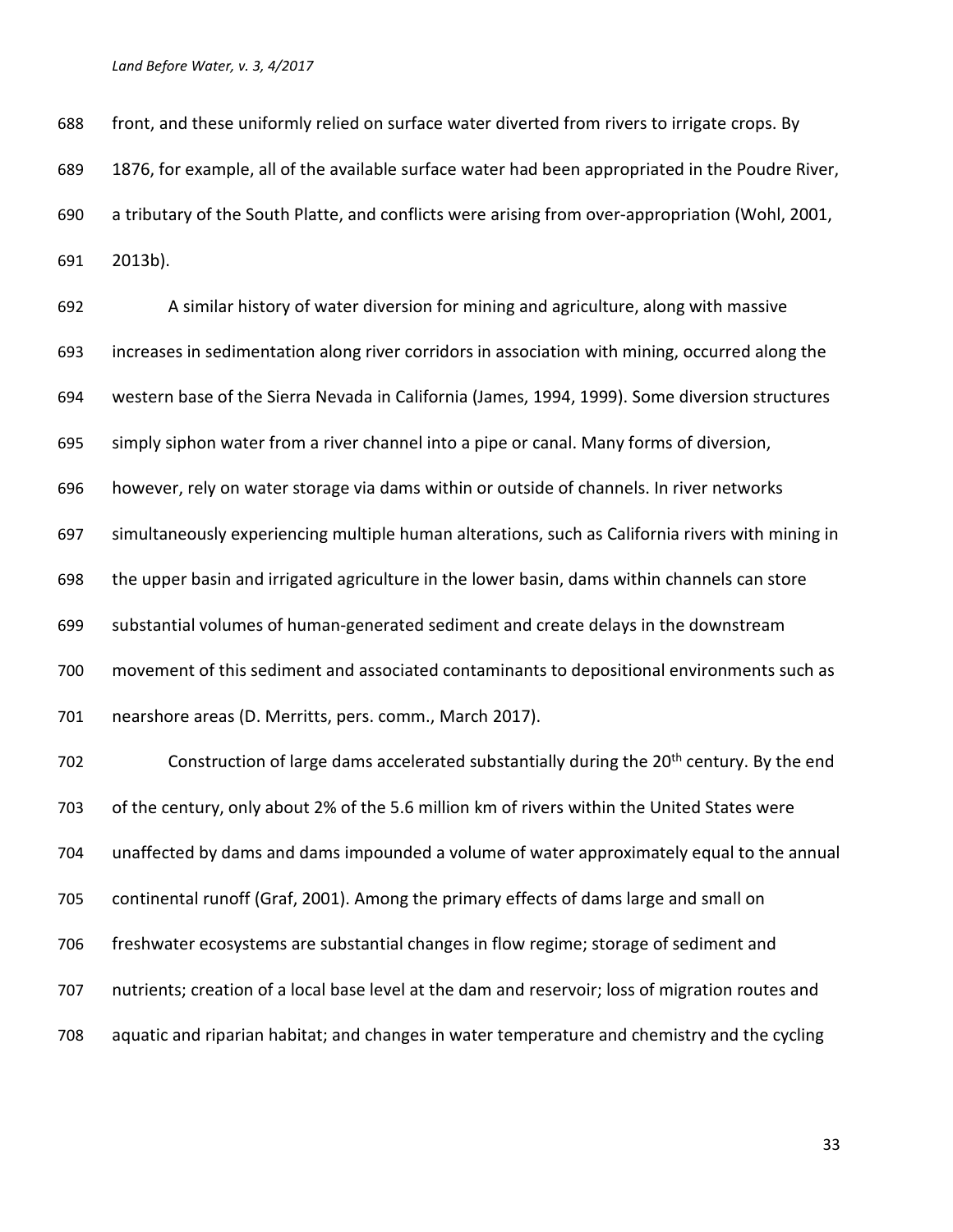of carbon, nitrogen, and silica (e.g., Ligon et al., 1995; Nilsson and Berrgren, 2000; Poff and Zimmerman, 2010).

711 In addition to large dams, hundreds of thousands of stock ponds store water, carbon, and nutrients. These human-created water bodies may have replaced some of the effects of lost beaver-created wetlands. Annual burial rates of organic and inorganic carbon tend to be highest in small, eutrophic lakes and impoundments, for example, and the concentration of organic carbon in sediment is greatest in lakes with a low ratio of watershed to impoundment area (Downing et al., 2008). Small water bodies may thus be disproportionately important with respect to organic carbon storage relative to their size. Severe reductions of beaver populations throughout the United States significantly reduced organic carbon storage in beaver ponds, which have the potential for substantial carbon concentrations in pond sediments and adjacent wet riparian areas (Naiman et al., 1986, 1988; Wohl, 2013a; Johnston, 2014). Small agricultural impoundments have greater sedimentation rates than natural lakes (Downing et al., 2008) and have presumably increased sediment storage of carbon in river networks, but the magnitude of carbon storage in small, natural beaver meadows versus small, agricultural impoundments remains unknown.

*Levees*

726 Although the great era of federally built levees occurred during the  $20<sup>th</sup>$  century, individuals and communities built smaller levee systems much earlier. French and Spanish law that regulated early settlement in the lower Mississippi River region, for example, stipulated that each landowner agree to build a levee to protect claimed land before obtaining legal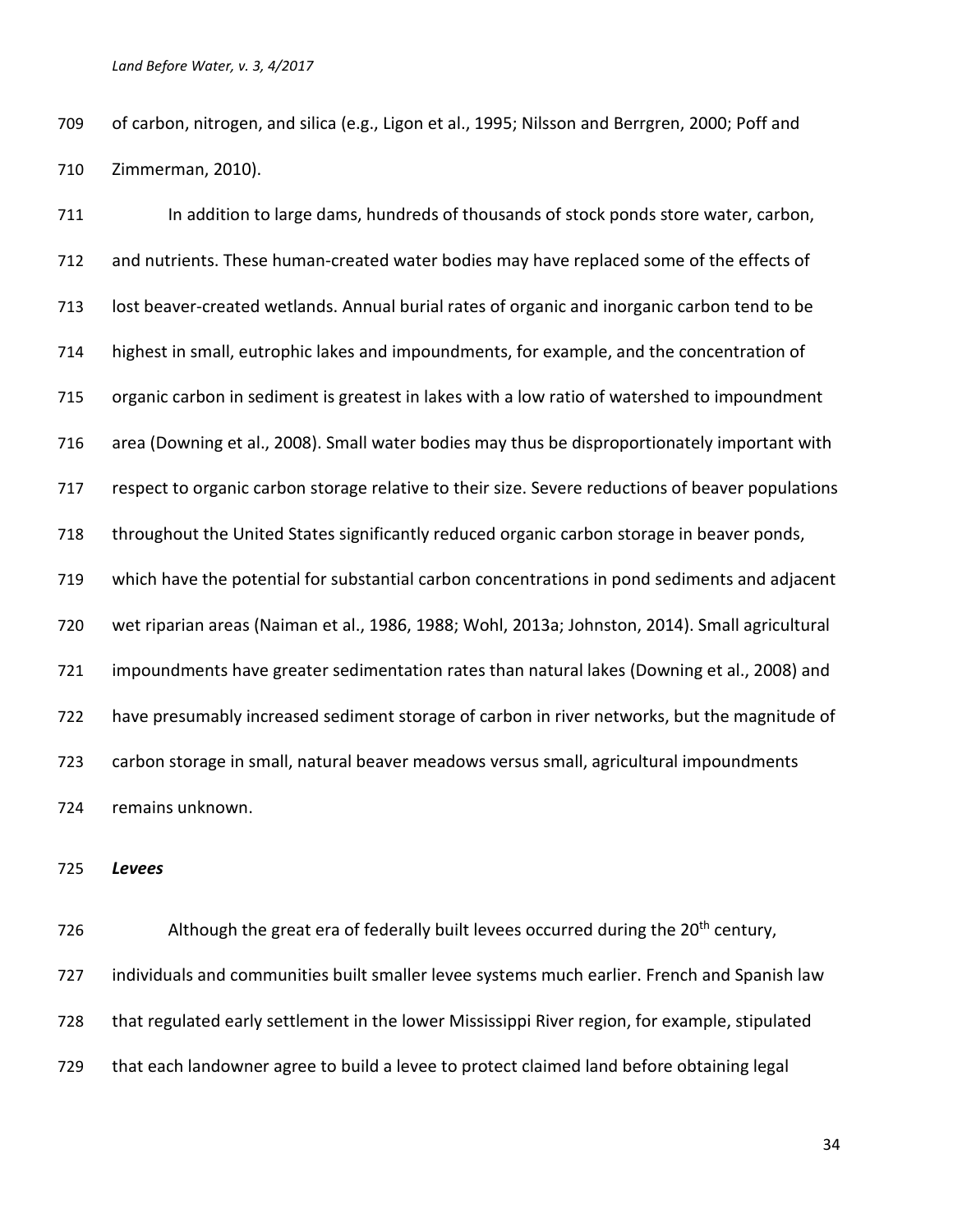| 730 | possession (Reuss, 2004). Levee construction along the Mississippi River at New Orleans began                       |
|-----|---------------------------------------------------------------------------------------------------------------------|
| 731 | in 1717 (NHRAIC, 1992). Levees were commonly built in association with drainage of riparian                         |
| 732 | wetlands as a means of limiting overbank flows that could inundate those wetlands. Levees                           |
| 733 | were also built to assist in manipulating water levels in deliberately inundated areas, such as                     |
| 734 | rice fields along river corridors. In valley bottoms affected by excess sediment from upstream                      |
| 735 | mining, such as rivers draining California's Sierra Nevada, levees were built to limit overbank                     |
| 736 | flooding exacerbated by sediment deposition that raised channel beds by several meters (e.g.,                       |
| 737 | James, 1994). Levee construction in this region accelerated following a major flood in 1862.                        |
| 738 | Continued expansion of levees in regions such as Yuba County, California facilitated                                |
| 739 | urbanization of flood-prone areas that were then inundated by several major floods associated                       |
| 740 | with levee breaks during the 20 <sup>th</sup> and 21 <sup>st</sup> centuries (Montz and Tobin, 2008).               |
| 741 | Because systematic records of individual or community levee construction were not                                   |
| 742 | kept, it is difficult to estimate the spatial extent and effects of levees built prior to the late 19 <sup>th</sup> |
| 743 | century. A massive flood on the Mississippi River in 1858 initiated a national flood-control                        |
| 744 | policy focused on levees and this focus did not change until after the 1927 Mississippi River                       |
| 745 | flood revealed its limitations, although levees continued to be built extensively after 1927. No                    |
| 746 | systematic analysis of the extent of levees appears to exist at present, but many rivers are                        |
| 747 | heavily affected. Along the Mississippi River between St. Louis, Missouri and Head of Passes,                       |
| 748 | Louisiana, for example, federal flood-control levees have reduced floodplain area connected to                      |
| 749 | the channel by 70-90% (Flor et al., 2010).                                                                          |
| 750 | The ecological effects of levees include severing lateral connectivity between channels                             |

and floodplains. Fluxes of water and dissolved and particulate nutrients and organic matter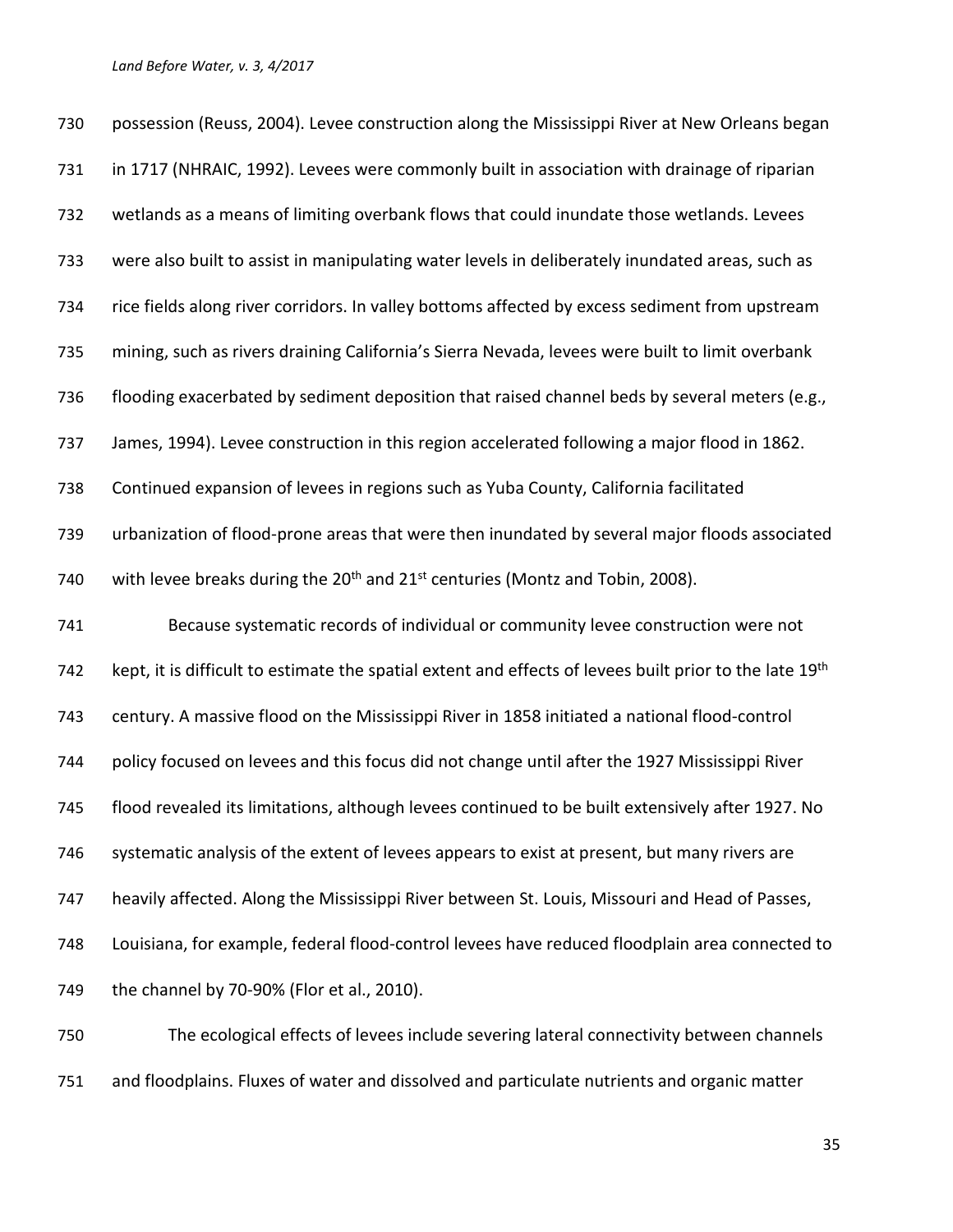sustain biotic productivity throughout a river corridor, and the ability of organisms to physically move between channels and floodplains is critical to the survival of some species of fish and other aquatic organisms (Junk et al., 1989; Bayley, 1991). By confining peak flows to channels rather than allowing water to spread across the river corridor, levees also increase flow velocity within channels, which can alter habitat and nutrient availability for aquatic organisms (Mattingly et al., 1993).

## *Changes in water and sediment yields to river corridors*

 Of all the types of alterations of freshwater ecosystems occurring after Euro-American settlement, change in water and sediment yields to river corridors is the only one present prior to Euro-American settlement, as noted earlier. However, the magnitude of water and sediment entering river corridors increased substantially following Euro-American settlement because of the greater intensity and extent of removal of native upland vegetation. Increased water yields came primarily in the form of greater surface runoff and decreased infiltration, which led to flashier hydrographs, less groundwater recharge, and the drying of springs and ponds (Cronon, 1983). Sediment yields to rivers, lakes, and wetlands typically increased by an order of magnitude following removal of native upland vegetation, a scenario documented repeatedly in the stratigraphy of freshwater environments across the United States (Gottschalk, 1945; Happ, 1945; Knox 1977; Cooper and Brush, 1993; Köster et al., 2007; James, 2011; James and Lecce, 2013; Trimble, 2013).

771 Increased sediment yields and associated aggradation of channels and floodplains commonly drove additional efforts to engineer river corridors by dredging and straightening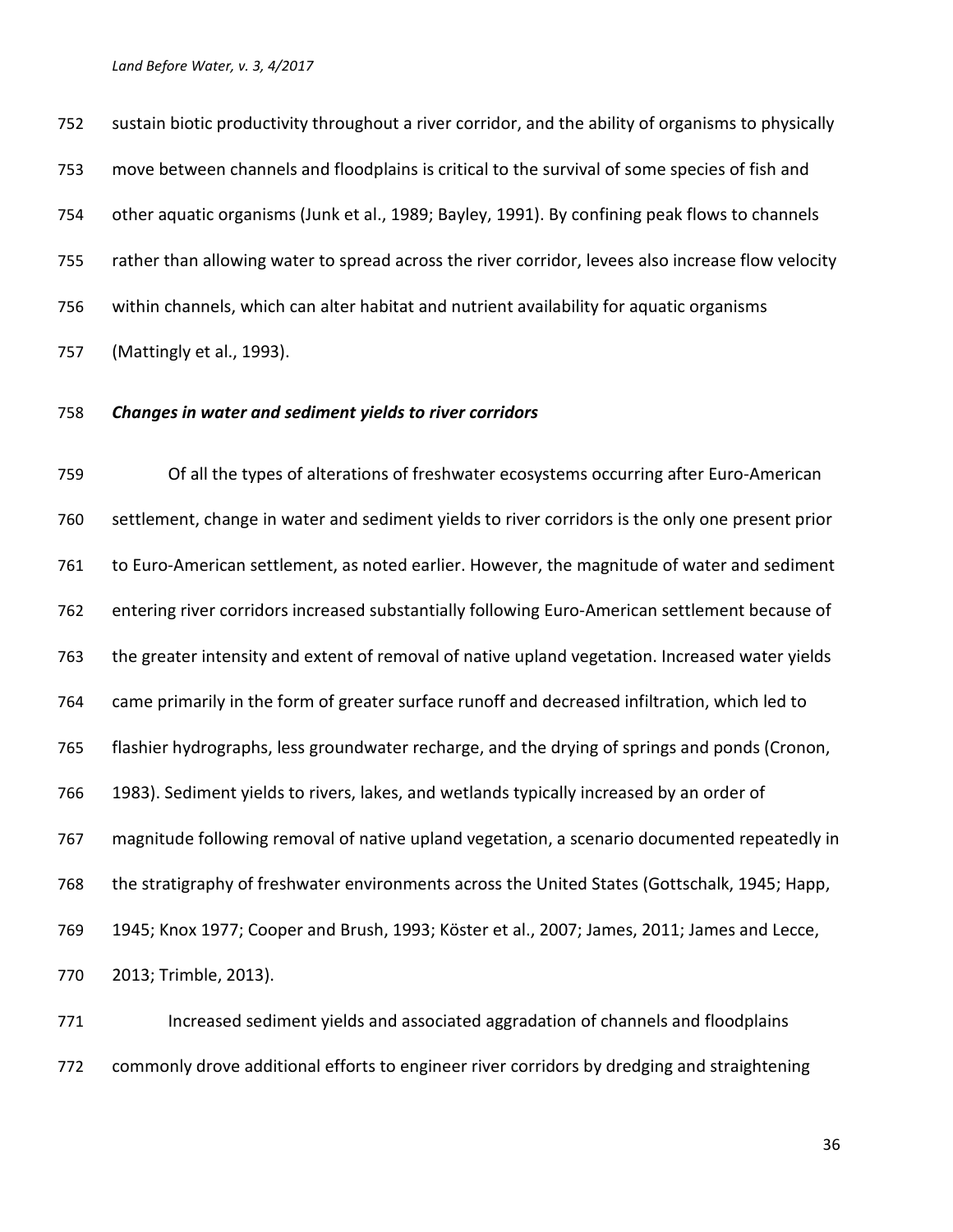channels, for example, in an effort to reduce bottomland flooding exacerbated by loss of channel conveyance (Shields et al., 1995). In the eastern half of the United States, increases in sediment yield were initially driven by upland agriculture and associated removal of native vegetation (e.g., Jackson et al., 2005). In the western half of the country, increased sediment yields initially resulted from mining (Gilbert, 1917; James, 1999) or commercial timber harvest (Whitney, 1994), because agriculture was mostly confined to river corridors or low-lying areas to which surface water could be easily diverted. In either scenario, increased sediment yields typically adversely affected the diversity, abundance, and stability of aquatic and riparian habitat.

## **U.S. rivers circa 1900 A.D.**

 The cumulative effects of Euro-American alteration of river corridors can be assessed by considering the characteristics of these environments after one or more centuries of Euro- American occupation. By 1900, river corridors across much of the United States had already been extensively altered. Hundreds of millions of beavers had been killed, thousands of hectares of wetlands had been drained, and millions of logs had been removed from river corridors (Harmon et al., 1986; Wohl, 2014), which had also been physically simplified through diverse forms of direct channel engineering. The net effect of these activities was twofold: (1) to reduce the extent of riparian

 wetlands, both directly through draining wetlands and indirectly by removing or reducing the primary processes responsible for creating riparian wetlands, including beaver dams, logjams, lateral channel movements, and high riparian water tables (Triska, 1984; Patrick, 1995; Vileisis,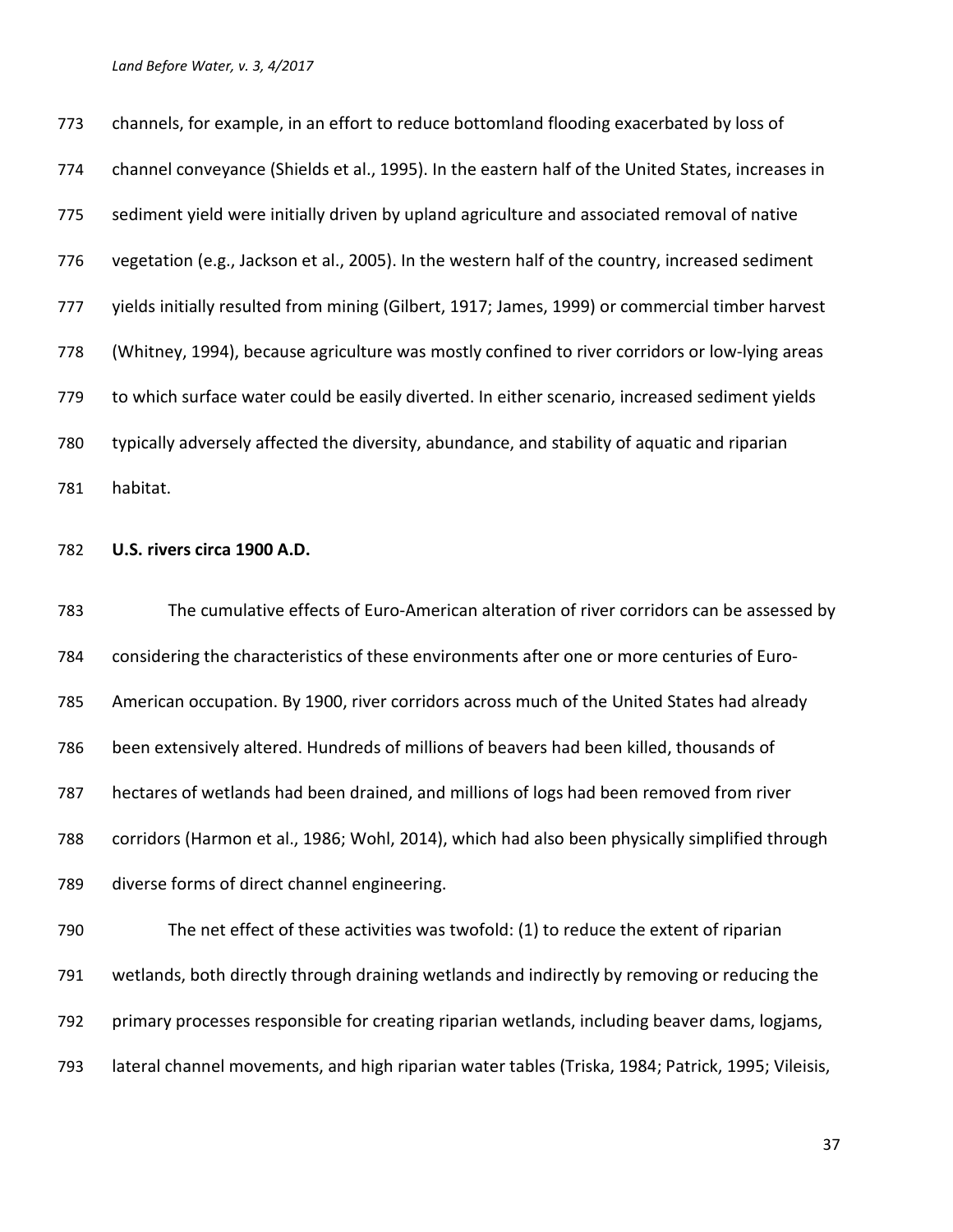| 794 | 1997; Wohl, 2014); and (2) to physically simplify and homogenize river corridors.                  |
|-----|----------------------------------------------------------------------------------------------------|
| 795 | Homogenization resulted from burying original valley bottoms beneath historic sediment within      |
| 796 | impoundments; straightening and dredging rivers; removing instream obstructions; blocking          |
| 797 | lateral connectivity to floodplains and secondary channels; and reducing intra- and inter-annual   |
| 798 | variability in flow through diversions and dams (Poff et al., 2007; Peipoch et al., 2015).         |
| 799 | Essentially, Euro-Americans did everything they could to make spatially complex and temporally     |
| 800 | variable natural river corridors more like simple, uniform irrigation canals.                      |
| 801 | Physical simplification of river corridors tends to increase flow velocity and the peak            |
| 802 | magnitude of floods if dams are not present (Higgs, 1987). These changes in hydrology and          |
| 803 | hydraulics cause increased erosion of the channel boundaries and sediment transport.               |
| 804 | Increased channel erosion can result in further wetland drainage as riparian water tables          |
| 805 | decline and can also reduce ground water recharge for base flow (Schoof, 1980). Numerous           |
| 806 | studies indicate that physically simplified and homogenized river corridors have lower biotic      |
| 807 | integrity in terms of species richness, diversity, and biomass (Groen and Schmulbach, 1978;        |
| 808 | Scarnecchia, 1988; Rhoads et al., 2003; Moyle and Mount, 2007).                                    |
| 809 | Mountain streams in the Colorado Rockies provide an example of how physical                        |
| 810 | simplification and homogenization alter biotic communities. Historically, abundant logjams and     |
| 811 | beaver dams created obstructions with backwaters characterized by greater channel cross-           |
| 812 | sectional area, deeper flow with lower velocity, finer-grained streambed sediment and storage      |
| 813 | of organic matter, and enhanced overbank flow and formation of secondary channels (Wohl,           |
| 814 | 2011; Polvi and Wohl, 2013). The spatial heterogeneity associated with logjams and beaver          |
| 815 | dams facilitates retention of dissolved and particulate nutrients (Day et al., in review), greater |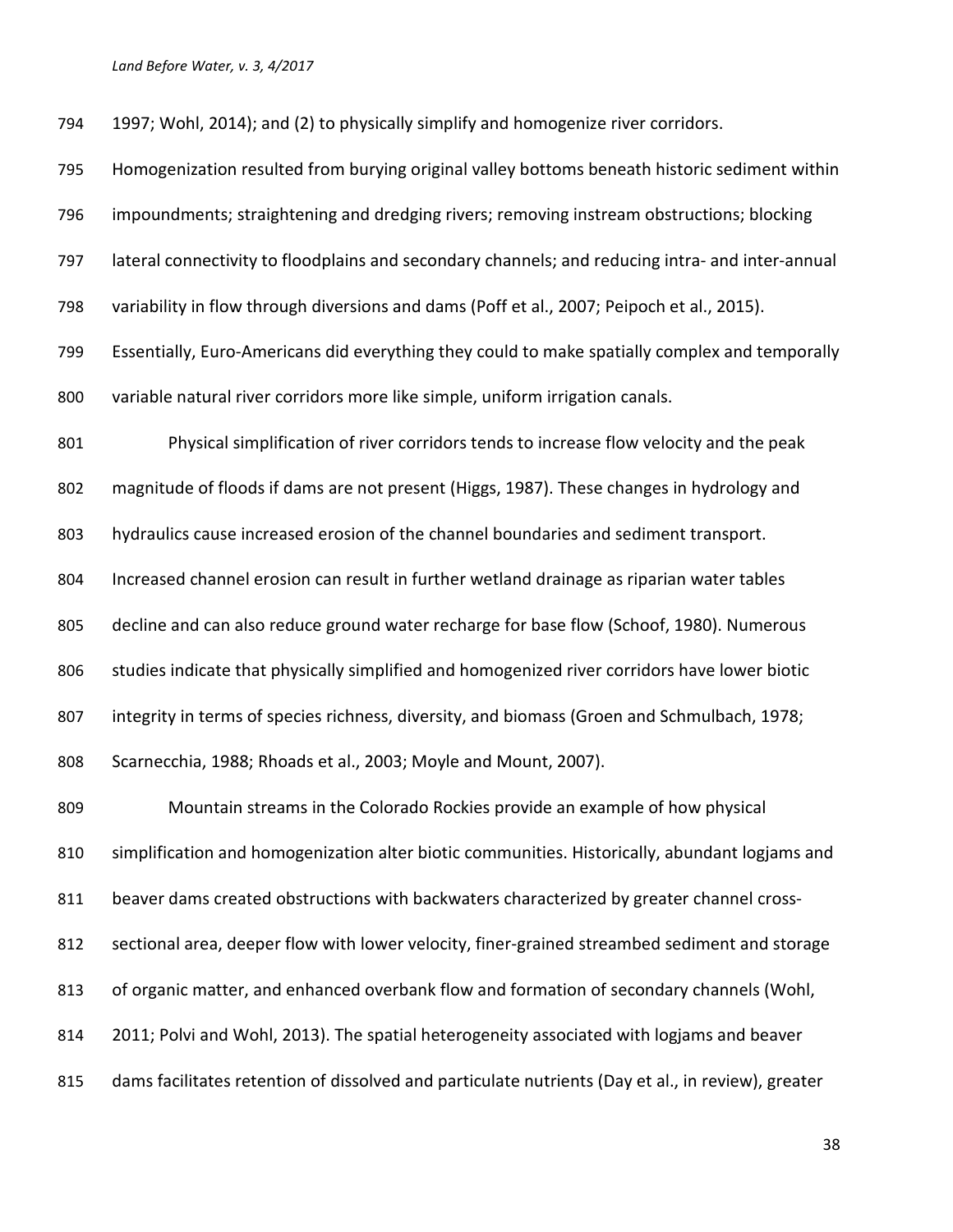816 abundance and diversity of aquatic habitat, and greater biomass of salmonid fish (Herdrich et al., in review) and aquatic insect predators such as riparian spiders (Venarsky et al., in review). Historical removal of logjams and beaver dams, even where this removal occurred several decades ago, results in contemporary channels with less spatial heterogeneity (Livers and Wohl, 820 2016) and lower levels of biotic productivity (Herdrich et al., in review; Venarsky et al., in review).

# **20th century acceleration of human effects on river corridors**

823 The  $20<sup>th</sup>$  century was a period of intense, federally financed river engineering in the form of dredging and channelization, as well as construction of levees and dams (Reuss, 2004). 825 Nearly every major river within the conterminous United States was extensively affected by these direct modifications by the end of the century (Graf, 2001). Although ground water pumping for irrigated agriculture began during the 1880s and 1890s in drier regions of the 828 United States, drilling of wells into shallow aquifers greatly accelerated during the 20<sup>th</sup> century. Early wells were less than 30 m deep, but turbine pumps developed during the early 1960s allowed irrigation wells to access much deeper ground water. Simultaneous development of 831 center-pivot irrigation systems substantially expanded the extent of irrigated crop lands. Withdrawal of shallow and deeper ground water resulted in drying of springs and small streams in arid and semiarid regions (Falke et al., 2010). 834 The 20<sup>th</sup> century also saw widespread introduction of algae-enhancing nutrients and persistent pollutants in the form of synthetic chemicals such as pesticides into freshwater environments (Wohl, 2004). As population grew and the industrial and commercial agricultural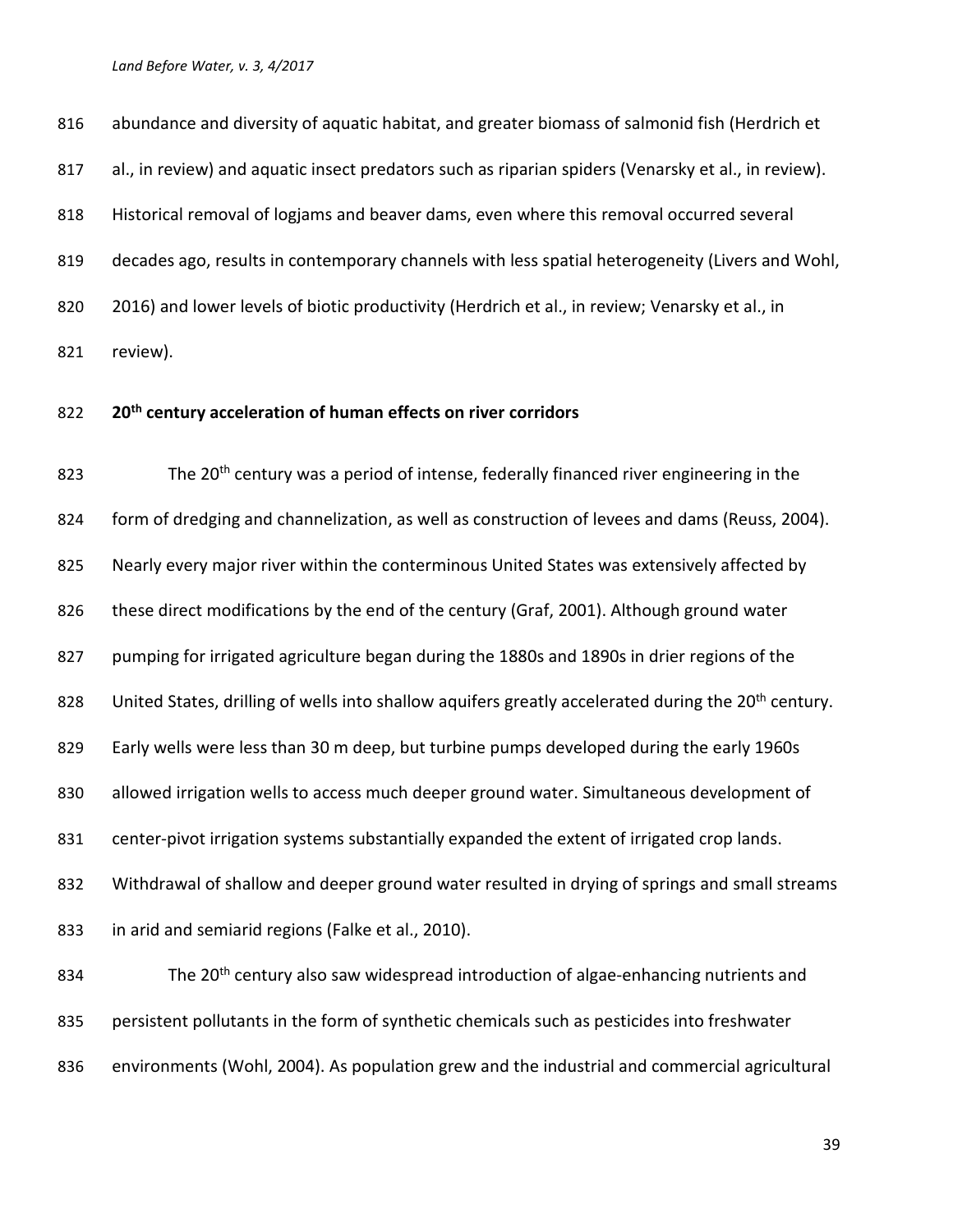837 sectors of the U.S. economy accelerated starting in the 1940s, a national sense of alarm over the extent and intensity of alteration of freshwater ecosystems also grew. This resulted in legislation such as the original Clean Water Act in 1972.

**In the final decades of the 20<sup>th</sup> century, concern grew over the potential effects of** 841 climate change on river corridors. The specific effects of changing climate vary among different 842 regions of the United States. Systematic records of precipitation and river discharge indicate that some regions such as the Rocky Mountains are growing drier and experiencing earlier melting and a smaller snowpack (Mote et al., 2005; Stewart et al., 2005), whereas other regions such as parts of the northeastern and north-central United States or lower Mississippi Valley are receiving more precipitation (Karl et al., 1996; National Climate Assessment, 2013). Changes in the type, magnitude, frequency, and seasonal timing of precipitation will cascade through freshwater environments, affecting sediment transport, channel morphology and stability, habitat abundance, connectivity, temperature, and nutrient cycling (Covich et al., 1997; Hauer et al., 1997; Rood et al., 2008; Goode et al., 2012; Eby et al., 2014). Combined with other 851 human-induced changes that limit the ability of aquatic organisms to migrate to more suitable habitat, changing climate may prove to be a major stressor of freshwater environments.

**21st century movement toward river restoration**

854 The end of the 20<sup>th</sup> century and the start of the  $21^{st}$  century also saw a major shift in river management toward increased efforts to restore river ecosystems. The pace of dam 856 removals, particularly of small and medium-sized dams, accelerated across the United States. Many of the rivers affected by dam removal have physically stabilized within months to years as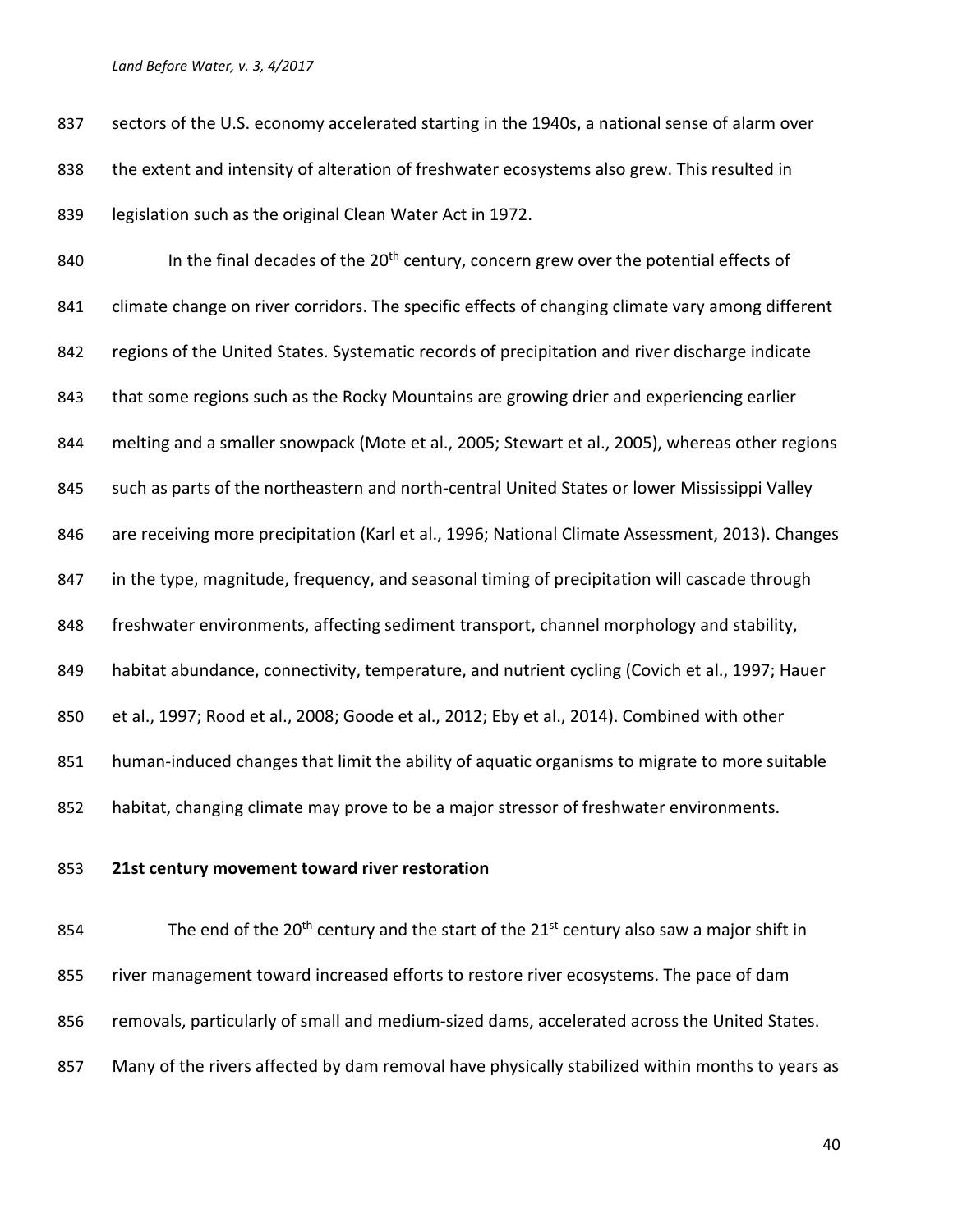| 858 | sediment stored behind dams is mobilized and redistributed downstream (e.g., O'Connor et al.,     |
|-----|---------------------------------------------------------------------------------------------------|
| 859 | 2015). Surprisingly, upstream-downstream connectivity for fish and other aquatic organisms is     |
| 860 | rapidly restored (Pess et al., in press; Torra et al., 2015), although recovery of biotic         |
| 861 | communities may take longer.                                                                      |
| 862 | River restoration has become a billion-dollar industry in the United States (Bernhardt et         |
| 863 | al., 2007). Many restoration projects focus on relatively short lengths of channel (e.g., 1-2 km) |
| 864 | and emphasize physical reconfiguration (Bernhardt et al., 2005). The ability of these types of    |
| 865 | projects to restore river ecosystem function and biotic communities is likely to be limited,      |
| 866 | especially because the projects are typically not coordinated within a river basin or driven by   |
| 867 | ecological understanding of river function (Bernhardt and Palmer, 2011). Major, federally         |
| 868 | financed programs designed to restore connectivity within river basins across much larger         |
| 869 | spatial and temporal scales, such as those undertaken on Florida's Kissimmee River (Whalen et     |
| 870 | al., 2002) (Figure 7) or the Colorado River in Grand Canyon (Cross et al., 2011), are more likely |
| 871 | to enhance river ecosystem functions.                                                             |

## **Water before land vs land before water**

 To return to the idea proposed at the start of this paper, the body of research summarized in preceding sections illustrates how Native Americans primarily altered limited 875 portions of terrestrial ecosystems across the United States, whereas Euro-Americans rapidly 876 and thoroughly altered both terrestrial and freshwater ecosystems. The timing and magnitude 877 of alteration of terrestrial versus freshwater environments following Euro-American entry into a 878 region depended on the specific resources initially exploited by these immigrants (Figure 1). In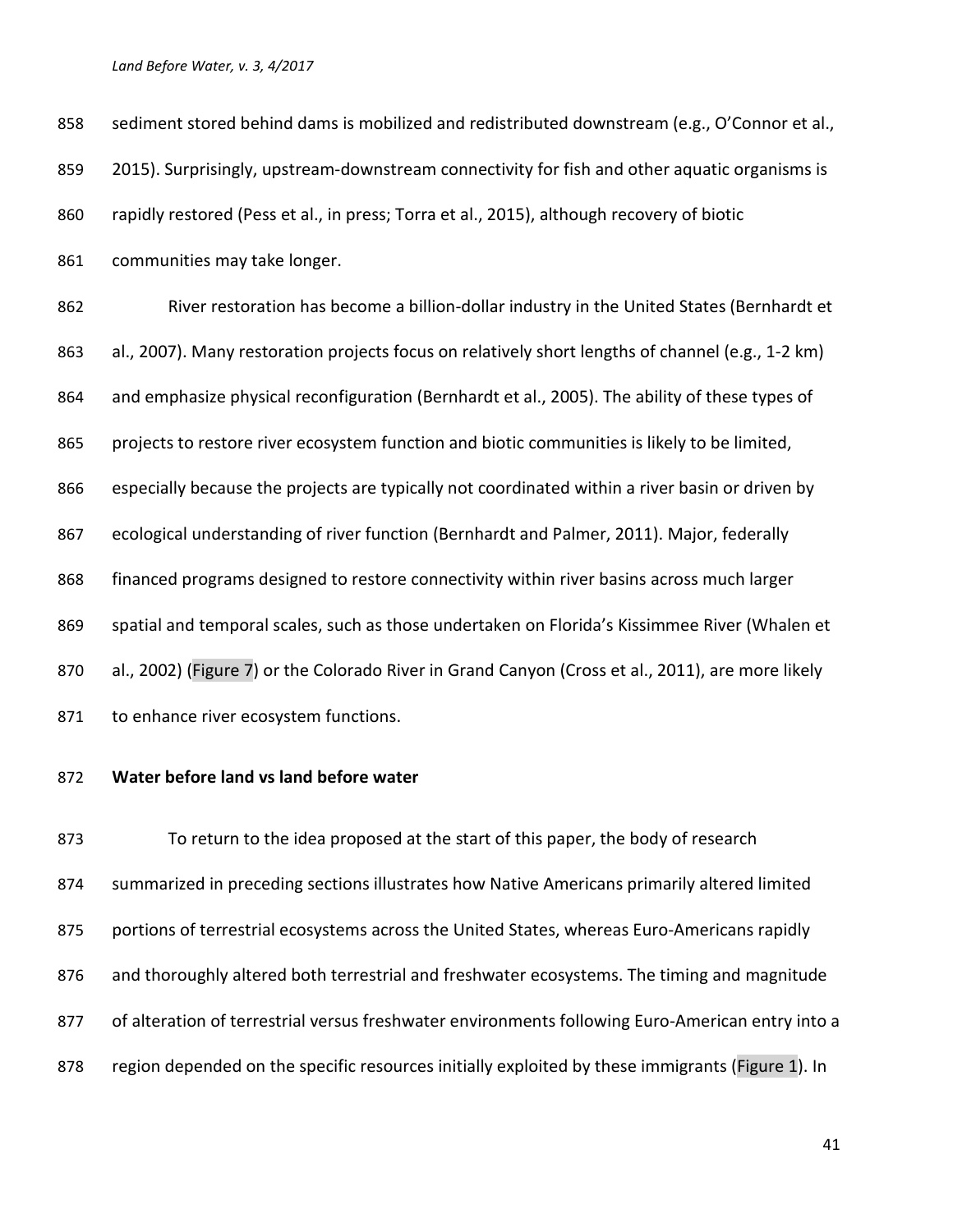879 some cases, upland resources such as mineral deposits or timber were exploited first, although removal of minerals commonly increased sediment yield to river corridors and cutting of timber 881 typically involved extensive, essentially simultaneous, modification of rivers. In humid climates, agriculture typically began on uplands because bottomlands were saturated for substantial 883 portions of the year. In arid and semiarid climates, Euro-American agriculture typically began in riparian areas and relied on extensive modification of river channels and flow regimes (e.g., Worster, 1985; Wohl, 2001). Even where initial Euro-American activities focused exclusively on uplands, the effects on freshwater environments were commonly rapid and significant because 887 of the lack of any sediment control in regions where native vegetation was removed for mining, timber harvest, grazing, or cropping.

 The speed and magnitude of change in sediment yields and responses of river corridors depended primarily on two factors. The first was the spatial extent, intensity, and speed of 891 changes in land cover. The second influential factor was the resistance and resilience of the 892 portion of the landscape and river network under consideration (Webster et al., 1975; Brunsden and Thornes, 1979; Brunsden, 2001). Even in relatively small watersheds of a few hundred square kilometers, headwater portions of the river corridor can respond more rapidly 895 and in different manners than mainstem or downstream portions of the river corridor (e.g., Trimble, 2013).

 Quantitatively comparing the magnitude of Native American alterations of terrestrial or freshwater ecosystems to the magnitude of Euro-American alterations is difficult because of limited quantitative data for the initiation and duration, spatial extent, and intensity of alterations associated with each group of people, as well as important differences among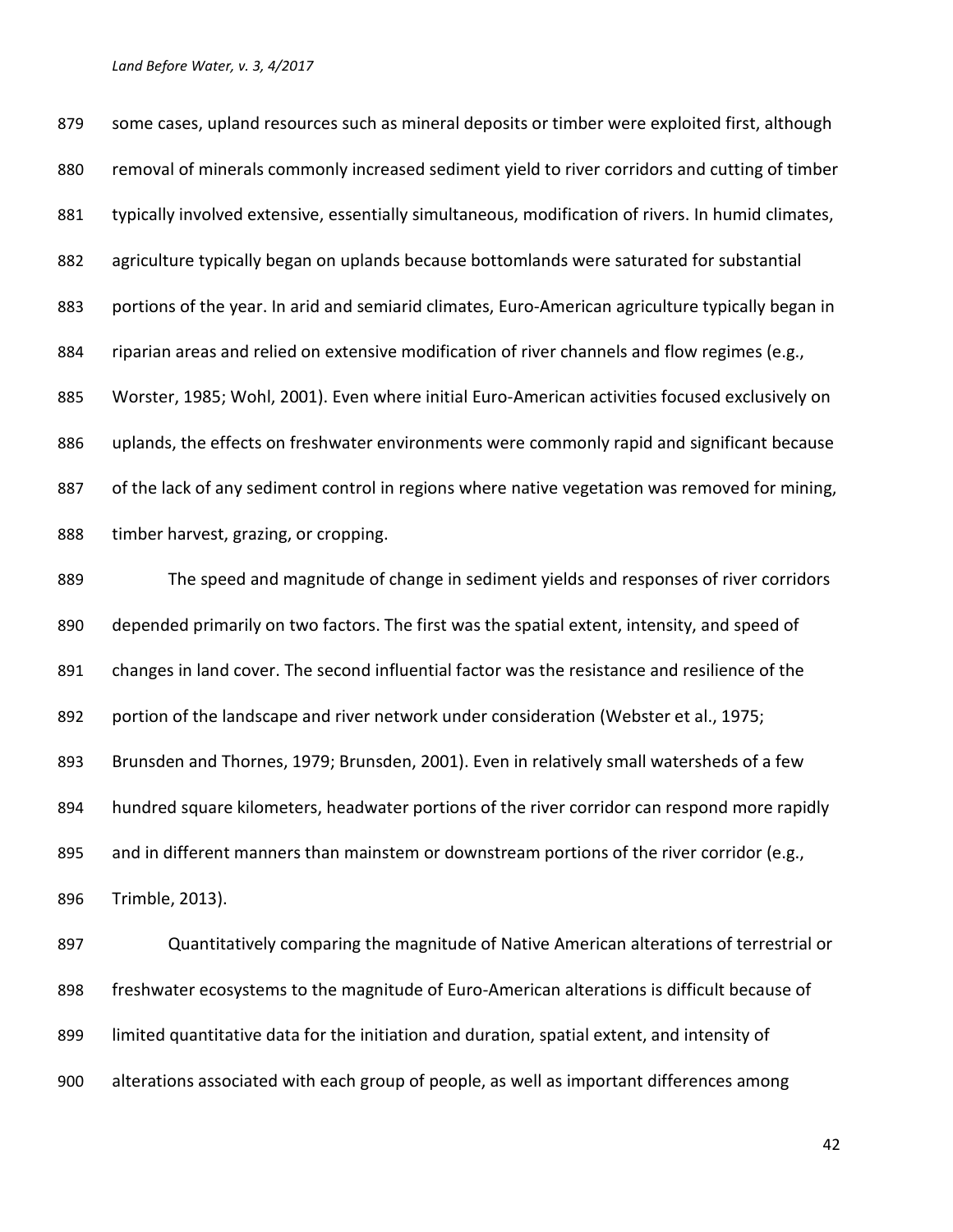geographic regions within the United States. There is no question, however, that all forms of ecosystem alteration increased substantially with Euro-American settlement of the United States. Although many of the alterations associated with Euro-American settlement occurred nearly simultaneously in terrestrial and freshwater ecosystems because of the synergy in resource use between uplands and river corridors (e.g., cutting upland timber and floating cut logs down rivers), we feel justified in making the broad generalization that freshwater ecosystems were minimally altered by human occupation of the United States prior to Euro- American contact. This situation changed dramatically as soon as Euro-American commercial interests created a demand for beaver fur and accelerated once Euro-Americans began to settle in the United States. Consequently, when attempting to evaluate 'water before land' versus 'land before water' in the context of either Euro-American settlement and resource use alone or Euro-American alterations relative to those of Native Americans, the most appropriate formulation varies between diverse geographic regions of the United States. As a whole, however, Euro-Americans altered freshwater ecosystems earlier in their history of occupation of a geographic area and to a greater extent than Native Americans. The contemporary effects of this extensive Euro-American alteration of freshwater ecosystems across the conterminous United States appear in the form of accelerated extinction of freshwater species (Ricciardi and Rasmussen, 1999); chronic problems with surface-water quality in rivers and lakes (e.g., GAO, 2013); increasing flood damages despite more than a century of focused efforts to reduce flood hazards (Cartwright, 2005); and increasing shortages of water for human consumptive uses (GAO, 2014). Although some of these problems stem partly from other causes (increased flood damages, for example, also reflect increasing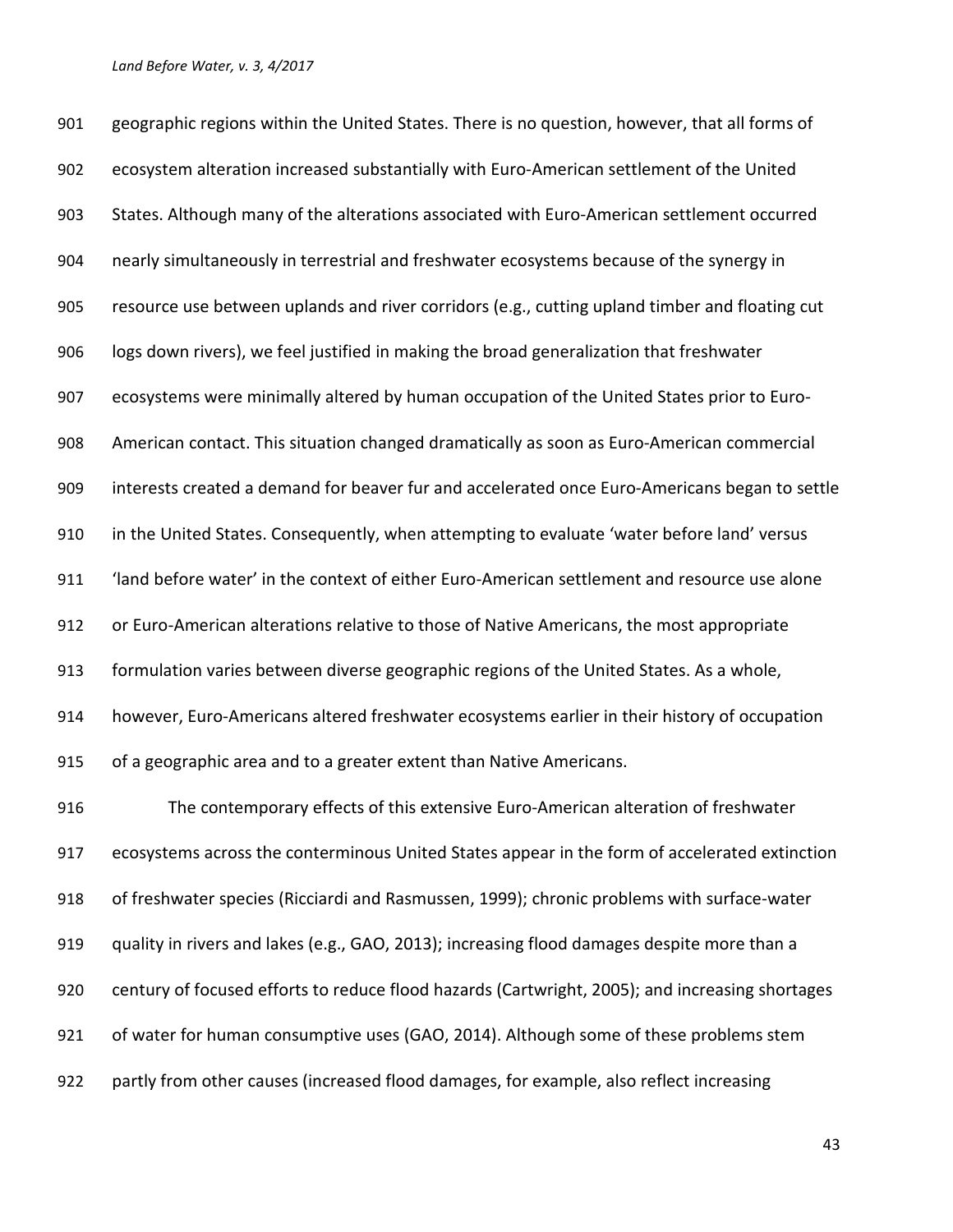population and infrastructure within floodplains (Cartwright, 2005)), they have helped to make river and wetland restoration a commercial market worth well over a billion dollars a year in the United States (Bernhardt et al., 2007). In this context, it is helpful to understand the history of human alterations of freshwater ecosystems and to use this history to gain insight into the form and function of these ecosystems through time.

 Today the extent of both terrestrial and freshwater ecosystem modification in the conterminous United States is nearly total, although the alteration took place at different times. Recovery, too, of terrestrial and freshwater systems, is displaced in time and space. Land 931 in the eastern U.S. was cleared for Euro-American agriculture and timber and charcoal production starting in the 1600s and during the period 1820-1880 more than 80% of the land was open (Foster, 1992). Abandonment and reforestation started in 1850 and increased 934 progressively through the early 20<sup>th</sup> century, approaching complete reforestation circa 1940. Although these second-growth and sometimes third-growth forests differ, in terms of processes 936 such as carbon fluxes and nutrient retention (Turner, 2010), from forests with a history of only natural disturbance, tree regrowth has restored many of the functions provided by pre- settlement forests. Restored functions include changing how precipitation inputs move through and across hillslopes (Jones, 2000); stabilizing hillslopes by intercepting precipitation and increasing soil cohesion through roots (Johnson et al., 2000); and helping to retain organic matter and nutrients in upland environments (McLauchlan et al., 2014). Recovery of freshwaters, where this has occurred, is only a few decades old at most. The 943 rate of dam removals is increasing (O'Connor et al., 2015) and river and wetland restoration are

widely attempted, with varying success (e.g., Wohl et al., 2015b). Rivers can respond rapidly to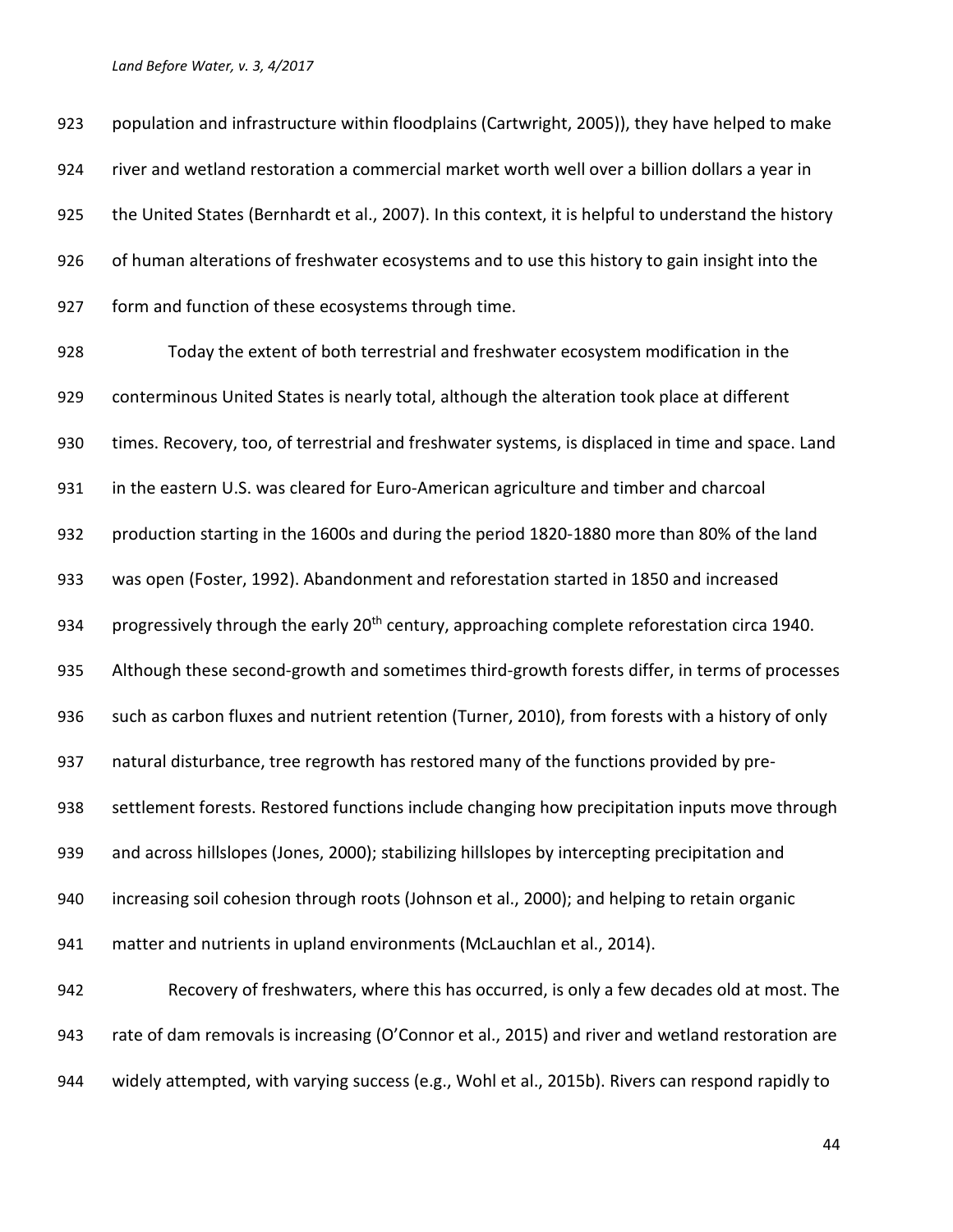945 some restoration actions such as dam removal or restored connectivity (Doyle et al., 2005). However, recent syntheses suggest that many restoration projects are of limited success for at least four reasons. First, the scale of restoration does not begin to match the scale of land use in most watersheds (Bernhardt and Palmer, 2011). Second, the ecological function of rivers remains impaired by well-established invasive species (Yard et al., 2011), persistent contaminants (Bernhardt and Palmer, 2007), and increasingly warmer temperatures. Third, persistent legacy effects of land use may have moved the freshwater ecosystem into a degraded alternative stable state (Heffernan, 2008; Wohl and Beckman, 2014; Livers et al., in review). Fourth, it is typically not feasible to restore primary input variables such as natural flow (Poff et al., 1997), sediment (Wohl et al., 2015a), or wood regimes (Wohl, 2017). In the absence of dynamic input regimes, river ecosystems are unlikely to fully recover physical complexity that can support ecosystem functions present prior to Euro-American settlement. Schumm (1969) introduced the phrase *river metamorphosis* to describe a complete and typically rapid alteration of river form and function in response to human activities such as flow regulation. Schumm referred specifically to rivers of the Great Plains, which transformed from wide, shallow, braided channels with minimal woody riparian vegetation to relatively narrow, deep, meandering channels with extensive riparian forests as a result of diversions that reduced peak flows and increased base flows. Analogous metamorphoses occurred in wide, shallow, diffuse channels of marshy regions such as the Everglades (Wohl, 2004) or the mid-Atlantic Piedmont (Walter and Merritts, 2008), where channel engineering and dams created more confined, channelized flows. Brierley et al. (2005), contrasting human alteration of rivers in the Old and New Worlds, proposed that removal of riparian vegetation and instream large wood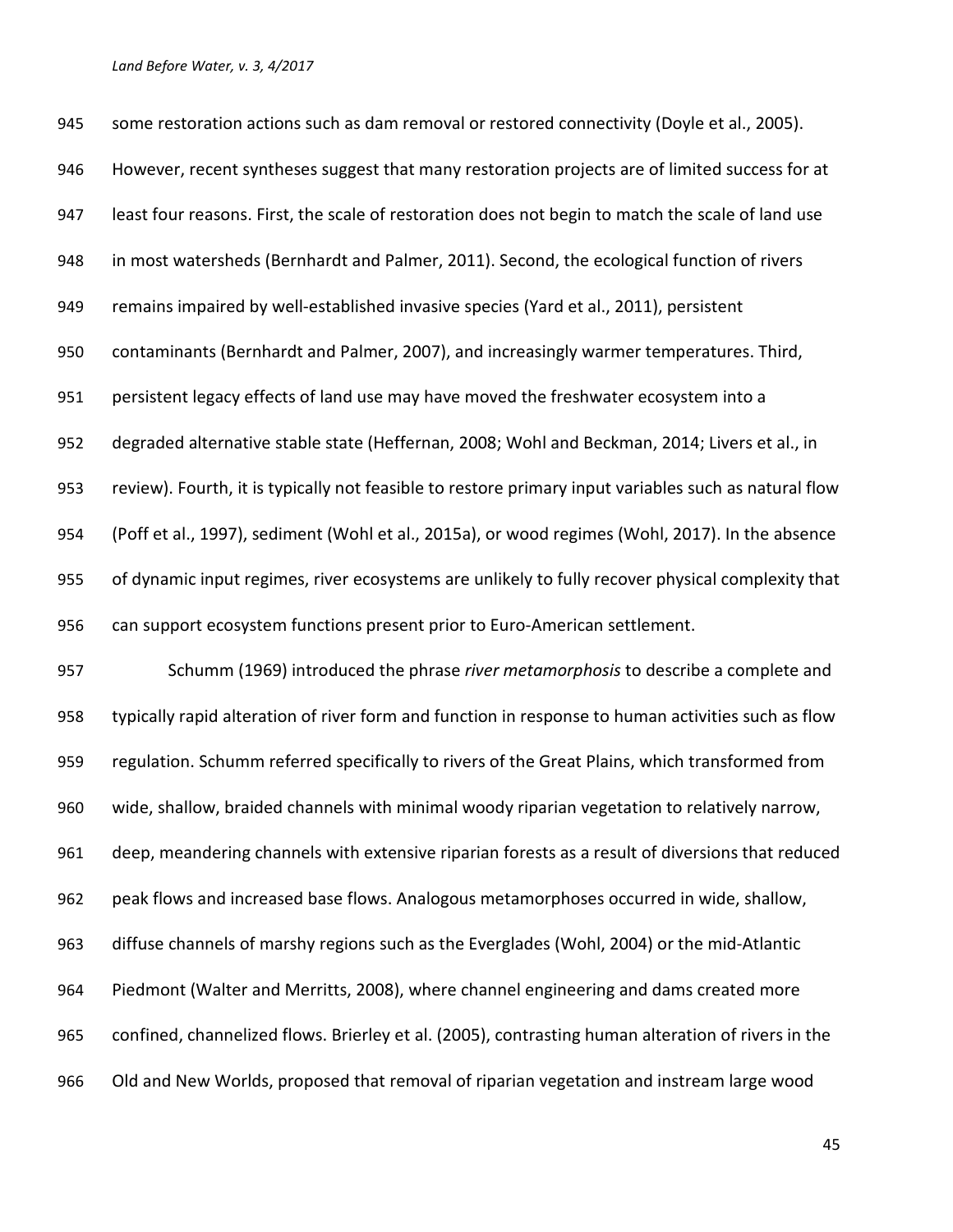following Euro-American settlement of the New World rapidly reduced the buffering capacity of riverscapes and effectively lowered the thresholds governing channel stability, such that rivers became highly sensitive to change. Writing primarily of rivers in Australia, Brierley et al. (2005, p. 41) noted that "The short lag time between disturbance and metamorphosis, typically measured in terms of a few decades [during Euro-American settlement], ensured that once critical trigger events were experienced it was exceedingly difficult for systems to recover." Our personal observations of rivers in the conterminous United States and the written and photographic records of these rivers during the past two centuries support this interpretation. As a result of rapid, thorough, and extensive changes in inputs (water, sediment, large wood, nutrients, contaminants), physical configuration, and biotic communities during Euro-American settlement, river corridors cannot fully or completely return to being physically and biologically diverse ecosystems that are resistant and resilient to various disturbances. Recognition of this relatively recent, fundamental, and ubiquitous alteration of river corridors and river ecosystem functions during the past two centuries should underlie river management in the United States. One of the most important considerations in the context of river management is reflected in the observation of Brierley et al. (2005) that rapid change in variables controlling river form and process creates continuing instability and limits resilience to change. River corridors experience natural, abrupt disturbances such as floods, droughts, or wildfires. Individual portions of a river network can have greater or lesser resistance to these disturbances and exhibit differing degrees of resilience in recovering from the disturbance (Townsend et al., 1997; McCluney et al., 2014). The rapid, widespread, and continuing disturbances created by Euro-American alterations of uplands and river corridors since 1600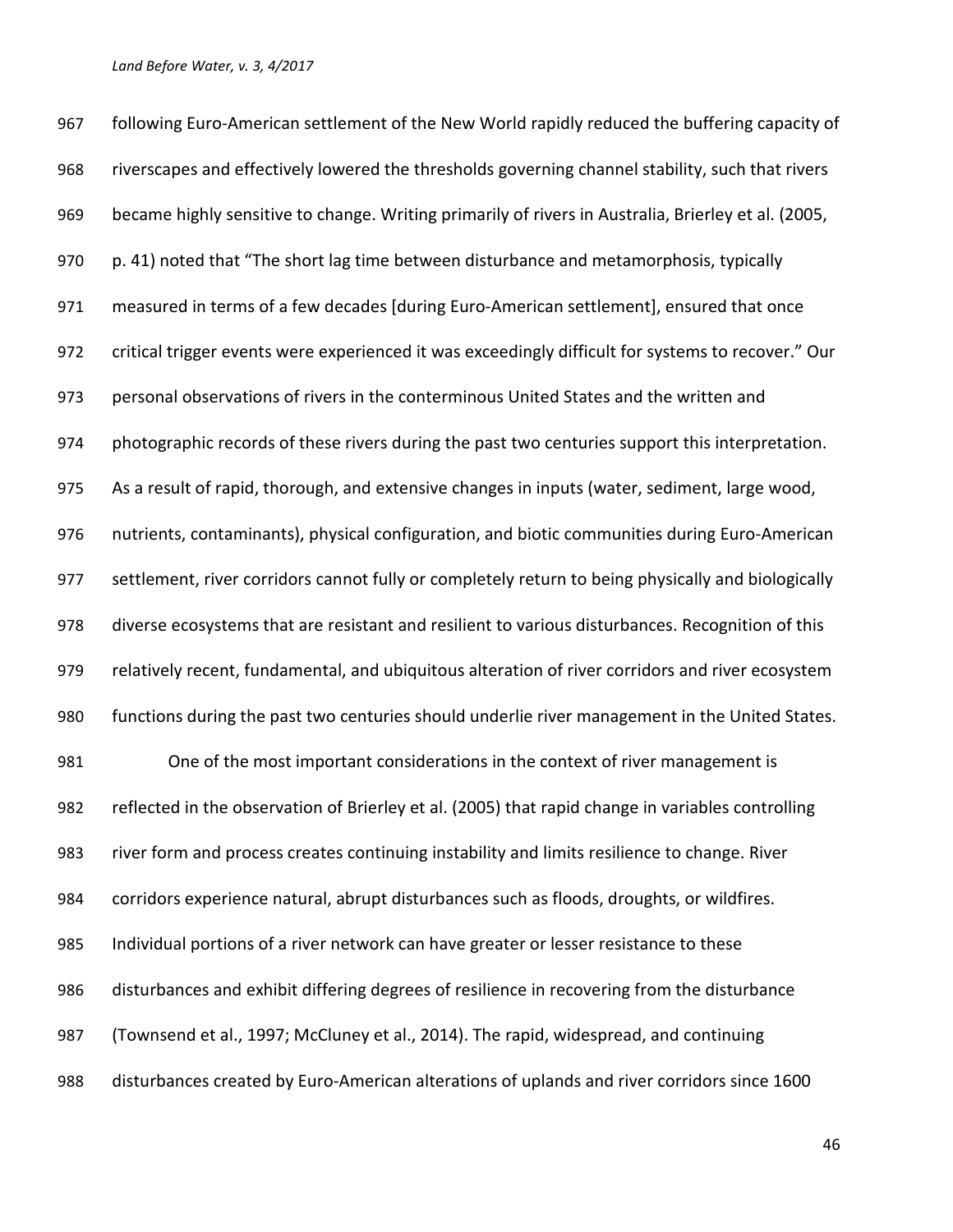| 989  | have reduced resistance and resilience of rivers throughout the United States, thus increasing  |
|------|-------------------------------------------------------------------------------------------------|
| 990  | the vulnerability of freshwater ecosystems to ongoing changes such as warming climate.          |
| 991  | Recognition of the ubiquity of changes in river corridors is also critical. There are almost no |
| 992  | naturally functioning river corridors remaining in the conterminous United States (e.g., Graf,  |
| 993  | 2001), which highlights the vital importance of protecting those that do remain.                |
| 994  | <b>Acknowledgments</b>                                                                          |
| 995  | This paper benefited from insightful review comments by Ruth Alexander, Allan James, and        |
| 996  | Dorothy Merritts.                                                                               |
| 997  | <b>References</b>                                                                               |
| 998  | Abrams MD, Nowacki GJ. 2008. Native Americans as active and passive promoters of mast and       |
| 999  | fruit trees in the eastern USA. The Holocene 18: 1123-1137.                                     |
| 1000 | Amoros C, Bornette G. 2002. Connectivity and biocomplexity in waterbodies of riverine           |
| 1001 | floodplains. Freshwater Biology 47: 761-776.                                                    |
| 1002 | Anonymous. 1916. Oldest irrigation conduit and dam in the United States. Engineering News       |
| 1003 | 75: 297-298.                                                                                    |
| 1004 | Anthony JL, Downing JA. 2001. Exploitation trajectory of a declining fauna: a century of        |
| 1005 | freshwater mussel fisheries in North America. Canadian Journal of Fisheries and Aquatic         |
| 1006 | Sciences 58: 2071-2090.                                                                         |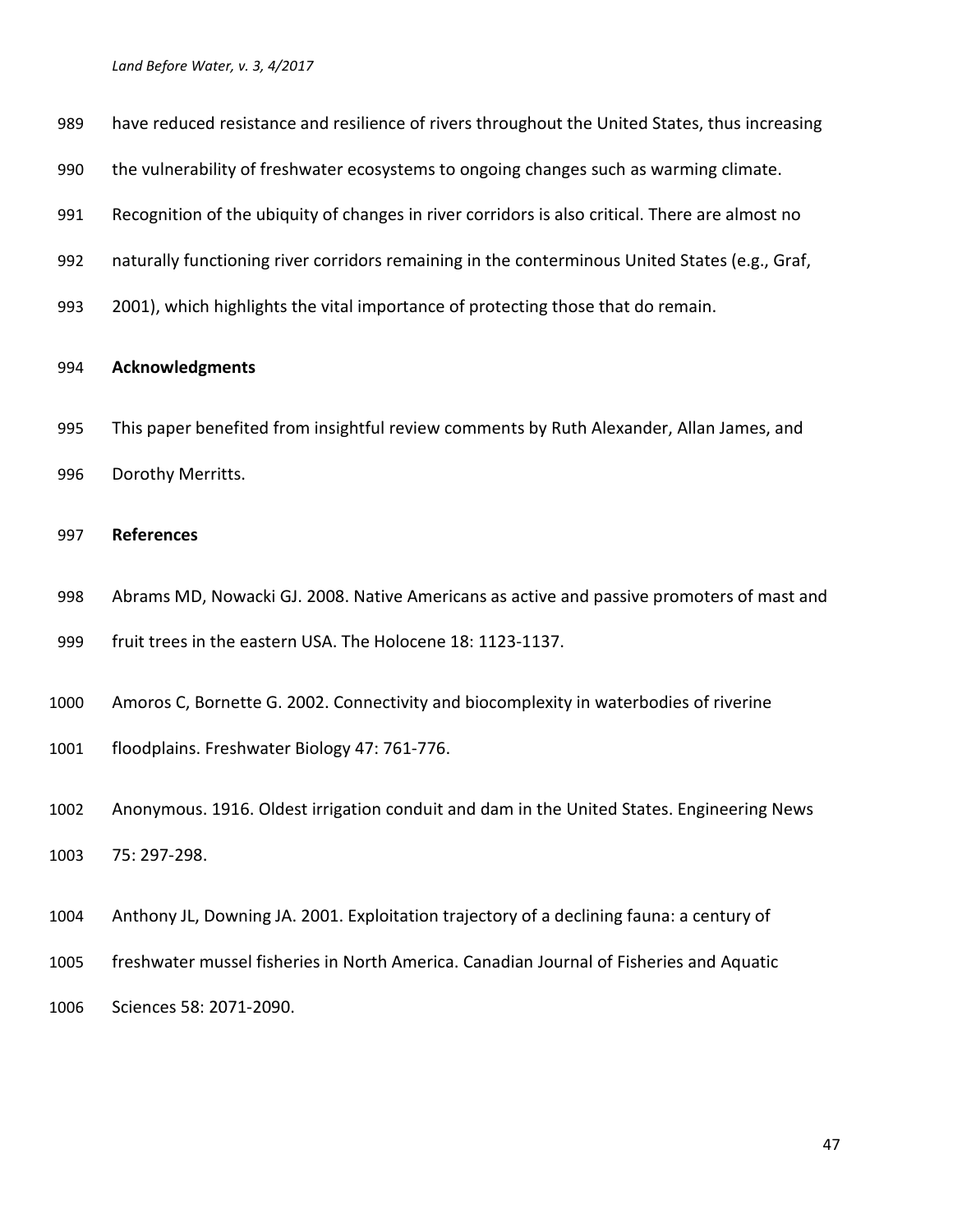- Bahls PF. 1992. The status of fish populations and management of high mountain lakes in the
- western United States. Northwest Science 66: 183–193.
- Baker WL. 2002. Indians and fire in the Rocky Mountains: The wilderness hypothesis revisited.
- In, TR Vale, ed, Fire, Native Peoples, and the Natural Landscape. Island Press, Washington, DC,
- 41-76.
- Baron JS, Poff NL, Angermeier PL, Dahm CN, Gleick PH, Hairston NG, Jackson RB, Johnston CA,
- Richter BD, Steinman AD. 2002. Meeting ecological and societal needs for freshwater.
- Ecological Applications 12: 1247-1260.
- Bartel RA, Haddad NM, Wright JP. 2010. Ecosystem engineers maintain a rare species of
- butterfly and increase plant diversity. Oikos 119: 883-890.
- Basso B, Kendall AD, Hyndman DW. 2013. The future of agriculture over the Ogallala Aquifer:
- solutions to grow crops more efficiently with limited water. Earth's Future 1: 39-41.
- Baxter CV, Fausch KD, Murakami M, Chapman PL. 2004. Fish invasion restructures stream and
- forest food webs by interrupting reciprocal prey subsidies. Ecology 85: 2656-2663.
- Bayley PB. 1991. The flood pulse advantage and the restoration of river-floodplain systems.
- River Research and Applications 6: 75-86.
- Bernhardt ES, Palmer MA. 2007. Restoring streams in an urbanizing world. Freshwater Biology 52: 738-751.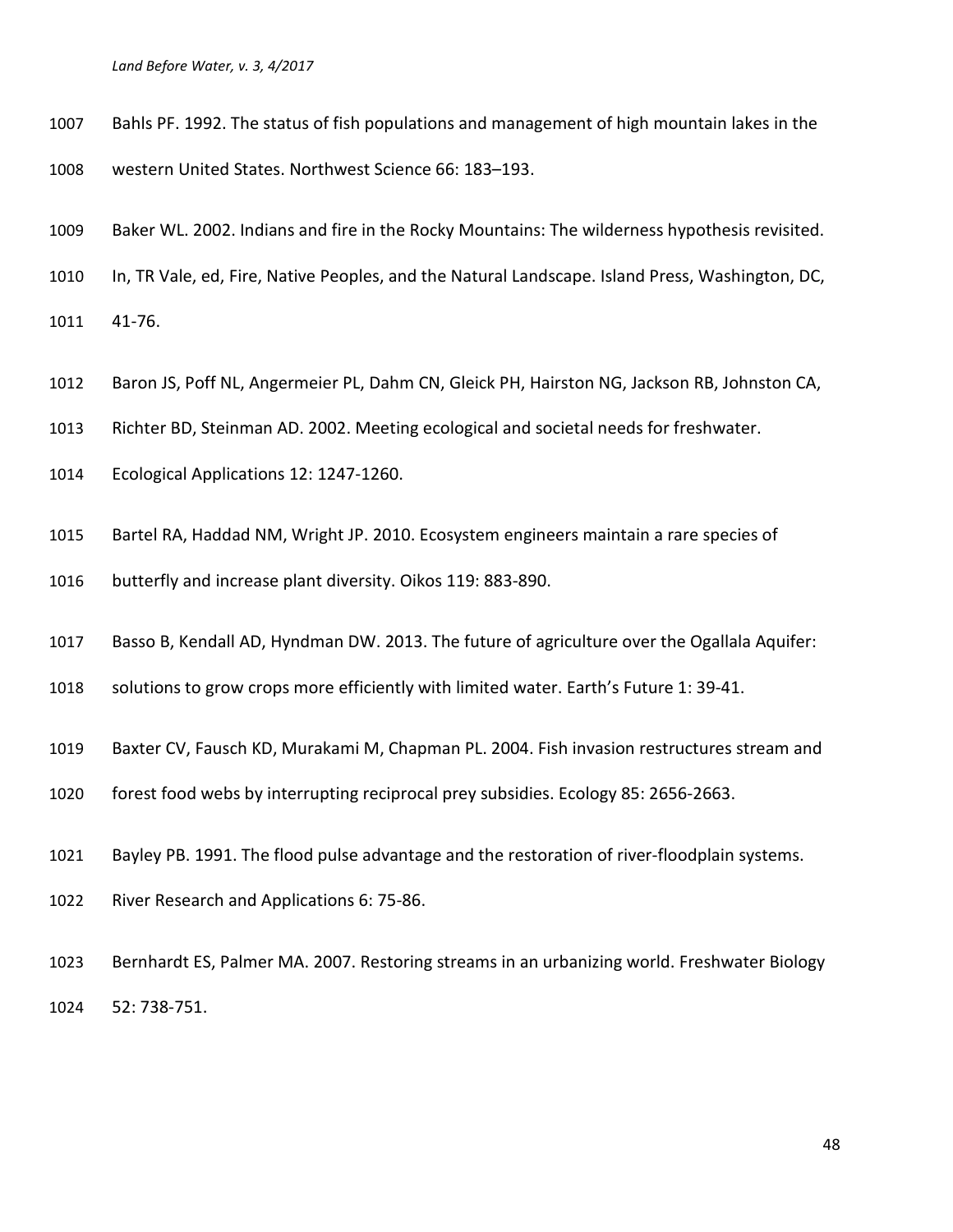- Bernhardt ES, Palmer MA. 2011. River restoration: the fuzzy logic of repairing reaches to
- reverse catchment scale degradation. Ecological Applications 21: 1926-1931.
- Bernhardt ES, Palmer MA, Allan JD, Alexander G, Barnas K, Brooks S, Carr J, Clayton S, Dahm C,
- Follstad-Shah J, Galat D, Gloss S, et al. 2005. Synthesizing U.S. river restoration efforts. Science
- 308: 636-637.
- Bernhardt ES, Sudduth EB, Palmer MA, Allan JD, Meyer JL, Alexander G, Follastad-Shah J,
- Hassett B, Jenkinson R, Lave R, Rumps J, Pagano L. 2007. Restoring rivers one reach at a time:
- results from a survey of U.S. river restoration practitioners. Restoration Ecology 15: 482-493.
- Brierley GJ, Brooks AP, Fryirs K, Taylor MP. 2005. Did humid-temperate rivers in the Old and
- New Worlds respond differently to clearance of riparian vegetation and removal of woody
- debris? Progress in Physical Geography 29: 27-49.
- Brown JJ, Limburg KE, Waldman JR, Stephenson K, Glenn EP, Juanes F, Jordan A. 2013. Fish and
- hydropower on the U.S. Atlantic coast: failed fisheries policies from half-way technologies.
- Conservation Letters 6: 280-286.
- Brunsden D. 2001. A critical assessment of the sensitivity concept in geomorphology. Catena 42: 99-123.
- Brunsden D, Thornes JB. 1979. Landscape sensitivity and change. Transactions Institute of British Geographers 4: 463-484.
- Buma B, Poore RE, Wessman CA. 2014. Disturbances, their interactions, and cumulative effects
- on carbon and charcoal stocks in a forested ecosystem. Ecosystems 17: 947-959.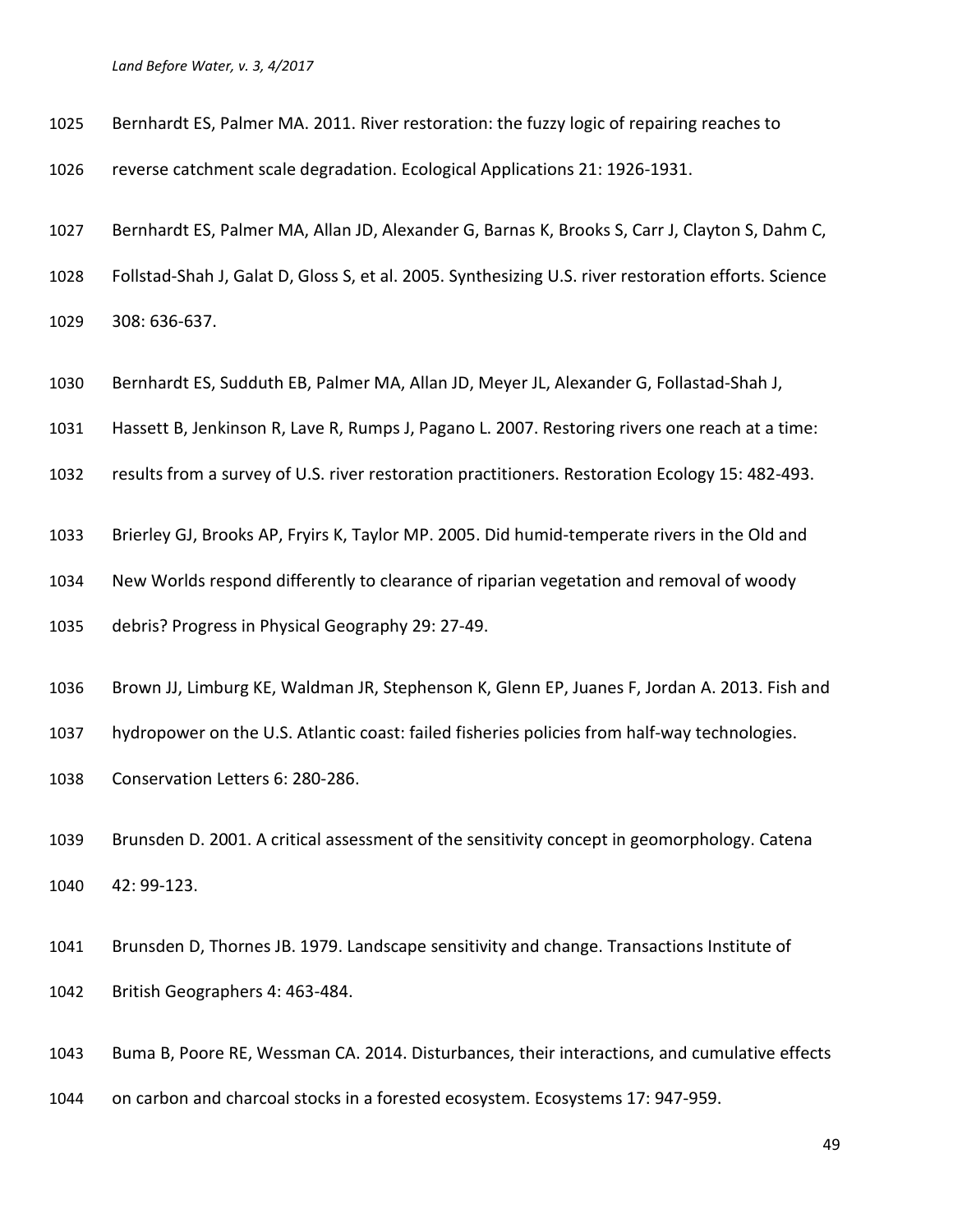Burkhead NM. 2012. Extinction rates in North American freshwater fishes 1900-2010.

BioScience 62: 798-808.

Butzer, K.W. (1990) The Indian legacy in the American landscape. In M. P. Conzen, ed*.,* The

Making of the American Landscape*.* Boston, MA: Unwin Hyman, 27–50.

Canale GR, Peres CA, Guidorizzi CE, Ferreira Gatto CA, Kierulff MCM. 2012. Pervasive

defaunation of forest remnants in a tropical biodiversity hotspot. PLoS ONE 7(8): e41671.

doi:10.1371/journal.pone.0041671.

Carpenter SR, Caraco NF, Correll DL, Howarth RW, Sharpley AN, Smith VH. 1998. Nonpoint

pollution of surface waters with phosphorus and nitrogen. Ecological Applications 8: 559-568.

Cartwright L. 2005. An examination of flood damage data trends in the United States. Journal of

Contemporary Water Research and Education 130: 20-25.

Cederholm CJ, Kunze MD, Murota T, Sibatani A. 1999. Pacific salmon carcasses: essential

contributions of nutrients and energy for aquatic and terrestrial ecosystems. Fisheries 24: 6-15.

CGO (Committee on Government Operations). 1973. Stream channelization: what federally

financed draglines and bulldozers do to our nation's streams. Fifth Report of the Committee on

1060 Government Operations, 93d Congress, 1<sup>st</sup> Session, House Report No. 93-530. US Government

Printing Office, Washington, DC, 17 pp.

Christie GC, Goddard CI. 2003. Sea lamprey international symposium (SLIS II): Advances in the

integrated management of sea lamprey in the Great Lakes. Journal of Great Lakes Research 29:

1-14.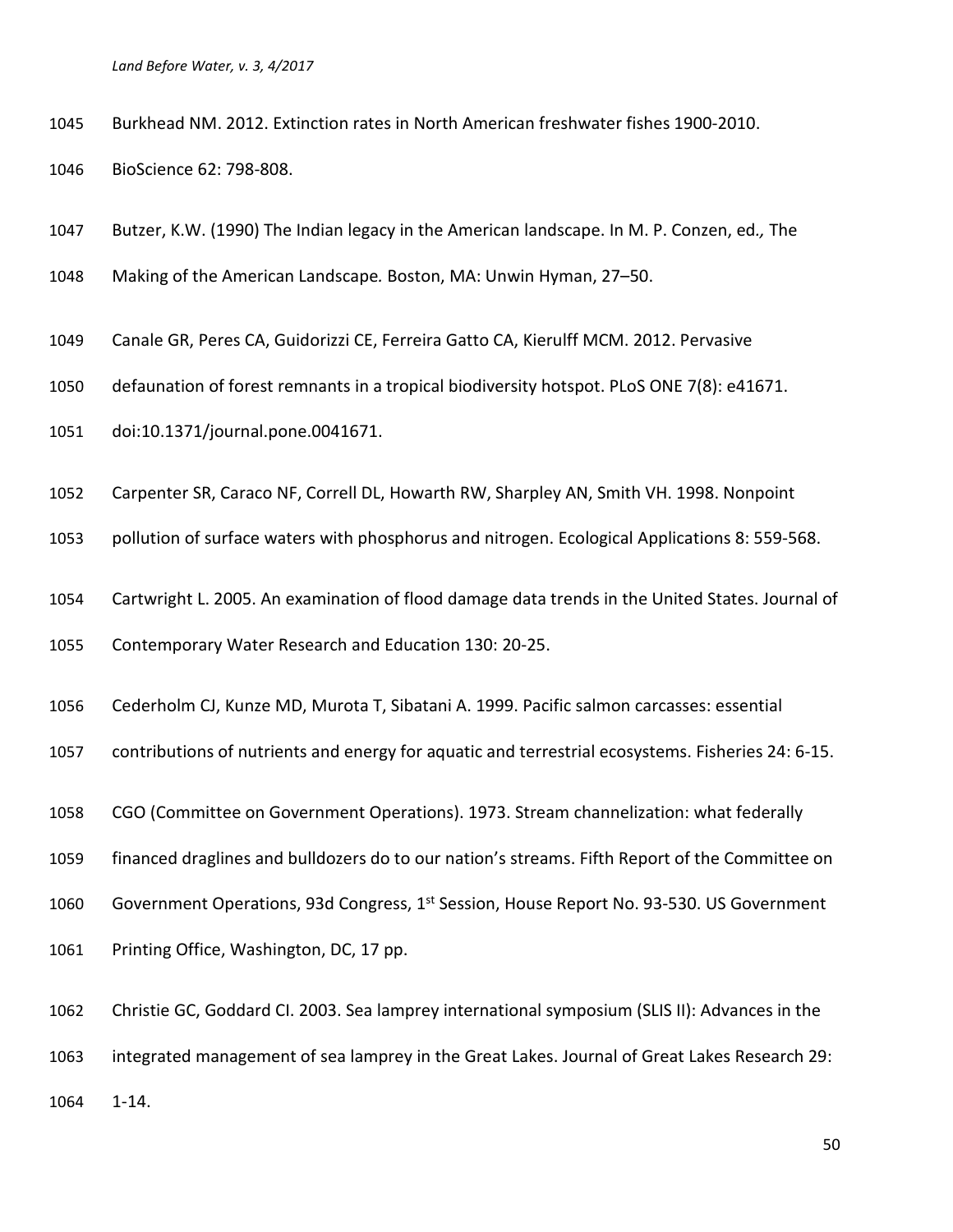Collins BD, Montgomery DR, Haas AD. 2002. Historical changes in the distribution and functions of large wood in Puget Lowland rivers. Canadian Journal of Fisheries and Aquatic Sciences 59: 66-76.

Colten CE. 1992. Illinois River pollution control, 1900-1970. In, The American Environment:

Interpretations of Past Geographies, LM Dilsaver and CE Colten, eds. Rowman and Littlefield,

Lanham, MD, 193-214.

Cooper SR, Brush GS. 1993. A 2,500-year history of anoxia and eutrophication in Chesapeake

Bay. Estuaries 16: 617-626.

Covich AP, Fritz SC, Lamb PJ, Marzolf RD, Matthews WJ, Poiani KA, Prepas EE, Richman MB,

Winter TC. 1997. Potential effects of climate change on aquatic ecosystems of the Great Plains

of North America. Hydrological Processes 11: 993-1021.

Covich AP, Palmer MA, Crowl TA. 1999. The role of benthic invertebrate species in freshwater

 ecosystems: zoobenthic species influence energy flows and nutrient cycling. BioScience 49: 119- 127.

Cowan MM. 2003. Timberrr … A History of Logging in New England. The Millbrook Press,

Brookfield, CT.

Cowan RS. 1997. A social history of American technology. Oxford University Press, NY.

 Cronon W. 1983. Changes in the Land: Indians, Colonists, and the Ecology of New England. Hill and Wang, NY.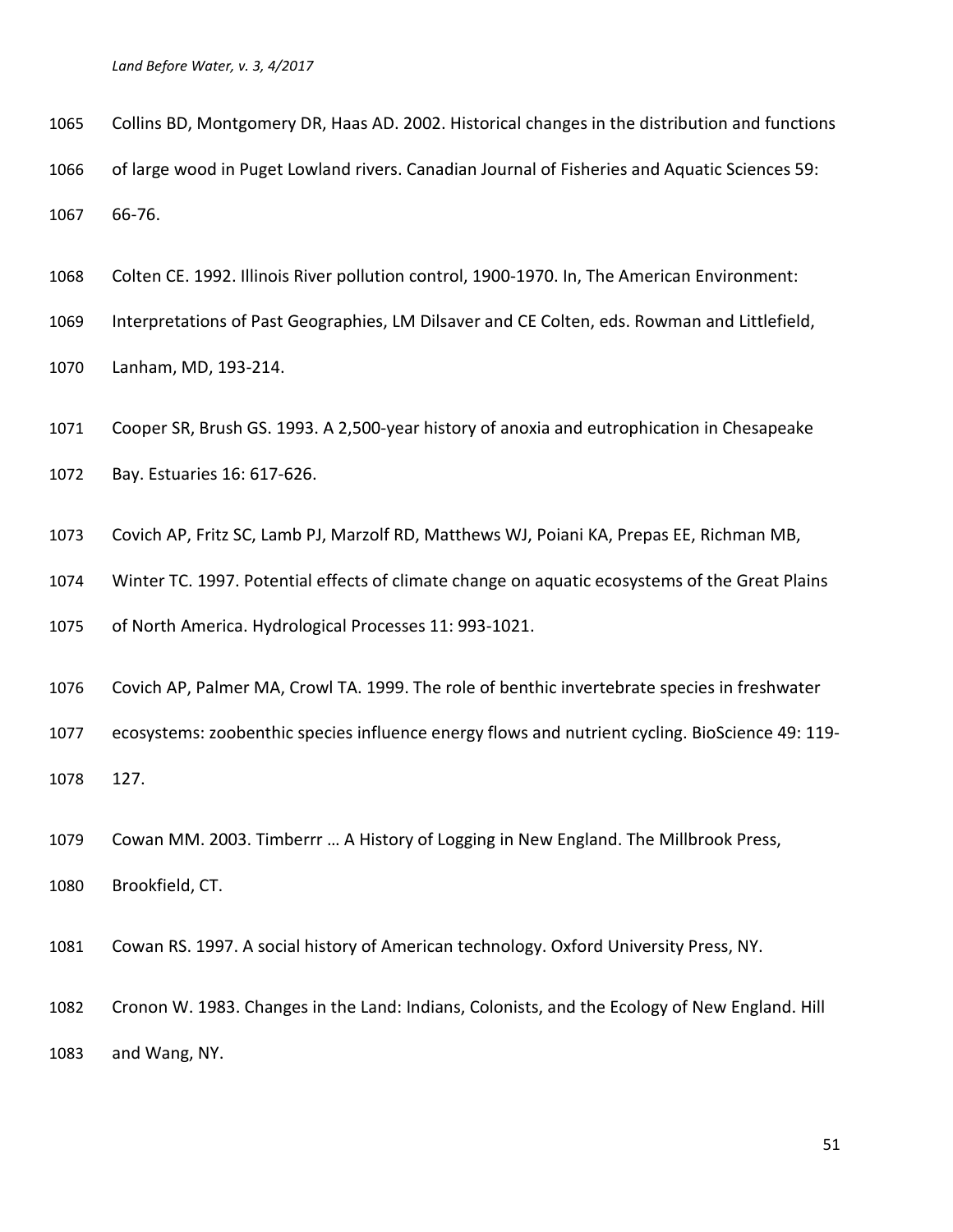- Cross WF, Baxter CV, Donner KC, Rosi-Marshall EJ, Kennedy TA, Hall RO, Kelly HAW, Rogers RS.
- 2011. Ecosystem ecology meets adaptive management: food web response to a controlled
- flood on the Colorado River, Glen Canyon. Ecological Applications 21: 2016-2033.
- Dahl TE. 1990. Wetland Losses in the United States 1780's to 1980's. US Department of the
- Interior, Fish and Wildlife Service, Washington, DC, 13 pp.
- Davidann JT, Gilbert MJ. 2016. Cross-Cultural Encounters in Modern World History, Routledge.
- Day NK, Hall RO, Wohl EE, Livers B. in review. Stream channel complexity, transient storage and
- 1091  $NO_3$ <sup>-</sup> uptake in mountain streams. Submitted to PLOS One.
- DeHaan PW, Libants SV, Elliott RF, Scribner KT. 2006. Genetic population structure of remnant
- lake sturgeon populations in the Upper Great Lakes Basin. Trans. American Fisheries Society 135: 1478-1492.
- Delcourt PA, Delcourt HR, Ison CR, Sharp WE, Gremillion KJ. 1998. Prehistoric human use of fire,
- the Eastern Agricultural Complex, and Appalachian oak-chestnut forests: paleoecology of Cliff
- Palace Pond, Kentucky. American Antiquity 63: 263-278.
- Delcourt PA, Delcourt HR. 2004. Prehistoric Native Americans and Ecological Change: Human
- Ecosystems in Eastern North America since the Pleistocene. Cambridge University Press,
- Cambridge, UK.
- Denevan WM. 1992. The pristine myth: The landscape of the Americas in 1492. Annals,
- Association of American Geographers 82: 369–385.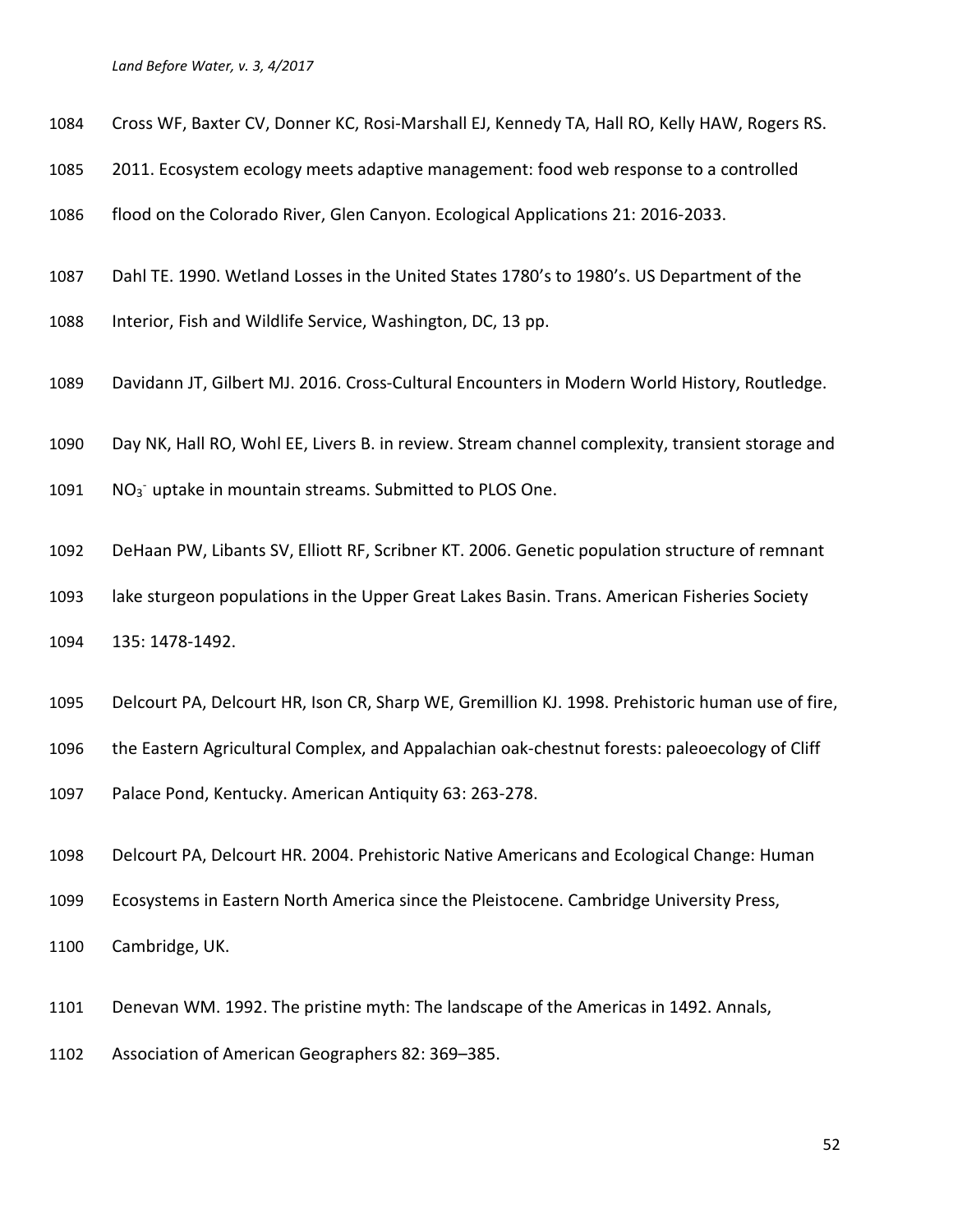- Doolittle WE. 1992. Agriculture in North America on the Eve of Contact: A Reassessment.
- Annals of the Association of American Geographers 82: 386–401.
- Doolittle WE. 2000. Cultivated Landscapes of Native North America. Oxford University Press, Oxford, UK.
- Douglas MS. 1947. The Everglades: River of Grass. Rinehart and Co., NY.
- Downing JA, Cole JJ, Middelburg JJ, Striegl RG, Duarte CM, Kortelainen P, Prairie YT, Laube KA.
- 2008. Sediment organic carbon burial in agriculturally eutrophic impoundments over the last
- century. Global Biogeochemical Cycles 22: GB1018.
- Doyle MW, Stanley EH, Orr CH, Selle AR, Sethi SA, Harbor JM. 2005. Stream ecosystem response
- to small dam removal: lessons from the Heartland. Geomorphology 71: 227-244.
- Dubrovsky NM, Burow KR, Clark GM, Gronberg JM, Hamilton PA, Hitt KJ, Mueller DK, Munn MD,
- Nolan BT, Puckett LJ Rupert MG, Short TM, Spahr NE, Sprague LA, Wilber WG. 2010. The quality
- of our Nation's waters --Nutrients in the Nation's streams and groundwater, 1992-2004. U.S.
- Geological Survey Circular 1350, 174 p.
- Dudgeon D, Arthington AH, Gessner MO, Kawabata ZI, Knowler DJ, Leveque C, Naiman RJ,
- Prieur-Richard AH, Soto D, Stiassny MLJ, Sullivan CA. 2006. Freshwater biodiversity: importance,
- threats, status and conservation challenges. Biological Review 81: 163-182.

Dugmore AR. 1914. The Romance of the Beaver. JB Lippincott Company, Philadelphia, PA.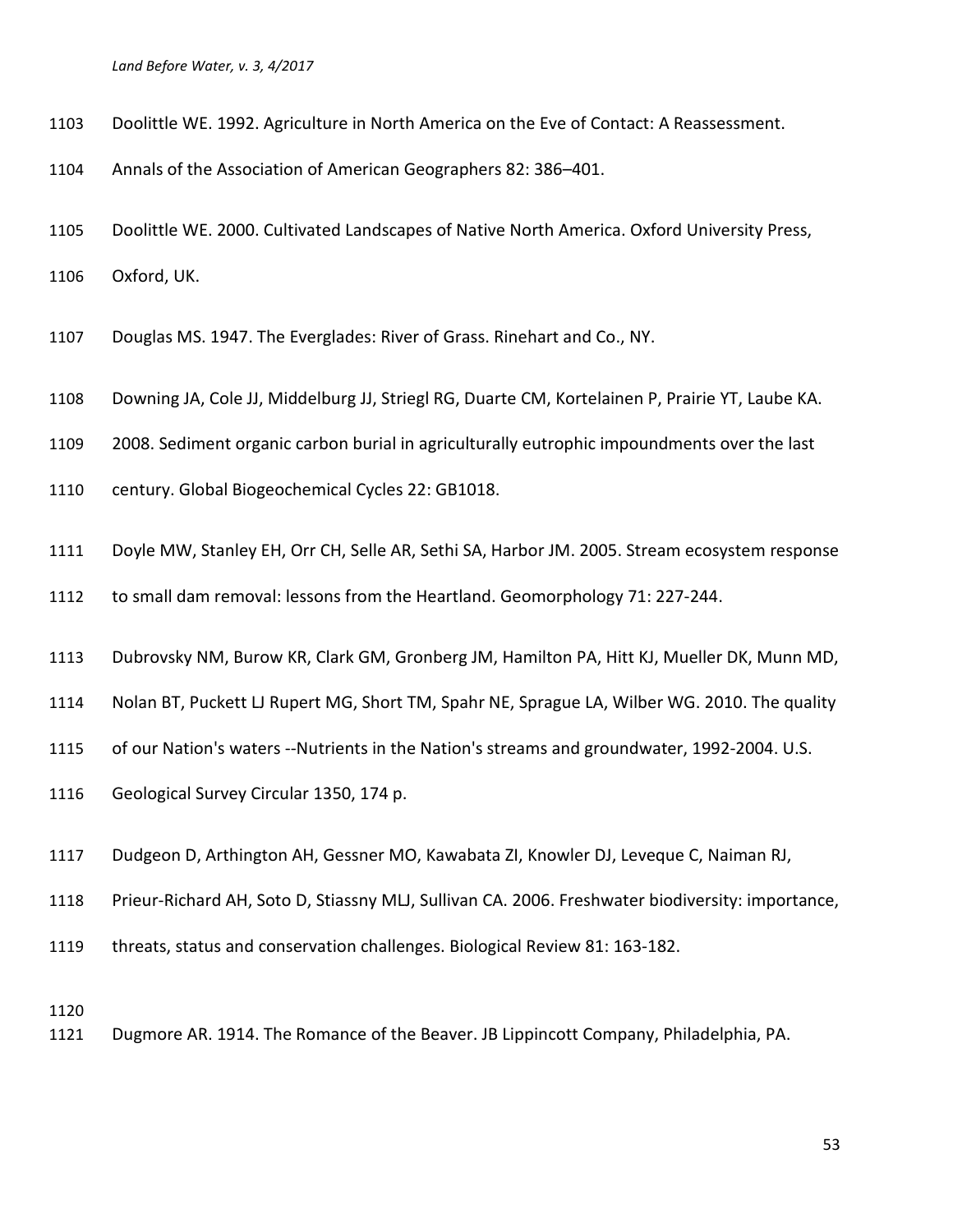- Du Val K. 2006. The Native Ground: Indians and Colonists in the Hearth of the Continent.
- University of Pennsylvania Press, Philadelphia.
- Eby LA, Helmy O, Holsinger LM, Young MK. 2014. Evidence of climate-induced range
- contractions in bull trout Salvelinus confluentus in a Rocky Mountain watershed, USA. PLOS
- One 9: e98812, 8 pp.
- Falke JA, Bestgen KR, Fausch KD. 2010. Streamflow reductions and habitat drying affect growth,
- survival, and recruitment of brassy minnow across a Great Plains riverscape. Transactions Am.
- Fisheries Society 139: 1566-1583.
- Falke JA, Fausch KD, Magelky R, Aldred A, Durnford DS, Riley LK, Oad R. 2011. The role of
- groundwater pumping and drought in shaping ecological futures for stream fishes in a dryland
- river basin of the western Great Plains, USA. Ecohydrology 4: 682-697.
- Fenn EA. 2014. Encounters at the Heart of the World: A History of the Mandan People. Hill and Wang, NY.
- Flor A, Pinter N, Remo JWF. 2010. Evaluating levee failure susceptibility on the Mississippi River using logistic regression analysis. Engineering Geology 116: 139-148.
- Foster DR. 1992. Land-use history (1730-1990) and vegetation dynamics in central New
- England, USA. Journal of Ecology 80: 753-771.
- GAO (U.S. Government Accountability Office). 2013. Clean Water Act: Changes Needed if Key
- EPA Program is to Help Fulfill the Nation's Water Quality Goals. GAO-1480, Washington, D.C.,
- 108 pp.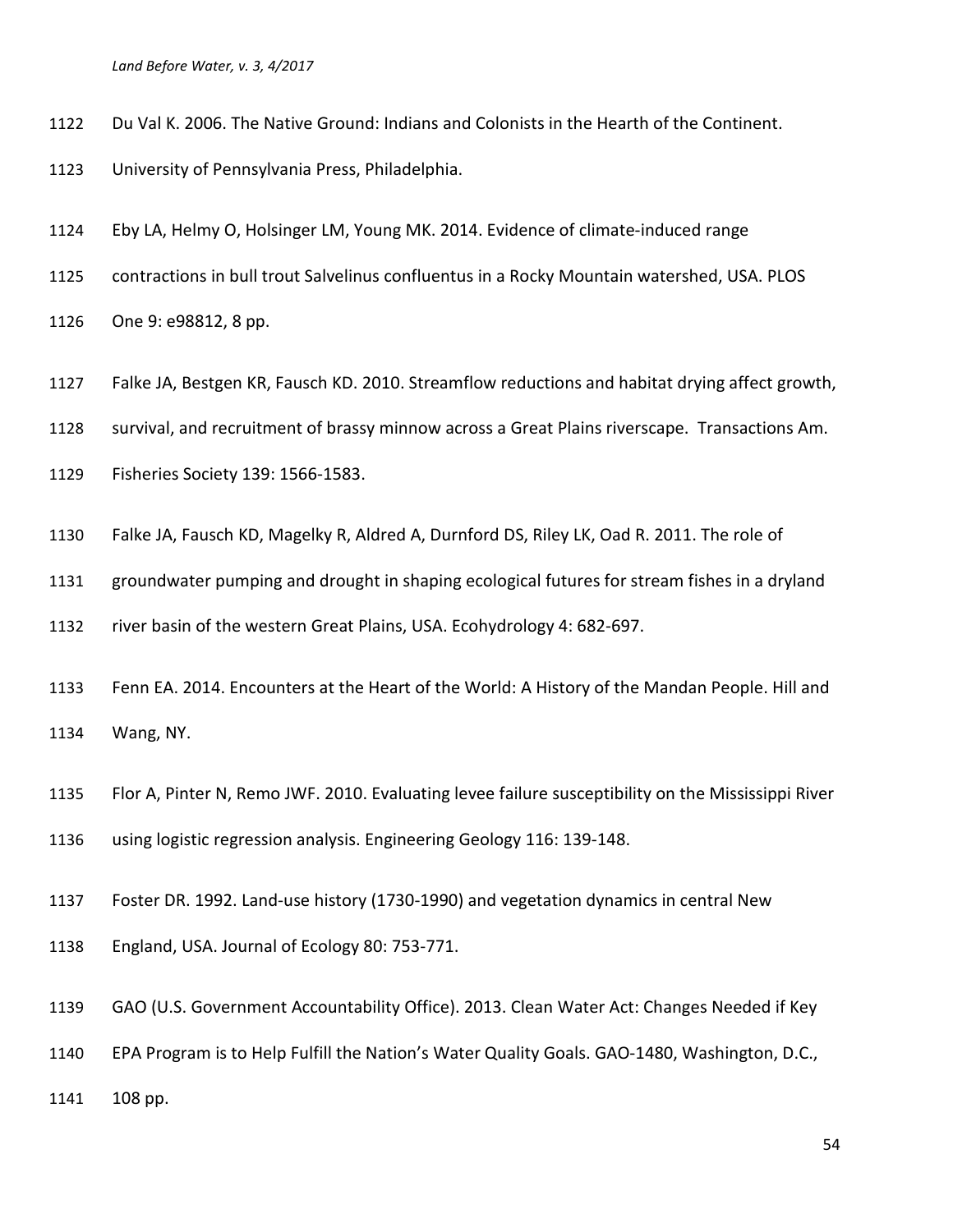- GAO (U.S. Government Accountability Office). 2014. Freshwater: Supply Concerns Continue,
- and Uncertainties Complicate Planning. GAO-14-430, Washington, D.C.
- Gilbert GK. 1917.Hydraulic-mining debris in the Sierra Nevada. US Geological Survey
- Professional Paper 105, Washington, DC.
- Gillette R. 1972. Stream channelization: conflict between ditchers, conservationists. Science 176: 890-894.
- Gilvear DJ, Waters TM, Milner AM. 1995. Image analysis of aerial photography to quantify
- changes in channel morphology and instream habitat following placer mining in interior Alaska.
- Freshwater Biology 34: 389-398.
- Goode JR, Luce CH, Buffington JM. 2012. Enhanced sediment delivery in a changing climate in
- semi-arid mountainous basins: implications for water resource management and aquatic
- habitat in the northern Rocky Mountains. Geomorphology 139-140: 1-15.
- Gottschalk LC. 1945. Effects of soil erosion on navigation in Upper Chesapeake Bay.
- Geographical Review 35: 219-238.
- Graf WL. 2001. Damage control: restoring the physical integrity of America's rivers. Annals of
- the Association of American Geographers 91: 1-27.
- Green W, Nolan DJ. 2000. Late Woodland peoples in west-central Illinois. In, Late Woodland
- Societies: Tradition and Transformation across the Midcontinent, TE Emerson, DL McElrath, AC
- Fortier eds. University of Nebraska Press, Lincoln, 345-372.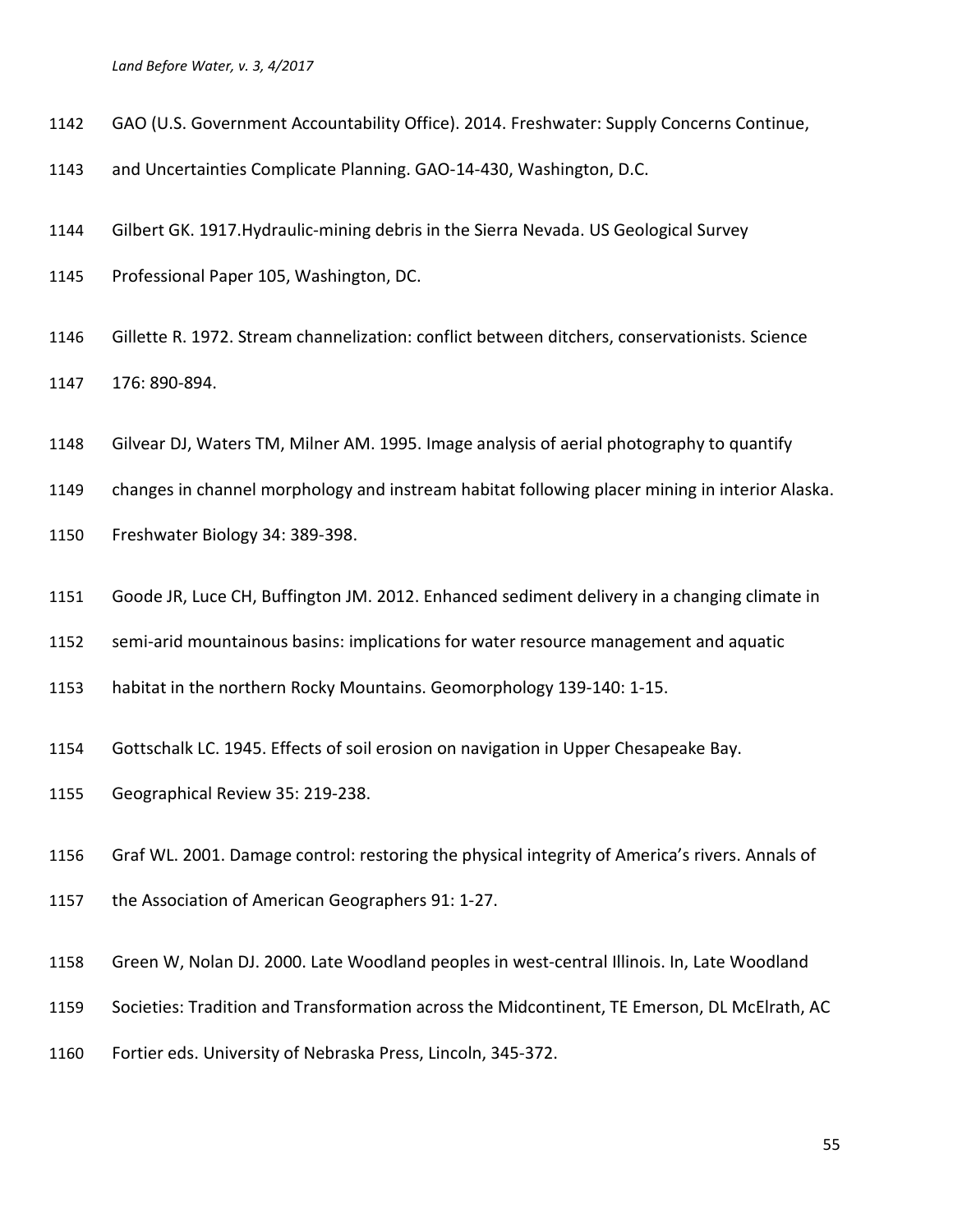- Green KC, Westbrook CJ. 2009. Changes in riparian area structure, channel hydraulics, and
- sediment yield following loss of beaver dams. BC Journal of Ecosystems and Management 10: 68-79.
- Groen CL, Schmulbach JC. 1978. The sport fishery of the unchannelized and channelized Middle
- Missouri River. Transactions American Fisheries Society 107: 412-418.
- Halverson A. 2011. An entirely synthetic fish: How rainbow trout beguiled America and overran 1167 the world. Yale University Press.
- Happ SC. 1945. Sedimentation in South Carolina Piedmont valleys. American Journal of Science 243: 113-126.
- Harmon ME, Franklin JF, Swanson FJ, et al. 1986. Ecology of coarse woody debris in temperate
- ecosystems. Advances in Ecological Research 15: 133-302.
- Hart JL, Van De Gevel SL, Mann DF, Clatterbuck WK. 2008. Legacy of charcoaling in a western
- highland rim forest in Tennessee. The American Midland Naturalist 159: 238-250.
- Hauer FR, Baron JS, Campbell DH, Fausch KD, Hostetler SW, Leavesley GH, Leavitt PR, McKnight
- DM, Stanford JA. 1997. Assessment of climate change and freshwater ecosystems of the Rocky
- Mountains, USA and Canada. Hydrological Processes 11: 903-924.
- Heffernan JB. 2008. Wetlands as an alternative stable state in desert streams. Ecology 89: 1261- 1271.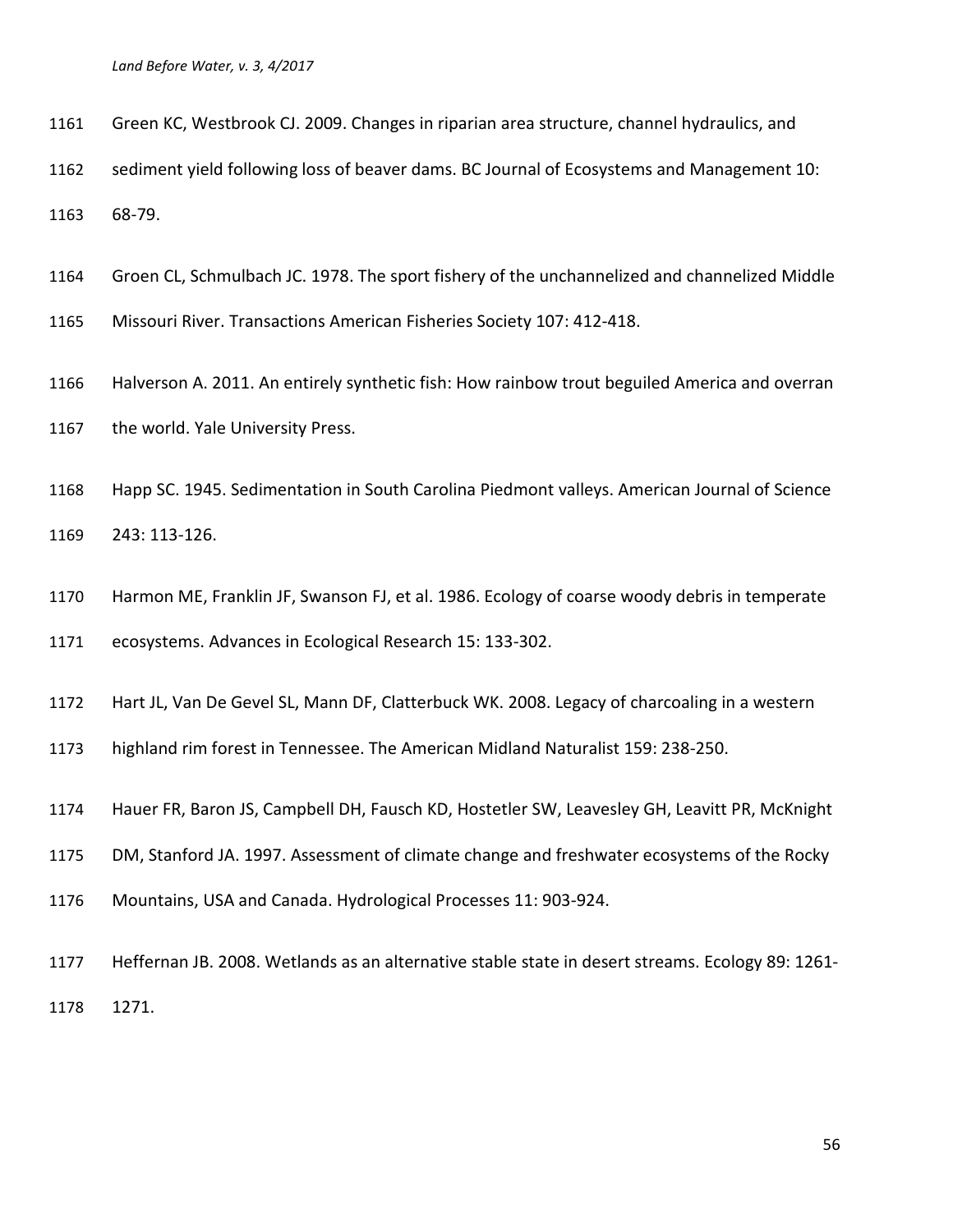- Helfield JM, Capon CJ, Nilsson C, Jansson R, Palm D. 2007. Restoration of rivers used for timber
- floating: effects on riparian plant diversity. Ecological Applications 17: 840-851.
- Herdrich AT, Winkelman DL, Venarsky MP, Walters DM, Wohl E. in review. The loss of habitat
- complexity affects Rocky Mountain trout populations. Submitted to Ecology of Freshwater
- Fishes.
- Higgs G. 1987. Environmental change and hydrological response: flooding in the Upper Severn
- catchment. In, Gregory KJ, Lewin J, Thornes JB (Eds), Palaeohydrology in Practice: A River Basin
- Analysis. John Wiley and Sons, Chichester, 131-159.
- Hood GA, Bayley SE. 2008. Beaver (*Castor canadensis*) mitigate the effects of climate on the area of open water in boreal wetlands in western Canada. Biological Conservation 141: 556- 567.
- Ingram BL, Malamud-Roam F. 2013. The West Without Water: What Past Floods, Drought, and
- Other Climatic Clues Tell Us About Tomorrow. University of California Press, Berkeley.
- IUCN (International Union for the Conservation of Nature). 2007. Species Extinctions the
- Facts. Gland, Switzerland, 4 pp.
- Jackson CR, Martin JK, Leigh DS, West LT. 2005. A southeastern piedmont watershed sediment
- budget: evidence for a multi-millennial agricultural legacy. Journal of Soil and Water
- Conservation 60: 298-310.
- James LA. 1991. Incision and morphologic evolution of an alluvial channel recovering from
- hydraulic mining sediment. Geological Society of America Bulletin 103: 723-736.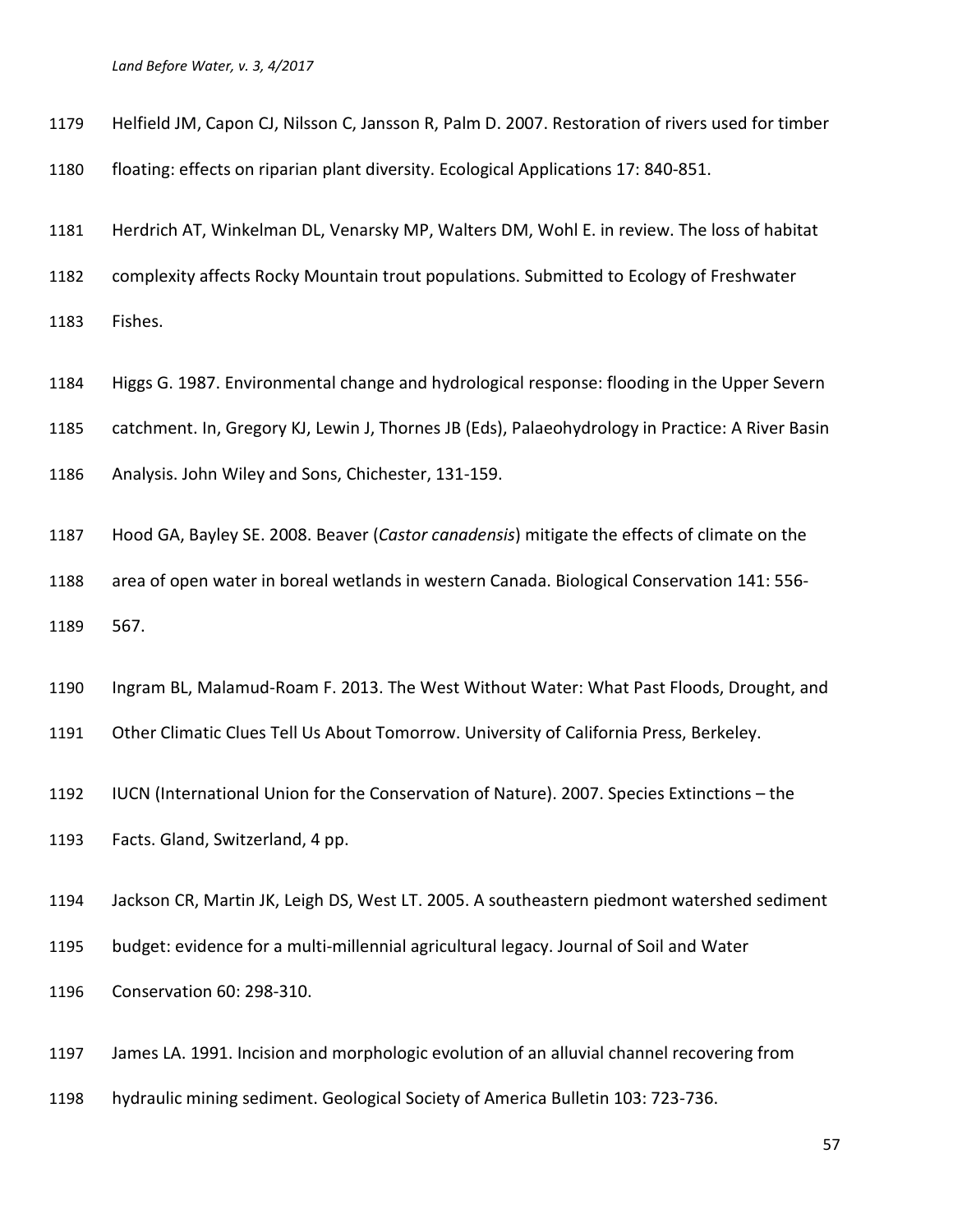- James LA. 1994. Channel changes wrought by gold mining: northern Sierra Nevada, California.
- In, Effects of Human-Induced Changes on Hydrologic Systems. American Water Resources

Association, 629-638.

- James LA. 1999. Time and the persistence of alluvium: river engineering, fluvial geomorphology,
- and mining sediment in California. Geomorphology 31: 265-290.
- James LA, Lecce SA. 2013. Impacts of land-use and land-cover change on river systems. In,
- Shroder J (Ed in Chief), Treatise on Geomorphology, vol. 9, Fluvial Geomorphology, Wohl E (Ed).
- Academic Press, San Diego: 768-793.
- Johnson AC, Swanston DN, McGee KE. 2000. Landslide initiation, runout, and deposition within
- clearcuts and old-growth forests of Alaska. Journal of the American Water Resources
- Association 36: 17-30.
- Johnston CA. 2012. Beaver wetlands. In, Wetland habitats of North America: Ecology and
- conservation concepts, D.P. Batzer and A.H. Baldwin, eds. University of California Press,
- Berkeley, 161-171.

Johnston CA. 2014. Beaver pond effects on carbon storage in soils. Geoderma 213: 371-378.

- Jones JA. 2000. Hydrologic processes and peak discharge response to forest removal, regrowth,
- and roads in 10 small experimental basins, western Cascades, Oregon. Water Resources
- Research 36: 2621-2642.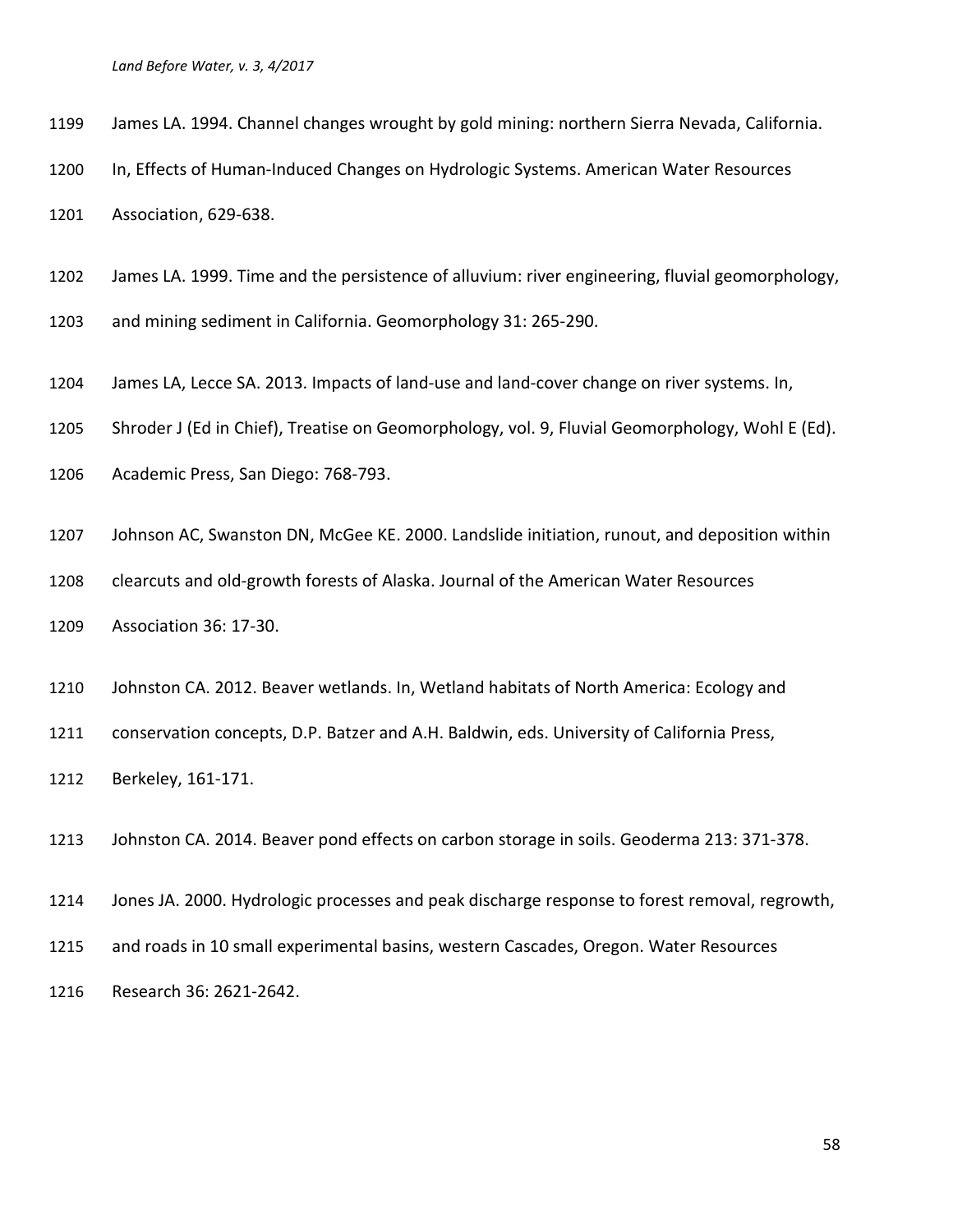- Junk WJ, Bayley PB, Sparks RE. 1989. The flood pulse concept in river-floodplain systems. In, DP
- Dodge, ed, Proceedings of the International Large River Symposium, Canadian Special
- Publications in Fisheries and Aquatic Sciences 106: 110-127.
- Kaatz MR. 1955. The Black Swamp: A study in historical geography. Annals of the Association of
- American Geographers 45: 1-35.
- Karl TR, Knight RW, Easterling DR, Quayle RG. 1996. Indices of climate change for the United
- States. Bulletin of the American Meteorological Society 77: 279-292.
- Knapp RA, Corn PS, Schindler DE. 2001. The introduction of nonnative fish into wilderness lakes:
- good intentions, conflicting mandates, and unintended consequences. Ecosystems 4: 275-278.
- Knox JC. 1977. Human impacts on Wisconsin stream channels. Annals of the Association of
- American Geographers 67: 323-342.
- Kofoid C. 1903. The plankton of the Illinois River, 1894-1899, with introductory notes upon the
- hydrography of the Illinois River and its basin. Bulletin of the Illinois State Laboratory of Natural History 6: xlii-xliii.
- Köster D, Lichter J, Lea PD, Nurse A .2007. Historical eutrophication in a river-estuary complex
- in mid-coast Maine. Ecological Applications 17: 765-778.
- Kramer N, Wohl EE, Harry DL. 2012. Using ground penetrating radar to 'unearth' buried beaver dams. Geology 40: 43-46.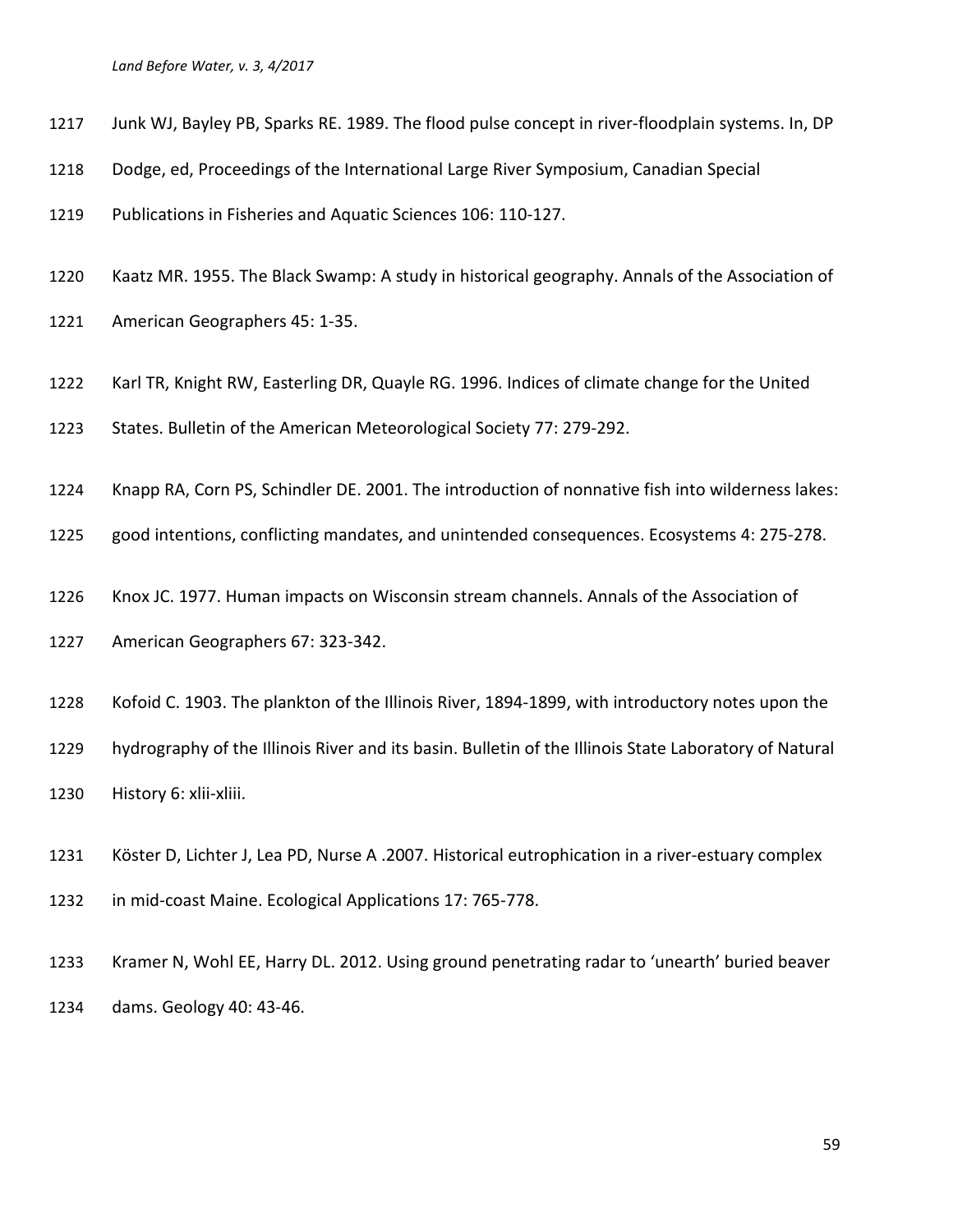- Kraus JM, Gibson PP, Walters DM, Mills MA. 2017. Riparian spiders as sentinels of
- polychlorinated biphenyl contamination across heterogeneous aquatic ecosystems.
- Environmental Toxicology and Chemistry.
- Krech S. 1999. The Ecological Indian: Myth and History. WW Norton and Co., NY.
- Landwehr K, Rhoads BL. 2003. Depositional response of a headwater stream to channelization,
- east central Illinois, USA. River Research and Applications 19: 77-100.
- Langbein WB. 1976. Hydrology and environmental aspects of the Erie Canal (1817-99). US
- Geological Survey Water-Supply Paper 2038, Washington DC.
- Lichatowich J. 1999. Salmon without rivers: a history of the Pacific salmon crisis. Island Press,
- Washington, DC.
- Ligon FK, Dietrich WE, Trush WJ. 1995. Downstream ecological effects of dams. BioScience 45: 183-192.
- Livers B, Wohl E. 2016. Sources and interpretation of channel complexity in forested subalpine
- streams of the Southern Rocky Mountains. Water Resources Research 52: 3910-3929.
- Livers B, Wohl E, Jackson KJ, Sutfin NA. in review. Watershed land use as a driver of alternative
- states for stream form and function in forested mountain watersheds of the Southern Rocky
- Mountains. Earth Surface Processes and Landforms.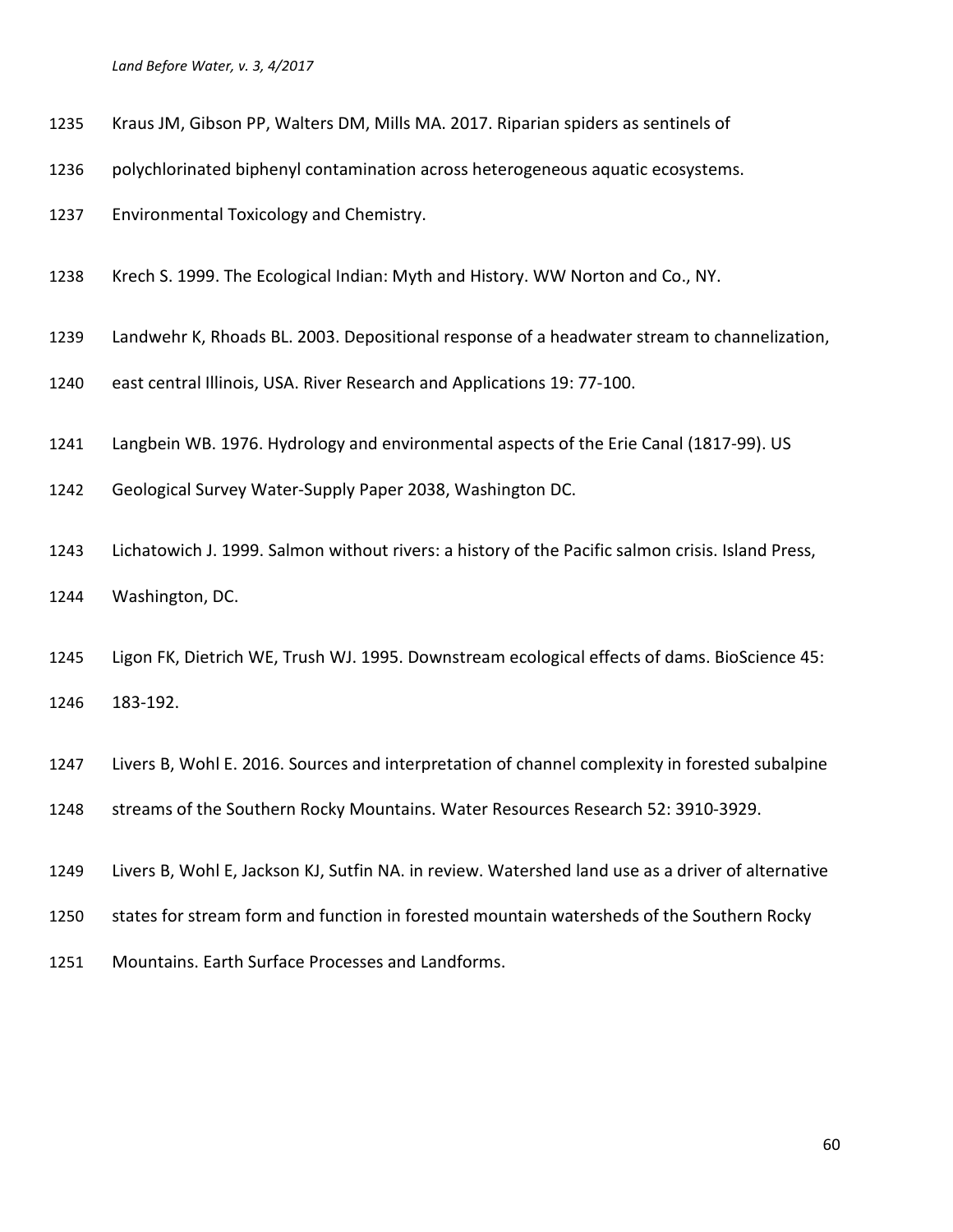- Marlon JR, Bartlein PJ, Daniau AL, Harrison SP, Maezumi SY, Power MJ, Tinner W, and Vanniére
- B. 2013. Global biomass burning: a synthesis and review of Holocene paleofire records and their
- controls. Quaternary Science Reviews 65: 5-25.
- Mattingly RL, Herricks EE, Johnston DM. 1993. Channelization and levee construction in Illinois:
- review and implications for management. Environmental Management 17: 781-795.
- McCallum ML. 2007. Amphibian decline or extinction? Current declines dwarf background
- extinction rate. Journal of Herpetology 41: 483-491.
- McCluney KE, Poff NL, Palmer MA, Thorp JH, Poole GC, Williams BS, Williams MR, Baron JS.
- 2014. Riverine macrosystems ecology: sensitivity, resistance, and resilience of whole river

basins with human alterations. Frontiers in Ecology and Environment 12: 48-58.

- McLauchlan KK, Higuera PE, Gavin DG, Perakis SS, Mack MC et al. 2014. Reconstructing
- disturbances and their biogeochemical consequences over multiple timescales. BioScience 64:
- 105-116.
- McLeay DJ, Birtwell IK, Hartman GF, Ennis GL. 1987. Responses of arctic grayling (Thymallus
- arcticus) to acute and prolonged exposure to Yukon placer mining sediment. Canadian Journal
- of Fisheries and Aquatic Sciences 44: 658-673.
- McMahon EM, Karamanski TJ. 2009. North Woods River: The St. Croix River in Upper Midwest History. University of Wisconsin Press, Madison, WI.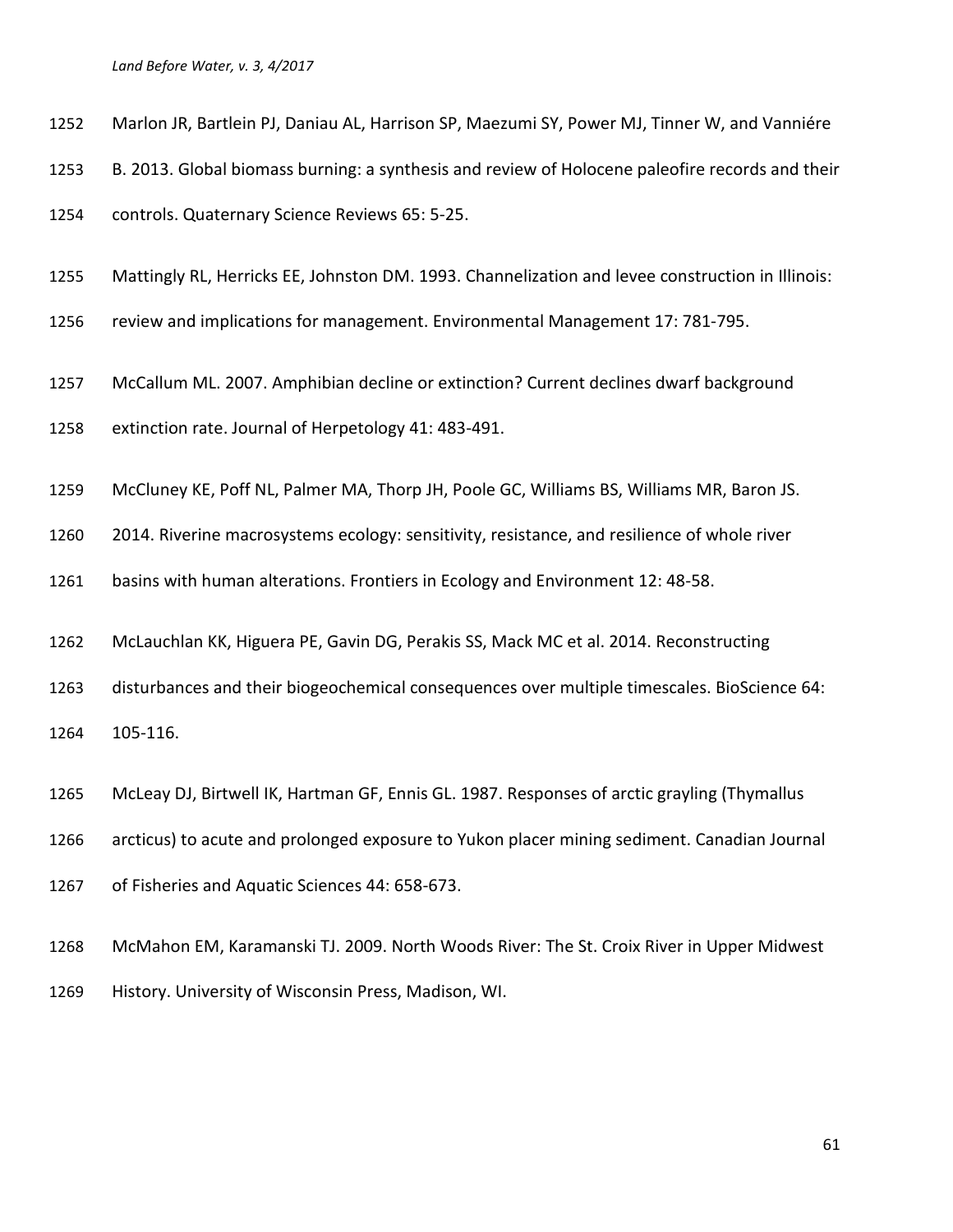- Merrill WL, Hard RJ, Mabry JB, Fritz GJ, Adams KR, Roney JR, MacWilliams AC. 2009. The
- diffusion of maize to the southwestern United States and its impact. Proceed. National

Academy of Sciences 106: 21,019-21,020.

- Merritts DJ, Walter R, Rahnis M, Hartranft J, Cox S, Gellis A, Potter N, Hilgartner W, Langland M,
- Manion L, Lippincott C, Siddiqui S, Rehman Z, Scheid C, Kratz L, Shilling A, Jenschke M, Datin K,
- Cranmer E, Reed A, Matuszewski D, Voli M, Ohlson E, Neugebauer A, Ahamed A, Neal C, Winter

A, Becker S. 2011. Anthropocene streams and base-level controls from historic dams in the

unglaciated mid-Atlantic region, USA. Philosophical Transactions of the Royal Society A 369:

976-1009.

Merritts DJ, Walter R, Rahnis M, Cox S, Hartranft J, Scheid C, Potter N, Jenschke M, Reed A,

Matuszewski D, Kratz L, Manion L, Shilling A, Datin K. 2013. The rise and fall of Mid-Atlantic

- streams: millpond sedimentation, milldam breaching, channel incision, and stream bank
- erosion. In, DeGraff JV, Evans JE, eds., The Challenges of Dam Removal and River Restoration.
- Geological Society of America Reviews in Engineering Geology, XXI, 183-203.
- May JT, Hothem RL, Alpers CN, Law MA. 2000. Mercury bioaccumulation in fish in a region
- affected by historic gold mining: the South Yuba River, Deer Creek, and Bear River watersheds,
- California, 1999. U.S. Geological Survey Open-File Report 00-367.
- Miller RR. 2010. Is the past present? Historical splash dam mapping and stream disturbance
- detection in the Oregon Coastal Province. MS thesis, Oregon State University, Corvallis.
- Mills EA. 1913. In Beaver World. Houghton Mifflin, Boston, MA.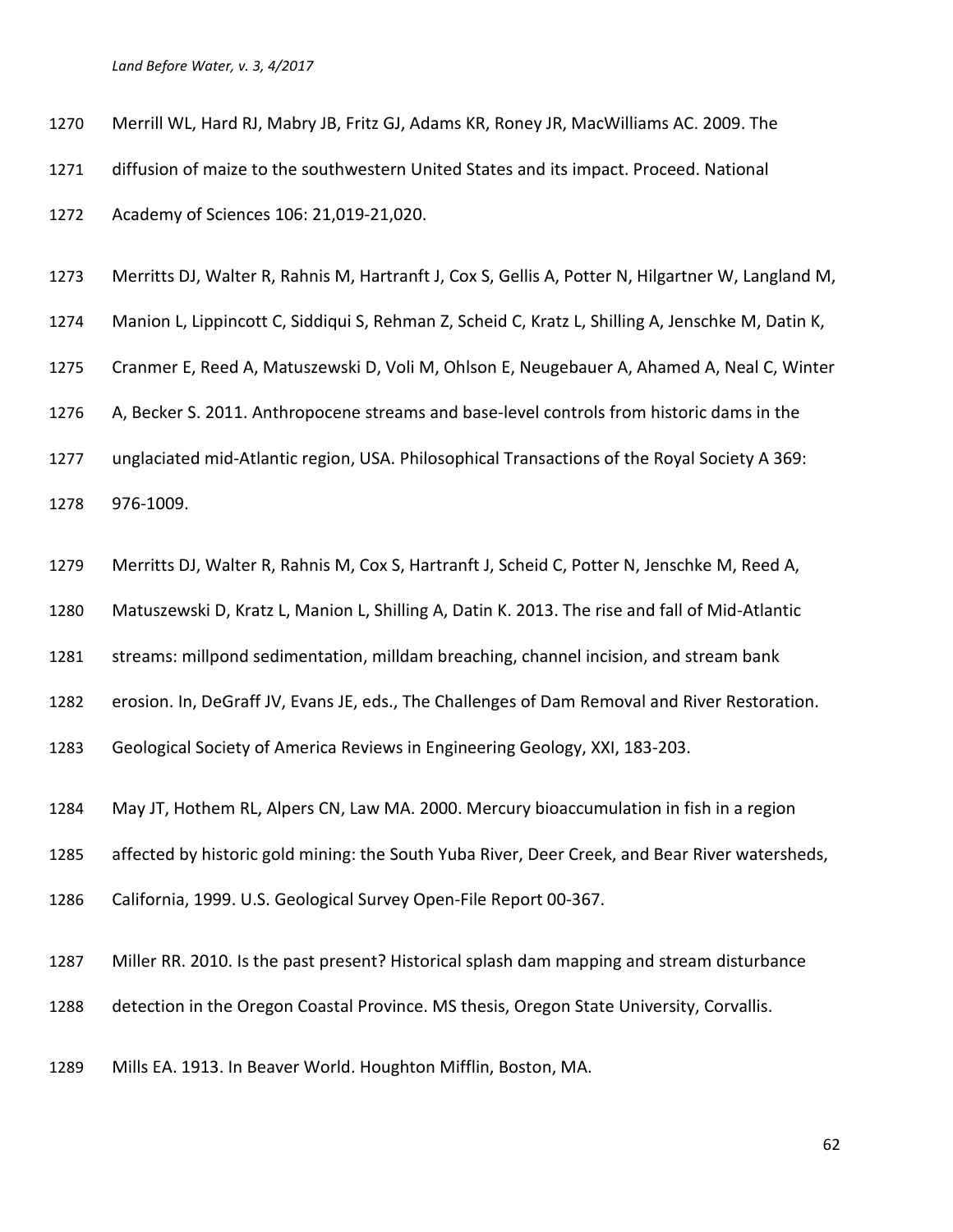Mills EL, Leach JH, Carlton JT, Secor CL. 1994. Exotic species and the integrity of the Great Lakes. BioScience 44: 666-676.

 Montgomery DR. 2003. King of fish: the thousand-year run of salmon. Westview Press, Boulder, CO.

Montz BE, Tobin GA. 2008. Livin' large with levees: lessons learned and lost. Natural Hazards

Review 9: 150-157.

 Morgan LH. 1868. The American Beaver and His Works. JB Lippincott Company, Philadelphia, PA.

Mote PW, Hamlet AF, Clark MP, Lettenmaier DP. 2005. Declining mountain snowpack in

western North America. Bulletin of the American Meteorological Society 86: 39-49.

Moyle PB, Mount JF. 2007. Homogenous rivers, homogenous faunas. Proceedings National

Academy of Sciences 104: 5711-5712.

Munoz SE, Mladenoff DJ, Schroeder S, Williams JW. 2014. Defining the spatial patterns of

historical land use associated with the indigenous societies of eastern North America. Journal of

Biogeography 41: 2195-2210.

Nadler CT, Schumm SA. 1981. Metamorphosis of South Platte and Arkansas Rivers, eastern

Colorado. Physical Geography 2: 95-115.

 Naiman RJ, Melillo JM, Hobbie JE. 1986. Ecosystem alteration of boreal forest streams by beaver (*Castor canadensis*). Ecology 67: 1254-1269.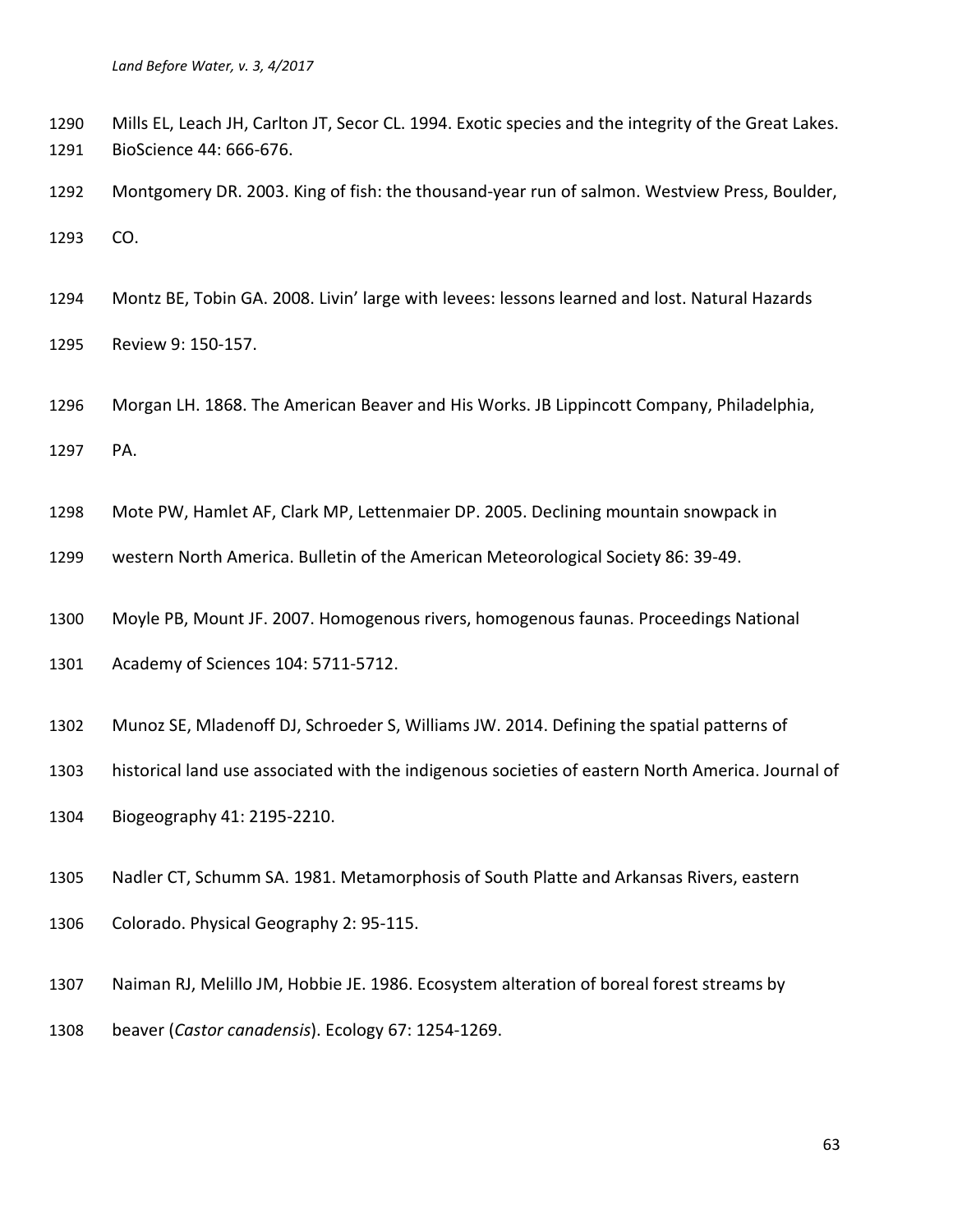| 1309 |  |  |  | Naiman RJ, Johnston CA, Kelley JC. 1988. Alteration of North American streams by beaver. |
|------|--|--|--|------------------------------------------------------------------------------------------|
|------|--|--|--|------------------------------------------------------------------------------------------|

BioScience 38: 753-762.

- Naiman RJ, Pinay G, Johnston CA, Pastor J. 1994. Beaver influences on the long-term
- biogeochemical characteristics of boreal forest drainage networks. Ecology 75: 905-921.
- Nehlsen W, Williams JE, Lichatowich JA. 1991. Pacific salmon at the crossroads: stocks at risk
- from California, Oregon, Idaho, and Washington. Fisheries 16: 4-21.
- NHRAIC (Natural Hazards Research and Applications Information Center). 1992. Floodplain
- Management in the US: An Assessment Report. Summary Report, Federal Interagency
- Floodplain Management Task Force 1, Washington, DC, 69 pp.
- Nilsson C, Berggren K. 2000. Alterations of riparian ecosystems caused by river regulation.
- BioScience 50: 783-792.
- Nilsson C, Lepori F, Malmqvist E, Törnlund E, Hjerdt N, Helfield JM, Palm D, Östergren J, Jansson
- R, Brännäs E, Lundqvist H. 2005. Forecasting environmental responses to restoration of rivers

used as log floatways: an interdisciplinary challenge. Ecosystems 8: 779-800.

- Nowell L. 2001. Organochlorine pesticides and PCBs in bed sediment and aquatic biota from
- United States rivers and streams: summary statistics, preliminary results of the National Water
- Quality Assessment Program (NAWQA), 1992-1998.
- O'Connor JE, Duda JJ, Grant GE. 2015. 1000 dams down and counting. Science 348: 496-497.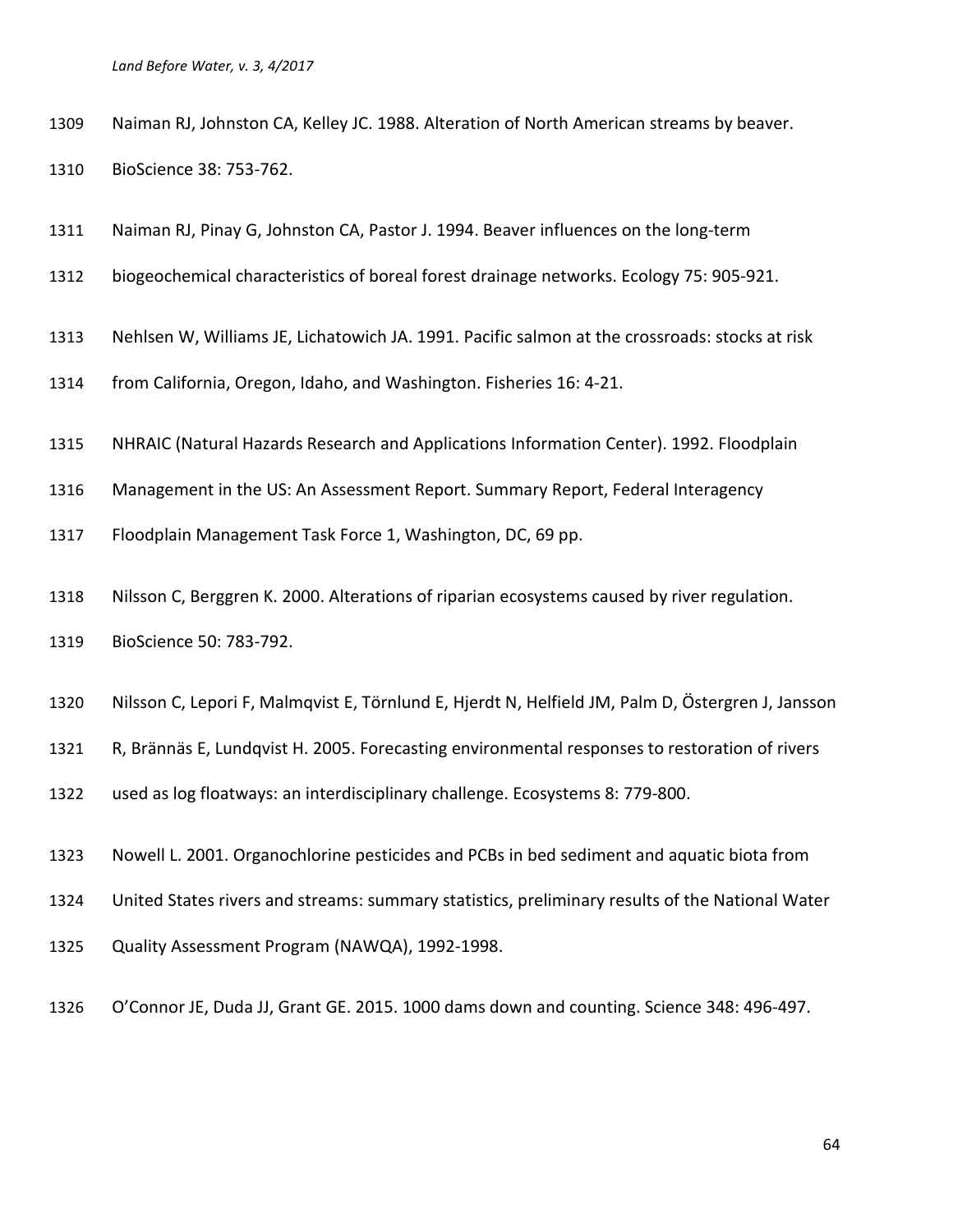- Parker AJ. 2002. Fire in Sierra Nevada forests: evaluating the ecological impact of burning by
- Native Americans. In, TR Vale, ed, Fire, Native Peoples, and the Natural Landscape. Island Press,
- Washington, DC, 233-267.
- Parshall T, Foster DR. 2002. Fire on the New England landscape: regional and temporal
- variation, cultural and environmental controls. Journal of Biogeography 29: 1305-1317.
- Pardee JT, Park CF. 1948. Gold Deposits of the Southern Piedmont. U.S. Geological Survey
- Professional Paper 213, Washington, DC.
- Patrick R. 1995. Rivers of the United States. 2. Chemical and Physical Characteristics. Wiley,

New York.

- Peipoch M, Brauns M, Hauer FR, Weitere M, Valett HM. 2014. Ecological simplification: human influences on riverscape complexity. BioScience 65: 1057-1065.
- Perry WL, Lodge DM, Feder JL, Funk V, Sakai AK. 2002. Importance of hybridization between
- indigenous and nonindigenous freshwater species: an overlooked threat to North American
- biodiversity. Systematic Biology 51: 255-275.
- Pess G, Bellmore R, Duda J, et al. Ecosystem response to dam removal: a synthesis. BioScience.
- Pisani DJ. 1984. Fish culture and the dawn of concern over water pollution in the United States.
- Environmental Review 8: 117-131.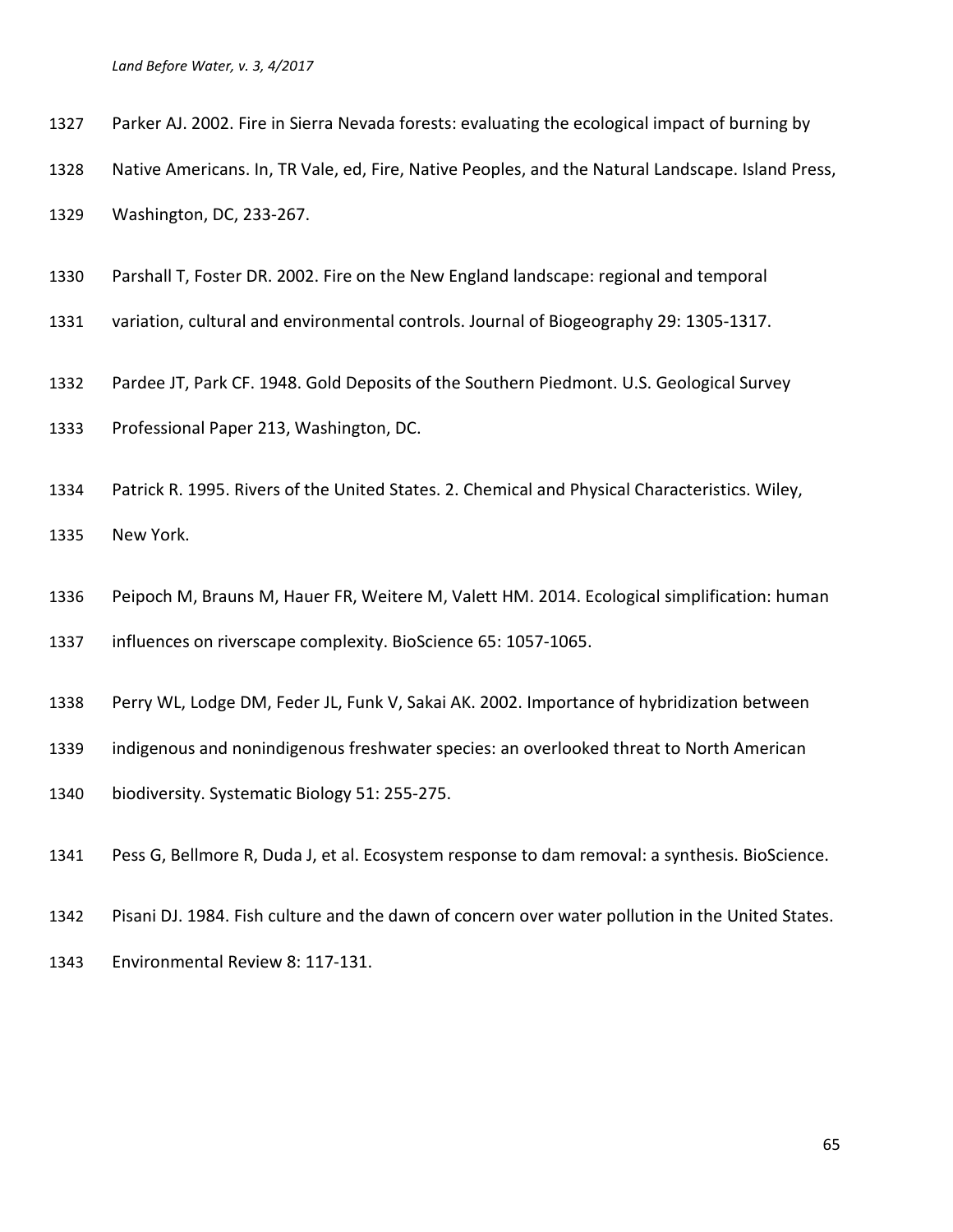Poff NL, Allan JD, Bain MB, Karr JR, Prestegaard KL, Richter BD, Sparks RE, Stromberg JC. 1997.

 The natural flow regime: a paradigm for river conservation and restoration. BioScience 47: 769- 784.

Poff NL, Olden JD, Merritt DM, Pepin DM. 2007. Homogenization of regional river dynamics by

dams and global biodiversity implications. Proceedings of the National Academy of Sciences

104: 5732-5737.

Poff NL, Zimmerman JKH. 2010. Ecological responses to altered flow regimes: a literature

review to inform the science and management of environmental flows. Freshwater Biology 55:

194-205.

Polvi LE, Wohl E. 2012. The beaver meadow complex revisited – the role of beavers in post-

glacial floodplain development. Earth Surface Processes and Landforms 37: 332-346.

Polvi LE, Wohl E. 2013. Biotic drivers of stream planform: implications for understanding the

past and restoring the future. BioScience 63: 439-452.

 Pyne SJ. 1982. Fire in America: A Cultural History of Wildland and Rural Fire. University of Washington Press, Seattle.

 Rea AM. 1983. Once A River: Bird Life and Habitat Changes on the Middle Gila. University of Arizona Press, Tucson.

 Reuss M. 2004. Designing the Bayous: The Control of Water in the Atchafalaya Basin, 1800- 1995. Texas A&M University Press, College Station.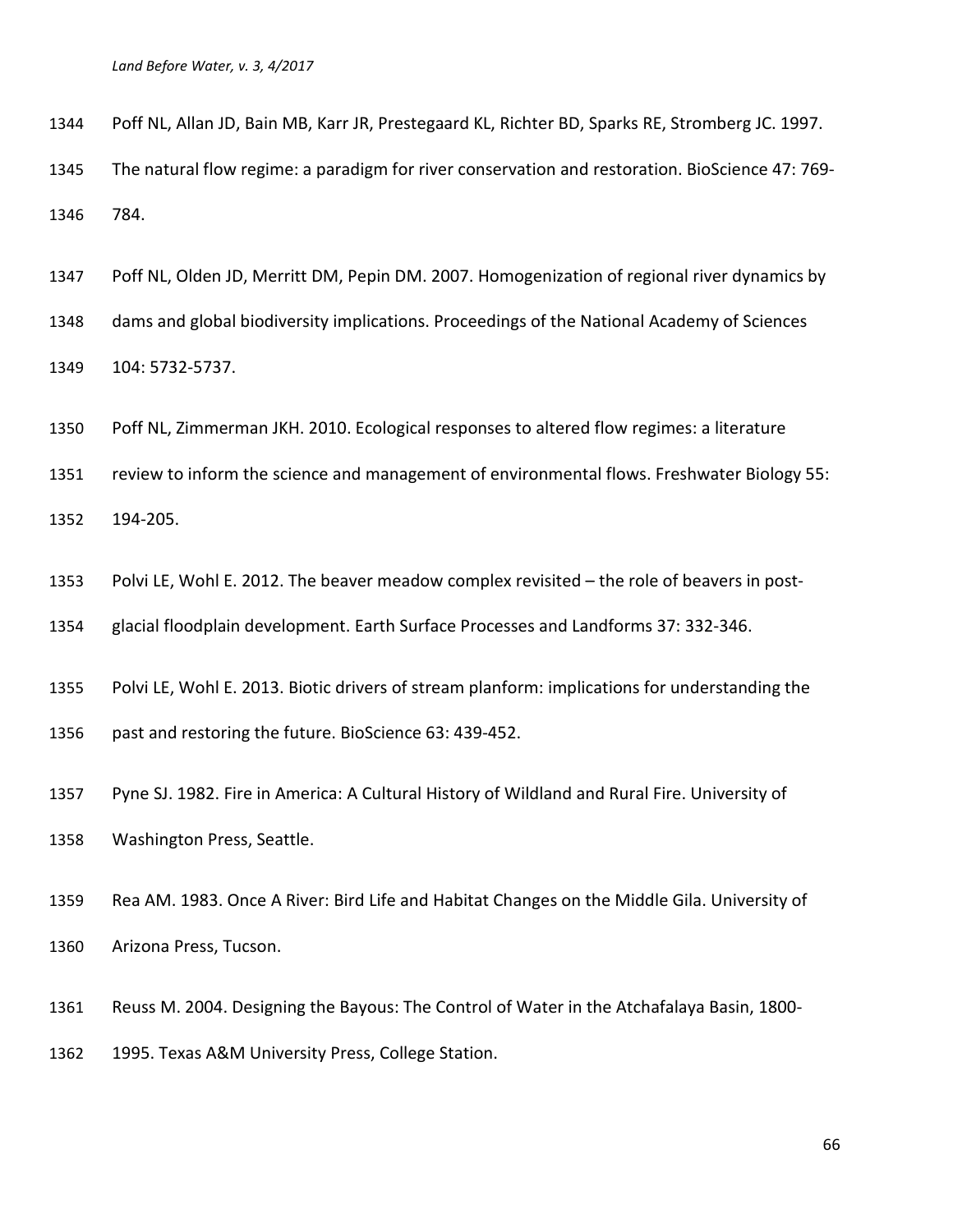- Rhoads BL, Schwartz JS, Porter S. 2003. Stream geomorphology, bank vegetation, and three-
- dimensional habitat hydraulics for fish in Midwestern agricultural streams. Water Resources

Research 39: doi:10.1029/2003WR002294.

Ricciardi A, Rasmussen JB. 1999. Extinction rates of North American freshwater fauna.

Conservation Biology 13: 1220-1222.

- Richardson RE. 1918. Bottom fauna of the middle Illinois River. Illinois State Natural History Survey Bulletin 13, no. 2, 25.
- Rice JD. 2009. Nature and History in the Potomac Country: From Hunter-Gatherers to the Age
- of Jefferson. The Johns Hopkins University Press, Baltimore, MD.
- Rockström J, Steffen W, Noone K, Persson Å, Chapin FS, Lambin EF, Lenton TM, Scheffer M,
- Folke C, Schellnhuber HJ et al. 2009. A safe operating space for humanity. Nature 461: 472-475.
- Rood SB, Pan J, Gill KM, Franks CG, Samuelson GM, Shepherd A. 2008. Declining summer flows
- of Rocky Mountain rivers: changing seasonal hydrology and probable impacts on floodplain
- forests. Journal of Hydrology 349: 397-410.
- Rosell F, Bozser O, Collen P, Parker H. 2005. Ecological impact of beavers *Castor fiber* and *Castor*
- *canadensis* and their ability to modify ecosystems. Mammal Review 35: 248-276.
- Ruffing CM, Daniels MD, Dwire KA. 2015. Disturbance legacies of historic tie drives persistently
- alter geomorphology and large wood characteristics in headwater streams, southeast
- Wyoming. Geomorphology 231: 1-14.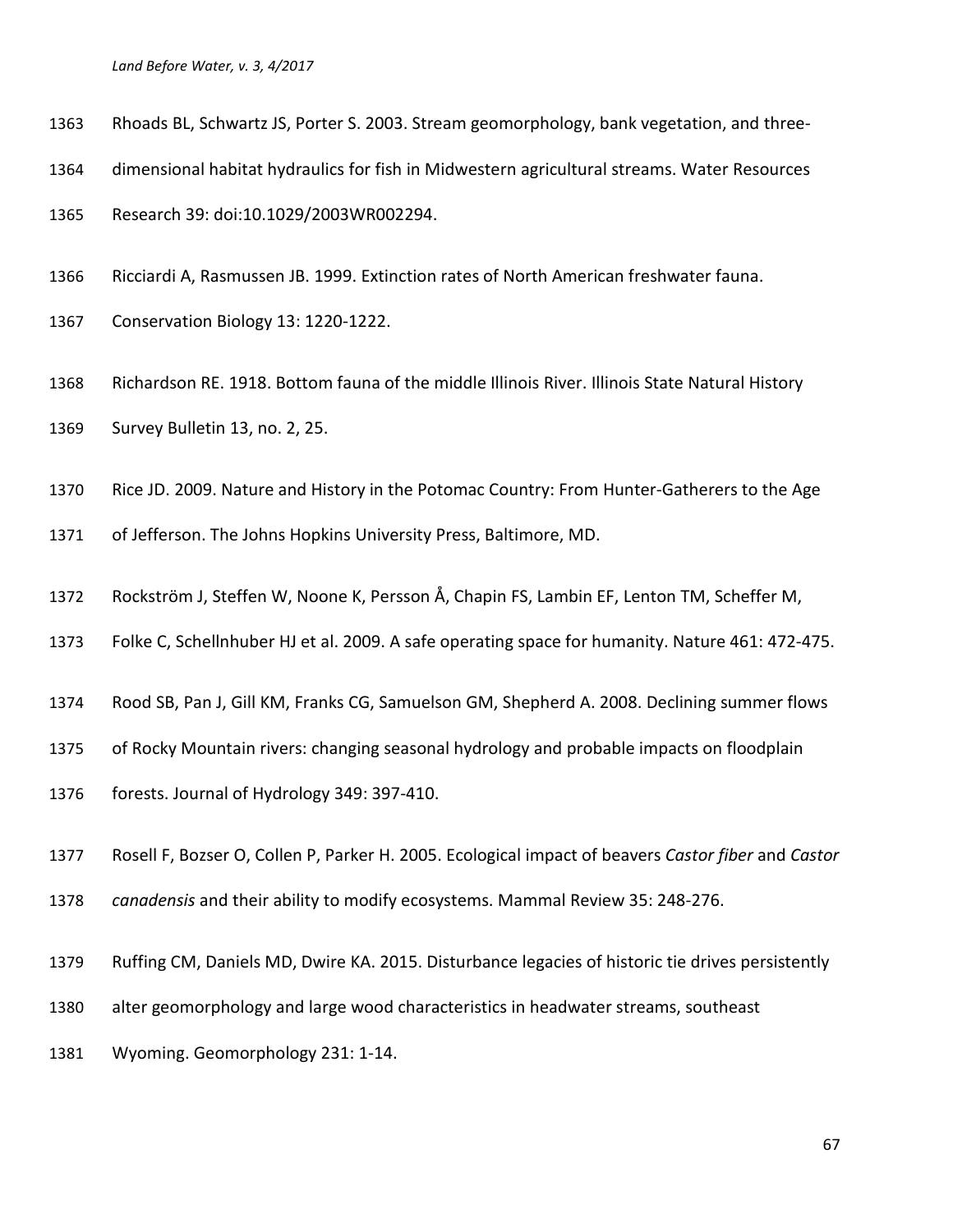| 1382 | Sandiford G. 2009. Transforming an exotic species: nineteenth-century narratives about |  |  |  |  |
|------|----------------------------------------------------------------------------------------|--|--|--|--|
|------|----------------------------------------------------------------------------------------|--|--|--|--|

introduction of carp in America. PhD dissertation, University of Illinois, Urbana-Champaign.

Scarnecchia DL. 1988. The importance of streamlining in influencing fish community structure in

- channelize and unchannelized reaches of a prairie stream. Regulated Rivers: Research and
- Management 2, 155-166.
- Scarpino PV. 1985. Great river: an environmental history of the Upper Mississippi, 1850-1950. University of Missouri Press, Columbia.
- Schindler DW, Parker BR. 2002. Biological pollutants: alien fishes in mountain lakes. Water, Air, and Soil Pollution 2: 379-397.
- Schoof R. 1980. Environmental impact of channel modification. Water Resources Bulletin 16: 697-701.
- Schramm HL, Cox MS, Tietjen TE, Ezell AW. 2009. Nutrient dynamics in the lower Mississippi
- River floodplain: comparing present and historic hydrologic conditions. Wetlands 29: 476-487.
- Schumm SA. 1969. River metamorphosis. ASCE Journal of the Hydraulics Division 95: 255-273.
- Sedell JR, Leone FN, Duval WS. 1991. Water transportation and storage of logs. In Meehan WR
- (Ed), Influences on Forest and Rangeland Management on Salmonid Fishes and their Habitats.
- American Fisheries Society Symposium 19, Bethesda, MD, American Fisheries Society 325-368.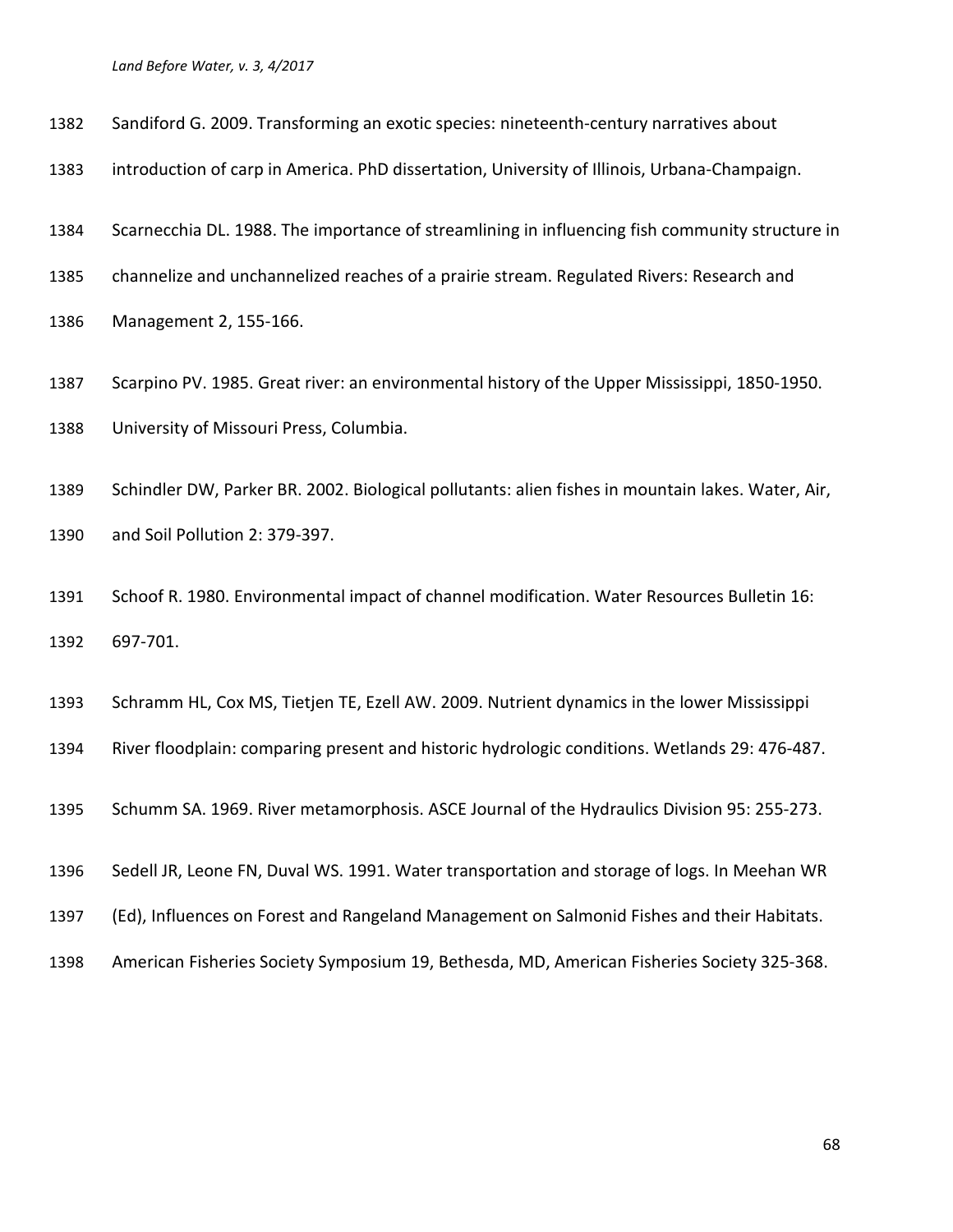- Sedell JR, Luchessa KJ. 1981. Using the historical record as an aid to salmonid habitat
- enhancement. In, Armantrout NB, ed., Acquisition and Utilization of Aquatic Habitat Inventory
- Information. Symposium Proceedings, American Fisheries Society, Bethesda, MD, 210-223.
- Shakesby RA, Doerr SH. 2006. Wildfire as a hydrological and geomorphological agent. Earth-
- Science Reviews 74: 269-307.
- Shields FD, Knight SS, Cooper CM. 1995. Rehabilitation of watersheds with incising channels.
- Water Resources Bulletin 31: 971-982.
- Silver T. 1990. A New Face on the Countryside: Indians, Colonists, and Slaves in South Atlantic
- Forests, 1500-1800. Cambridge University Press, Cambridge, England.
- Simco AH, Stephens DB, Calhoun K, Stephens DA. 2009. Historic irrigation and drainage at
- Priestley Farm by Joseph Elkington and William Smith. Vadose Zone Journal 9: 4-13.
- Simon A. 1994. Gradation processes and channel evolution in modified west Tennessee
- streams: process, response, and form. U.S. Geological Survey Professional Paper 1470,
- Washington, D.C., 84 pp.
- Singer MB, Aalto R, James LA, Kilham NE, Higson JL, Ghoshal S. 2013. Enduring legacy of a toxic
- fan via episodic redistribution of California gold mining debris. Proceedings of the National
- Academy of Sciences 110: 18,436-18,441.
- Solnit R. 1994. Savage Dreams: A Journey into the Landscape Wars of the American West.
- University of California Press, Berkeley.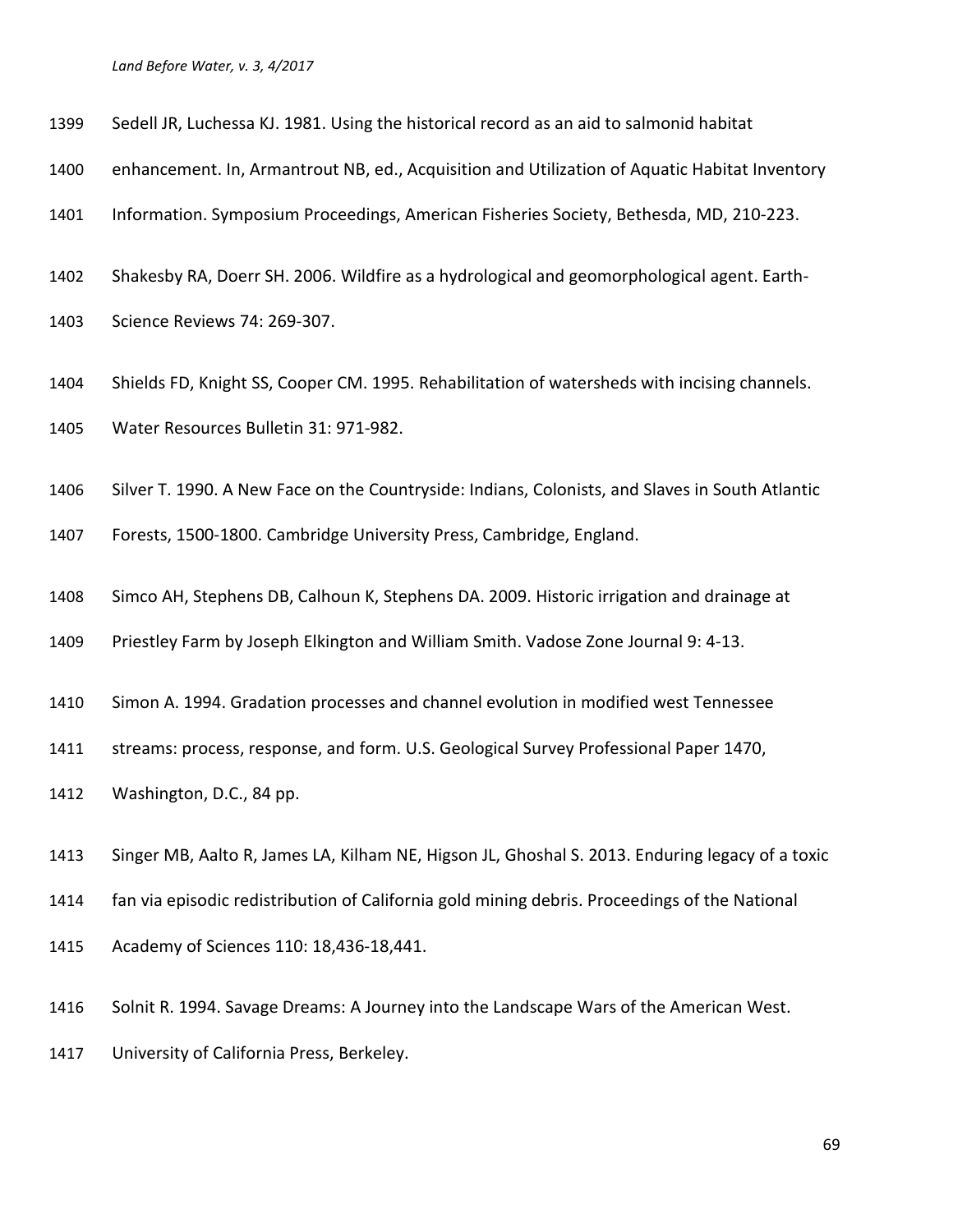- Steele E. 1841. A Summer Journey in the West. John Taylor, NY.
- Steffen W, Richardson K, Rockström J, Cornell SE, Fetzer I, Bennett EM, Biggs R, Carpenter SR,
- de Vries W, de Wit CA, Folke C, Gerten D, Heinke J, Mace GM, Persson LM, Ramanathan V,
- Reyers B, Sörlin S. 2015. Planetary boundaries: guiding human development on a changing
- planet. Science 347: 736-747.
- Stewart IT, Cayan DR, Dettinger MD. 2005. Changes toward earlier streamflow timing across
- western North America. Journal of Climate 18: 1136-1155.
- Stewart MA. 2002. "What Nature Suffers to Groe": Life, Labor and Landscape on the Georgia
- Coast, 1680-1920. University of Georgia Press, Athens.
- Stinchcomb GE, Messner TC, Driese SG, Nordt LC, Stewart RM. 2011. Pre-colonial (A.D. 1100-
- 1600) sedimentation related to prehistoric maize agriculture and climate change in eastern
- North America. Geology 39: 363-366.
- Stromberg JC, Tiller R, Richter B. 1996. Effects of groundwater decline on riparian vegetation of
- semiarid regions: the San Pedro River, Arizona. Ecological Applications 6: 113-131.
- Swank JM. 1892. History of the Manufacture of Iron in All Ages, and Particularly in the United
- States from Colonial Times to 1891. The American Iron and Steel Association, Philadelphia, PA.
- Syvitski JPM, Vörösmarty CJ, Kettner AJ, Green P. 2005. Impact of humans on the flux of
- terrestrial sediment to the global coastal ocean. Science 308: 376-380.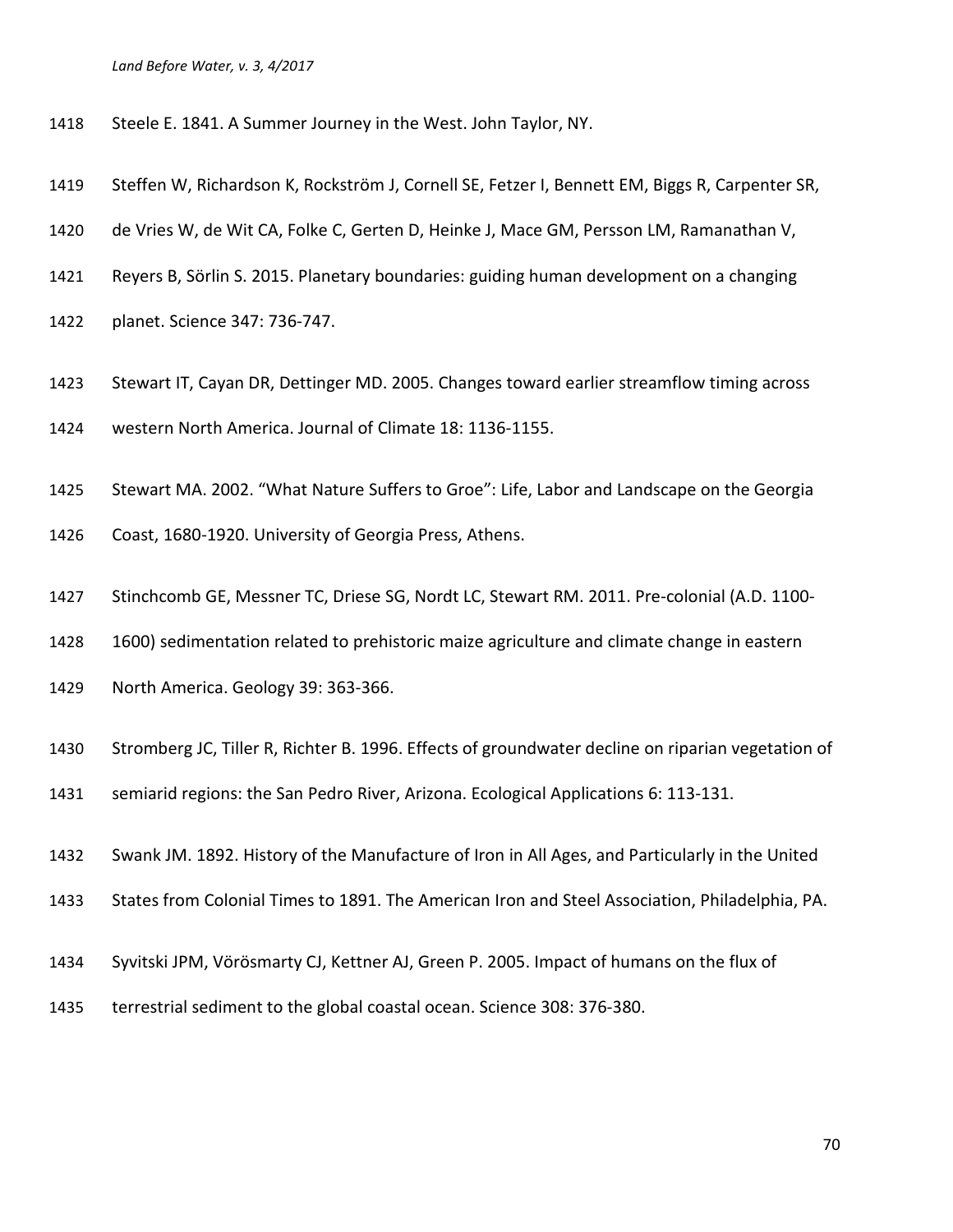Tonra CM, Sager-Fradkin K, Morley SA, Duda JJ, Marra PP. 2015. The rapid return of marine-

derived nutrients to a freshwater food web following dam removal. Biological Conservation

192: 130-134.

Townsend C, Dolédec S, Scarsbrook M. 1997. Species traits in relation to temporal and spatial

heterogeneity in streams: a test of habitat templet theory. Freshwater Biology 37: 367-387.

Trimble SW. 2013. Historical Agriculture and Soil Erosion in the Upper Mississippi Valley Hill

Country. CRC Press, Boca Raton, FL.

Triska FJ. 1984. Role of wood debris in modifying channel geomorphology and riparian areas of

a large lowland river under pristine conditions: a historical case study. Verhandlungen

Internationale Vereinigung Limnologie 22: 1876-1892.

 Turner MG. 2010. Disturbance and landscape dynamics in a changing world. Ecology 91: 2833- 2849.

Twain M. 1883. Life on the Mississippi. James R. Osgood and Company, Boston.

USGS (US Geological Survey). 1999. The quality of our nation's waters: nutrients and pesticides.

US Geological Survey Circular 1225.

Vale TR. 1998. The myth of the humanized landscape: an example from Yosemite National Park.

Natural Areas Journal 18: 231-236.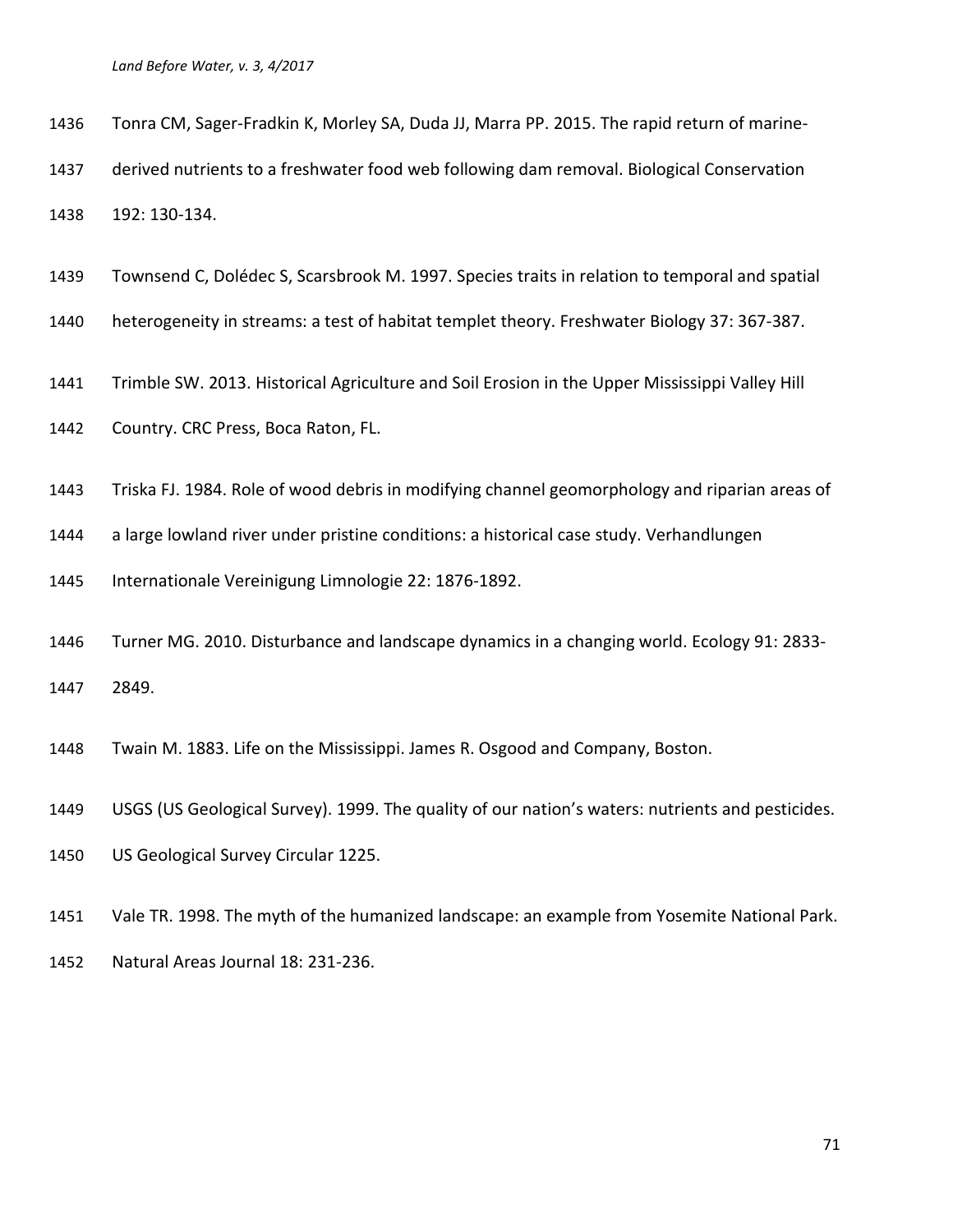- Vale TR. 2002. The Pre-Euro-American landscape of the United States: pristine or humanized?
- In, TR Vale, ed, Fire, Native Peoples, and the Natural Landscape. Island Press, Washington, DC, 1-39.
- Van Der Zanden MJ, Hansen GJ, Higgins SN, Kornis MS. 2010. A pound of prevention, plus a
- pound of cure: early detection and eradication of invasive species in the Laurentian Great
- Lakes. Journal of Great Lakes Research 36: 199-205.
- Van Nieuwenhuyse EE, LaPerriere JD. 1986. Effects of placer gold mining on primary production

in subarctic streams of Alaska. Water Resources Bulletin 22: 91-99.

- Venarsky MP, Walters DM, Hall RO, Livers B, Wohl E. in review. Shifting stream planform from
- multi- to single-state decreases stream productivity yet increases riparian animal production.
- Submitted to Ecology.
- Vileisis A. 1997. Discovering the Unknown Landscape: A History of America's Wetlands. Island Press, Washington, DC.
- Wagener SM, LaPerriere JD. 1985. Effects of placer mining on the invertebrate communities of interior Alaska streams. Freshwater Invertebrate Biology 4: 208-214.
- Walter RC, Merritts DJ. 2008. Natural streams and the legacy of water-powered mills. Science 319: 299-304.
- Webb RH, Betancourt JL, Johnson RR, Turner RM. 2014. Requiem for the Santa Cruz: An
- Environmental History of An Arizona River. University of Arizona Press, Tucson.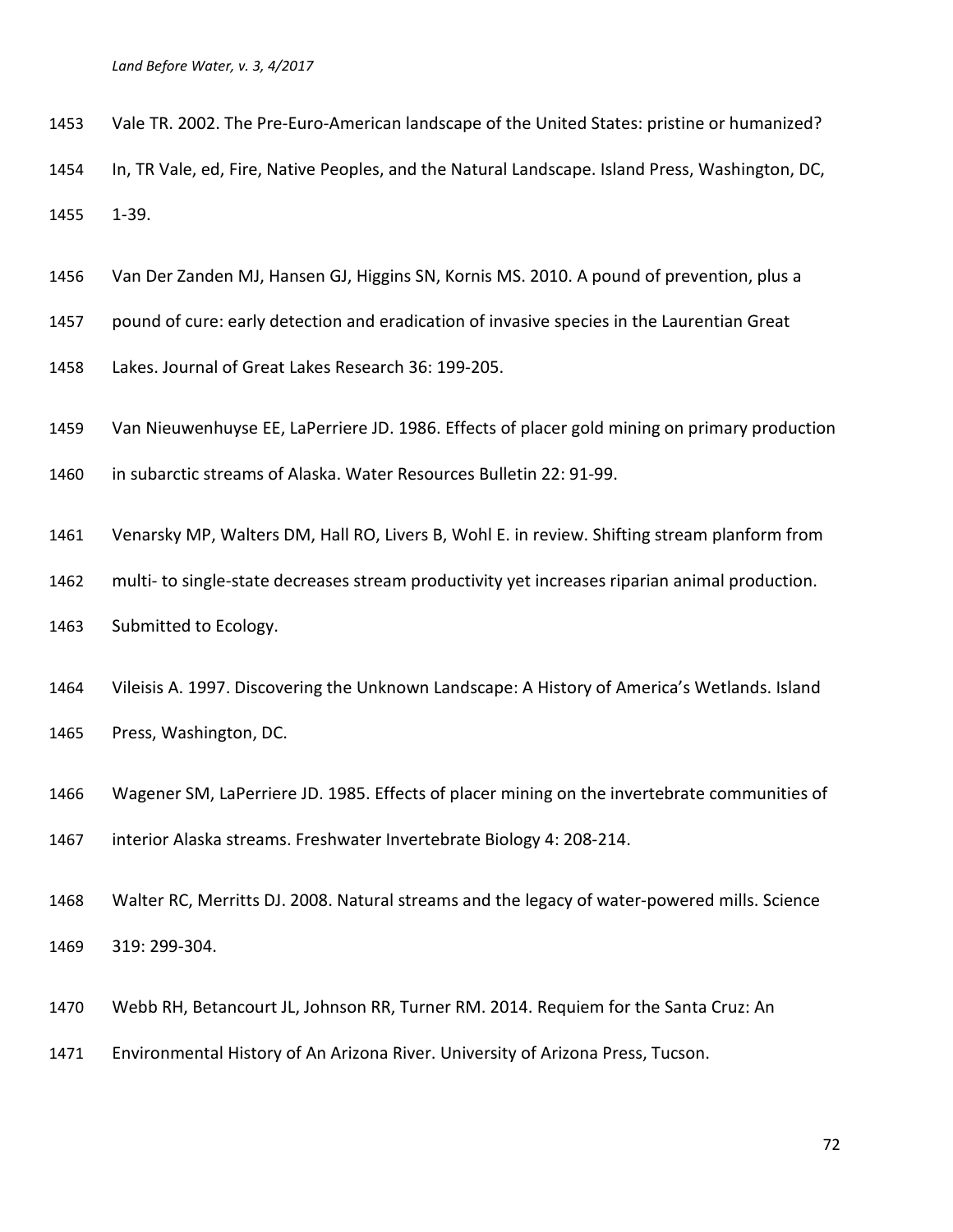- Webster JR, Waide JB, Pattern BC. 1975. Nutrient recycling and the stability of ecosystems. In,
- Howell FG et al, eds, Mineral Cycling in Southeastern Ecosystems. ERDA (CONF-740513), 1-27.
- Wegener P, Covino T, Wohl E. in press. Beaver-mediated lateral hydrologic connectivity, fluvial
- nutrient flux, and ecosystem metabolism. Water Resources Research.
- West E. 1998. The Contested Plains: Indians, Goldseekers, and the Rush to Colorado. University
- Press of Kansas, Lawrence, KS.
- Westbrook CJ, Cooper DJ, Butler DR. 2013. Beaver hydrology and geomorphology. In, Shroder J
- (Ed in Chief), Treatise on Geomorphology, vol. 12, Ecogeomorphology, Butler DR, Hupp CR
- (Eds). Academic Press, San Diego: 293-306.
- Whalen PJ, Toth LA, Koebel JW, Strayer PK. 2002. Kissimmee River restoration: a case study.
- Water Science and Technology 45: 55-62.
- Whitney GG. 1994. From coastal wilderness to fruited plain: a history of environmental change
- in temperate North America from 1500 to the present. Cambridge University Press, Cambridge,

UK.

- Wiley RW. 2008. The 1962 rotenone treatment of the Green River, Wyoming and Utah,
- revisited: lessons learned. Fisheries 33: 611-617.
- Williams GP. 1978. The case of the shrinking channels the North Platte and Platte Rivers in
- Nebraska. U.S. Geological Survey Circular 781, Washington, DC.
- Wohl EE. 2001. Virtual Rivers: Lessons from the Mountain Rivers of the Colorado Front Range.
- Yale University Press, New Haven, CT.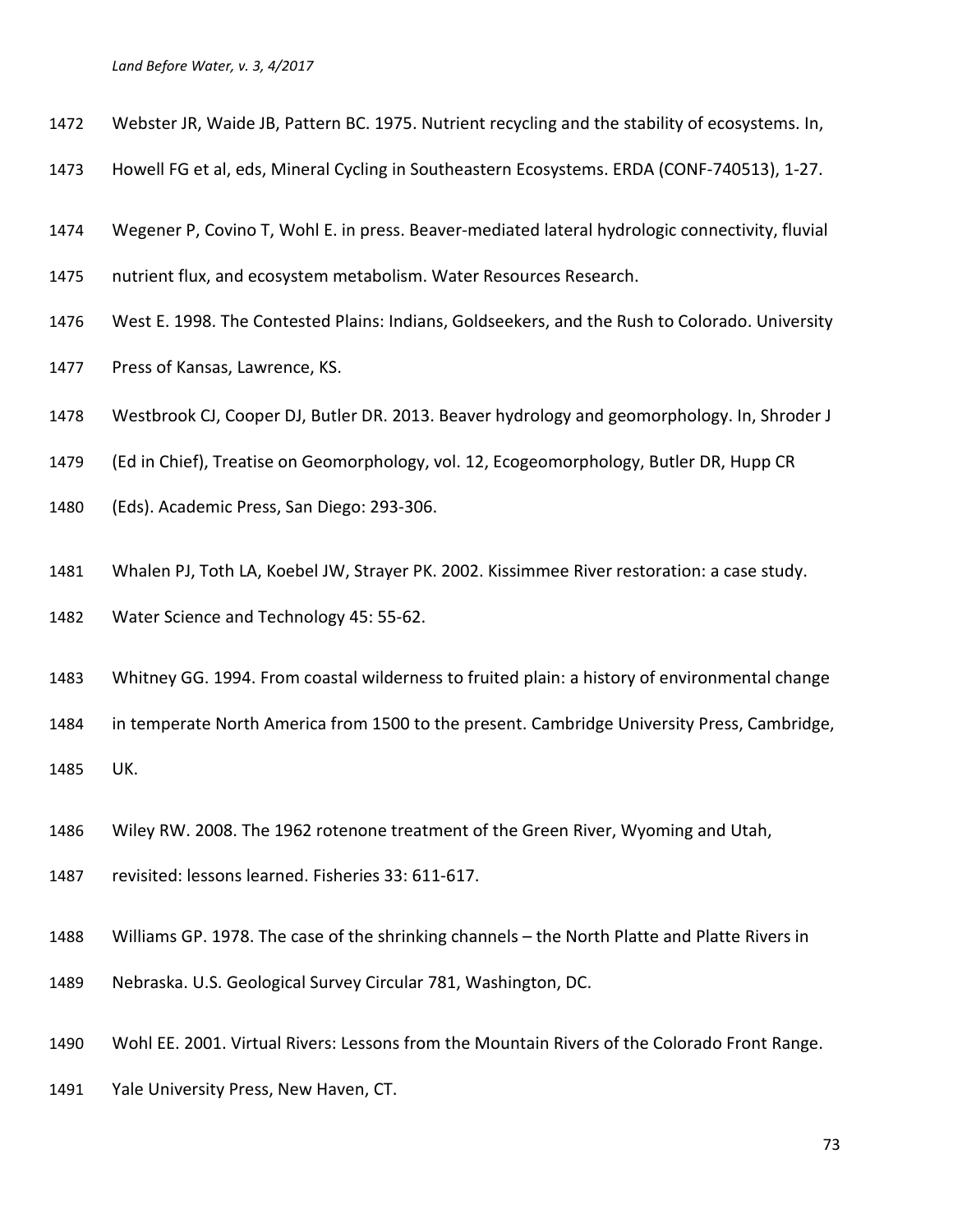- Wohl EE. 2004. Disconnected Rivers: Linking Rivers to Landscapes. Yale University Press, New Haven, CT.
- Wohl E. 2011. Threshold-induced complex behavior of wood in mountain streams. Geology 39: 587-590.
- Wohl E. 2013a. Landscape-scale carbon storage associated with beaver dams. Geophysical Research Letters 40: 1-6.
- Wohl E. 2013b. Wide Rivers Crossed: The South Platte and the Illinois of the American Prairie.
- University Press of Colorado, Boulder.
- Wohl E. 2014. A legacy of absence: wood removal in U.S. rivers. Progress in Physical Geography 38: 637-663.
- Wohl E. 2017. Bridging the gaps: An overview of wood across time and space in diverse rivers.
- Geomorphology 279: 3-26.
- Wohl E, Beckman ND. 2014. Leaky rivers: implications of the loss of longitudinal fluvial
- disconnectivity in headwater streams. Geomorphology 205: 27-35.
- Wohl E, Bledsoe BP, Jacobson RB, Poff NL, Rathburn SL, Walters DM, Wilcox AC. 2015a. The
- natural sediment regime: broadening the foundation for ecosystem management. BioScience

65: 358-371.

- Wohl E, Lane SN, Wilcox AC. 2015b. The science and practice of river restoration. Water
- Resources Research 51: 5974-5997.